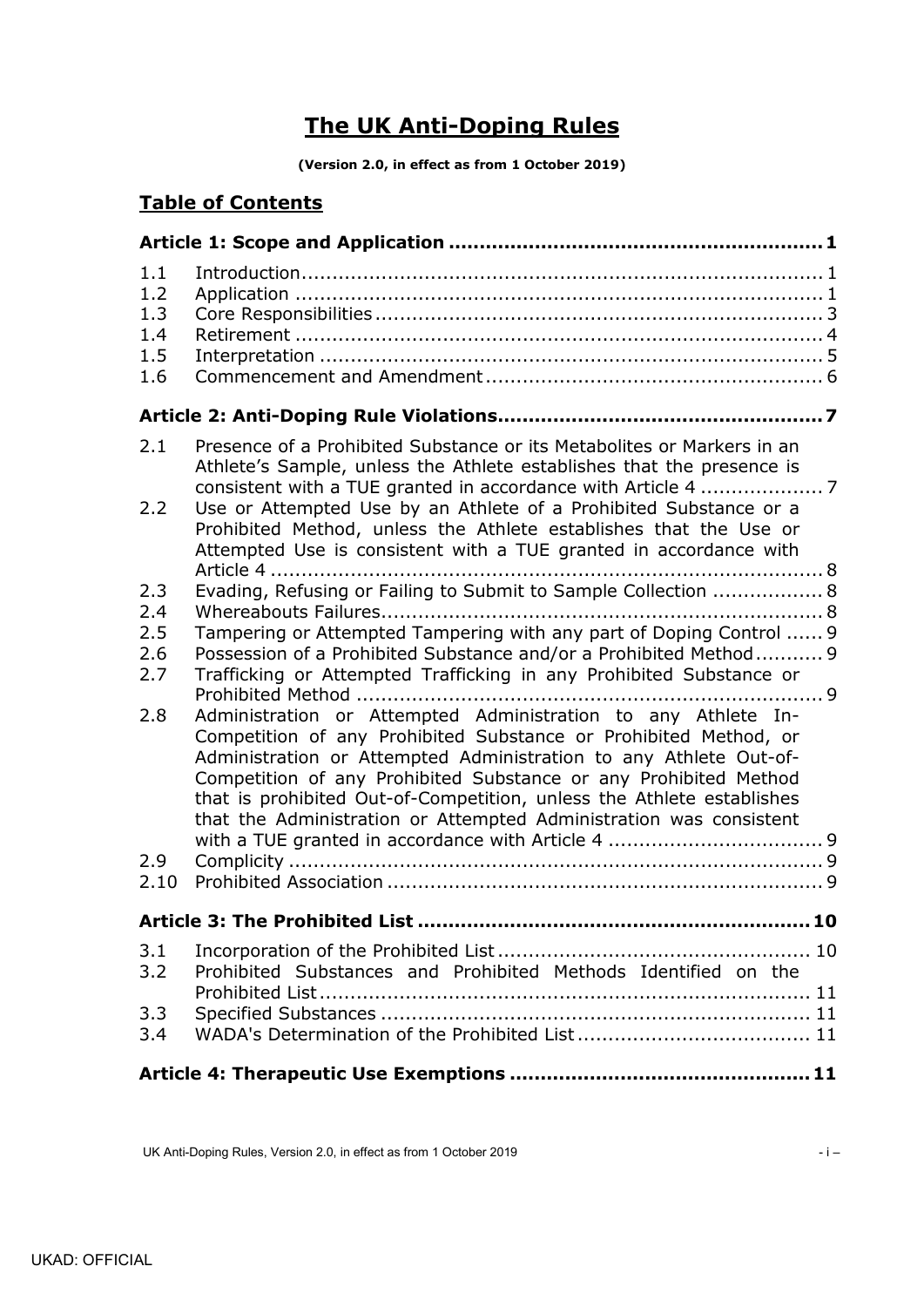| 7.7<br>7.8<br>7.9<br>7.10<br>8.1<br>8.2<br>8.3<br>8.4<br>8.5 |                                                                     |  |
|--------------------------------------------------------------|---------------------------------------------------------------------|--|
|                                                              |                                                                     |  |
|                                                              |                                                                     |  |
| 7.6                                                          | Review of Evidence Other Than Adverse Analytical Findings, Atypical |  |
| 7.1<br>7.2<br>7.3<br>7.4<br>7.5                              |                                                                     |  |
|                                                              |                                                                     |  |
| 6.1<br>6.2<br>6.3<br>6.4<br>6.5                              | Incorporation of the International Standard for Laboratories 22     |  |
|                                                              |                                                                     |  |
| 5.1<br>5.2<br>5.3<br>5.4<br>5.5<br>5.6<br>5.7<br>5.8<br>5.9  | Incorporation of the International Standard for Testing and         |  |
|                                                              |                                                                     |  |
| 4.3<br>4.4<br>4.5                                            | Incorporation of the International Standard for Therapeutic Use     |  |
| 4.1<br>4.2                                                   |                                                                     |  |

UK Anti-Doping Rules, Version 2.0, in effect as from 1 October 2019 **and Struck 2019** - ii –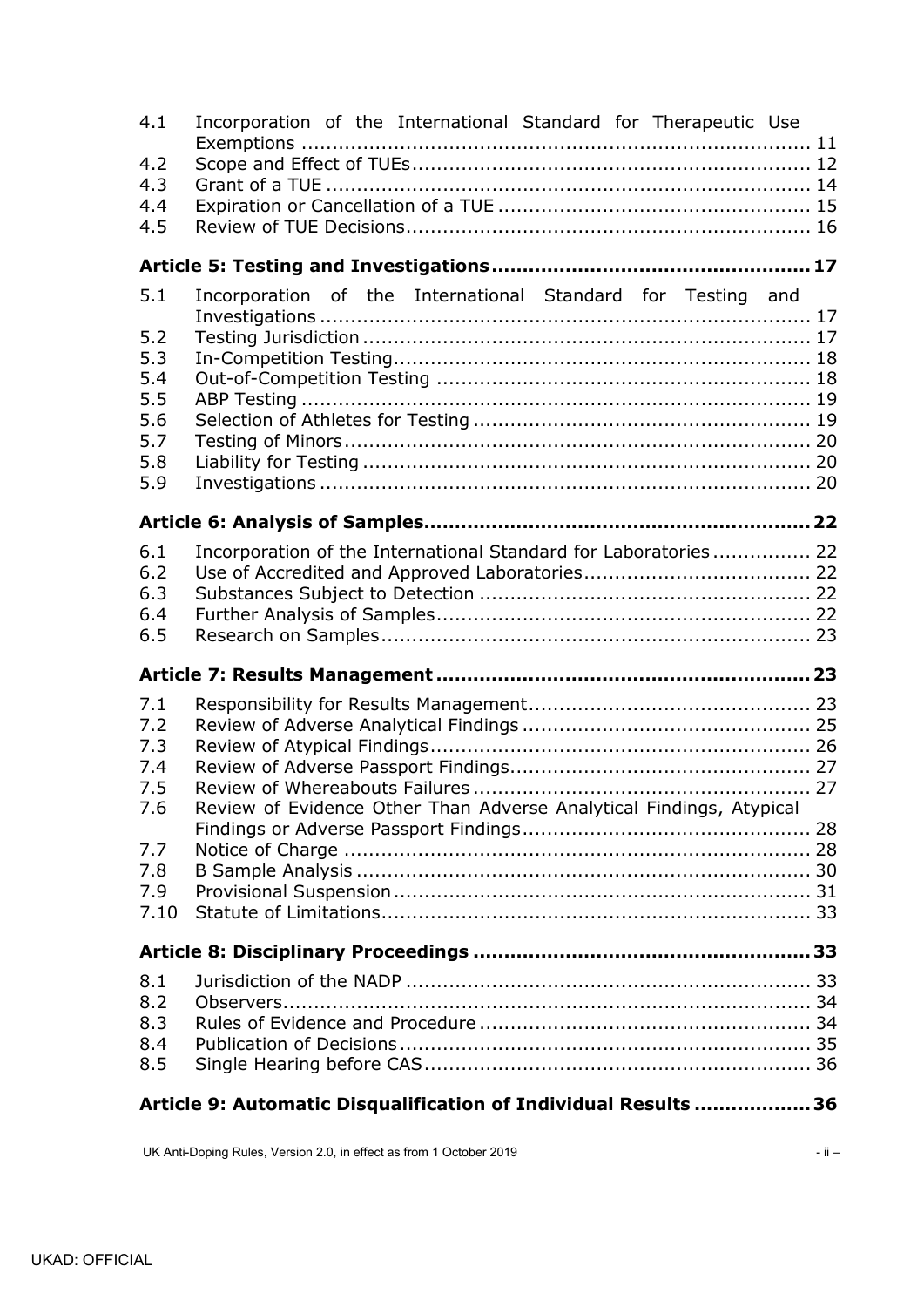| 9.1<br>9.2   | Disqualification of Competition Results as a Consequence of an Anti-<br>Doping Rule Violation Committed in Connection with or Arising out of<br>Impact of Disqualification on an Opponent's Results  36 |  |  |
|--------------|---------------------------------------------------------------------------------------------------------------------------------------------------------------------------------------------------------|--|--|
|              |                                                                                                                                                                                                         |  |  |
|              | Article 10: Ineligibility Sanctions for Individuals 36                                                                                                                                                  |  |  |
| 10.1         | Disqualification of Event Results as a Consequence of an Anti-Doping<br>Rule Violation Committed During or in Connection with a Competition                                                             |  |  |
| 10.2         | Imposition of a Period of Ineligibility for the Presence, Use or<br>Attempted Use, or Possession of a Prohibited Substance and/or a                                                                     |  |  |
| 10.3         | Imposition of a Period of Ineligibility for Other Anti-Doping Rule                                                                                                                                      |  |  |
| 10.4         | Elimination of the Period of Ineligibility where there is No Fault or                                                                                                                                   |  |  |
| 10.5         | Reduction of the period of Ineligibility based on No Significant Fault or                                                                                                                               |  |  |
| 10.6<br>10.7 | Elimination, Reduction, or Suspension of the Period of Ineligibility or                                                                                                                                 |  |  |
| 10.8         | Disqualification of Results in Competitions Taking Place After the                                                                                                                                      |  |  |
| 10.9         | Allocation of CAS Cost Awards and Forfeited Prize Money  43                                                                                                                                             |  |  |
|              |                                                                                                                                                                                                         |  |  |
|              |                                                                                                                                                                                                         |  |  |
|              |                                                                                                                                                                                                         |  |  |
|              |                                                                                                                                                                                                         |  |  |
|              |                                                                                                                                                                                                         |  |  |
|              |                                                                                                                                                                                                         |  |  |
| 11.1<br>11.2 | Testing of Team Sports or a sport in which awards are given to teams 46<br>Consequences for Team Sports or a sport in which awards are given                                                            |  |  |
|              |                                                                                                                                                                                                         |  |  |
|              |                                                                                                                                                                                                         |  |  |
|              |                                                                                                                                                                                                         |  |  |
| 13.1         |                                                                                                                                                                                                         |  |  |
| 13.2         |                                                                                                                                                                                                         |  |  |
| 13.3         |                                                                                                                                                                                                         |  |  |
| 13.4         |                                                                                                                                                                                                         |  |  |
| 13.5         |                                                                                                                                                                                                         |  |  |
| 13.6         |                                                                                                                                                                                                         |  |  |
| 13.7         |                                                                                                                                                                                                         |  |  |
| 13.8         |                                                                                                                                                                                                         |  |  |
|              |                                                                                                                                                                                                         |  |  |

UK Anti-Doping Rules, Version 2.0, in effect as from 1 October 2019 **and Struck 2019** - iii –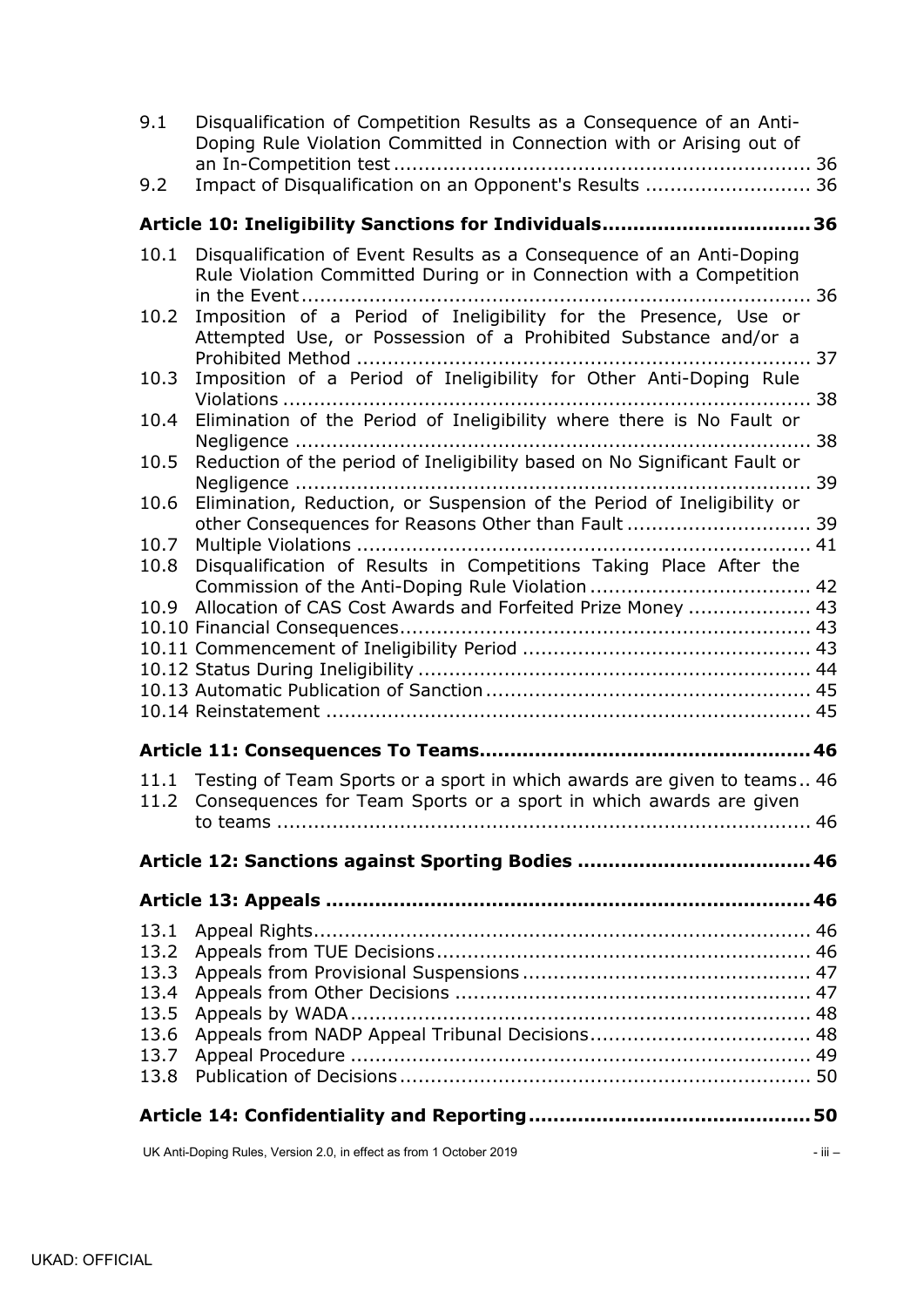| 14.3         |                                                         |  |  |
|--------------|---------------------------------------------------------|--|--|
|              | Article 15: Application and Recognition of Decisions 51 |  |  |
|              |                                                         |  |  |
|              | Article 16: Challenges to a Decision or these Rules 51  |  |  |
|              |                                                         |  |  |
|              |                                                         |  |  |
| 17.1<br>17.2 |                                                         |  |  |
|              | 54                                                      |  |  |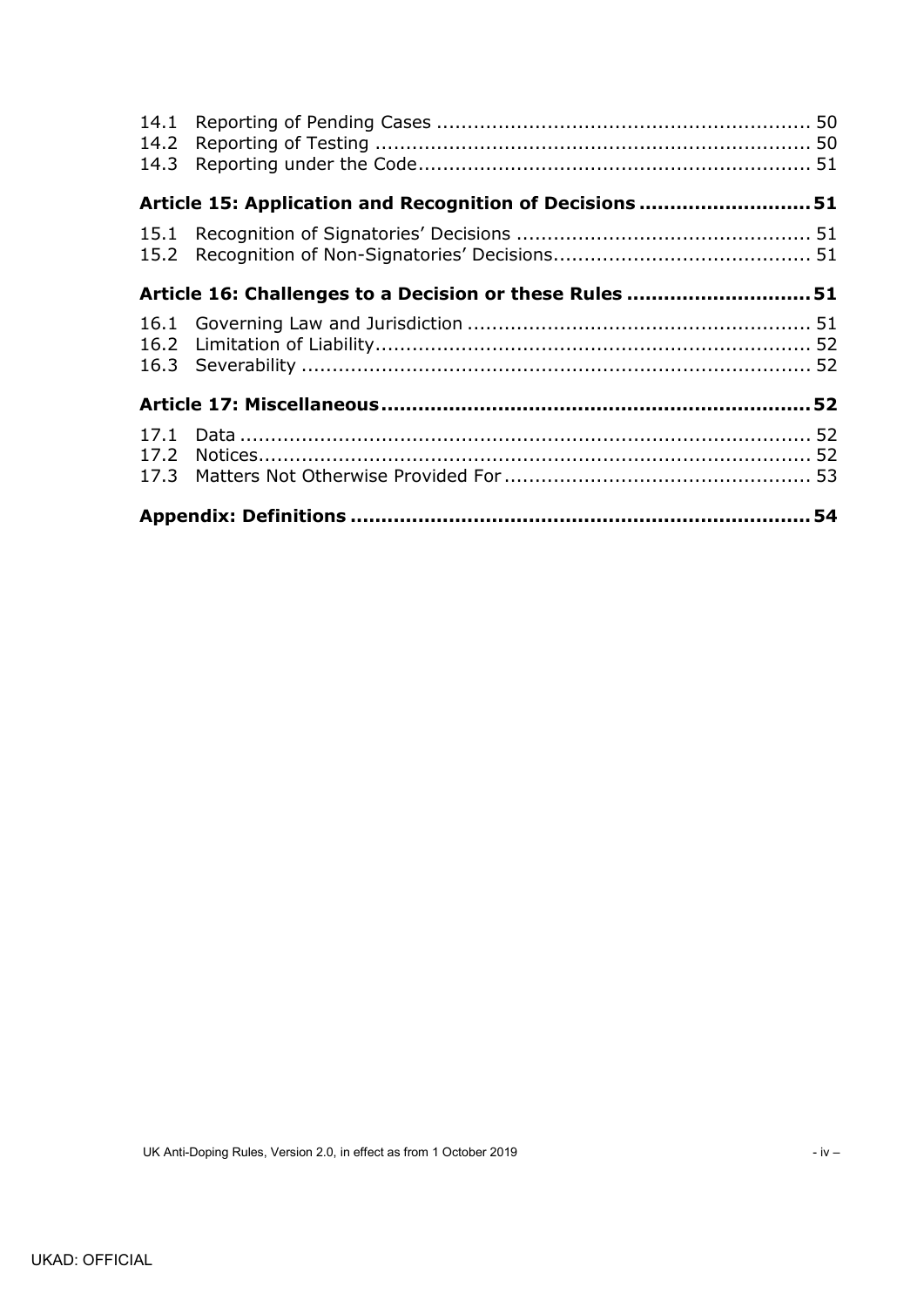# **The UK Anti-Doping Rules**

**(Version 2.0, in effect as from 1 October 2019)**

# <span id="page-4-0"></span>**Article 1: Scope and Application**

## <span id="page-4-3"></span><span id="page-4-1"></span>1.1 **Introduction**

- 1.1.1 These UK Anti-Doping Rules (as amended from time to time, the "**Rules**") are intended to implement the requirements of the World Anti-Doping Code (the "**Code**") on a national basis within the United Kingdom. They may be adopted and incorporated into the rulebook of any national governing body in the United Kingdom, i.e., any sports organisation that serves as the ruling body for a sport or for an event involving one or more sports (the "**NGB**"). Where an NGB resolves to adopt the UK Anti-Doping Rules, it shall be deemed to have incorporated these Rules into its rulebook as if it had set them out in full therein.
- 1.1.2 When it adopts these Rules into its rulebook, an NGB may amend and/or supplement these Rules to reflect the specificities of its sport. In that event, the Rules shall apply as amended and/or supplemented. Given, however, that the NGB is presumed to have adopted the Rules in an effort to comply with the National Anti-Doping Policy, and given further that the National Anti-Doping Policy prohibits any amendments or supplements to the Rules that contradict or undermine the Code, the Rules as amended and/or supplemented will be construed and applied on the basis that they are intended to comply with and to implement in all respects the requirements of the Code.
- 1.1.3 An NGB is a member of and subject to the anti-doping jurisdiction of its International Federation. Where the Code allows alternative approaches on a particular issue, and the International Federation mandates that the NGB, in matters arising under these Rules, takes a different approach on such issue than is taken in these Rules, then the different approach mandated by the International Federation shall be followed.

## <span id="page-4-2"></span>1.2 **Application**

- 1.2.1 These Rules shall apply to:
	- (a) all Athletes and Athlete Support Personnel who are members of the NGB and/or of member or affiliate organisations or licensees of the NGB (including any clubs, teams, associations or leagues);
	- (b) all Athletes and Athlete Support Personnel participating in such capacity in Events, Competitions and other activities organised, convened, authorised or recognised by the NGB or any of its member or affiliate organisations or licensees (including any clubs, teams, associations or leagues), wherever held;
	- (c) any Athlete or Athlete Support Person who, by virtue of a contractual arrangement or otherwise, is subject to the jurisdiction of the NGB for purposes of anti-doping; and
	- (d) any other Person who is subject to the authority of the NGB;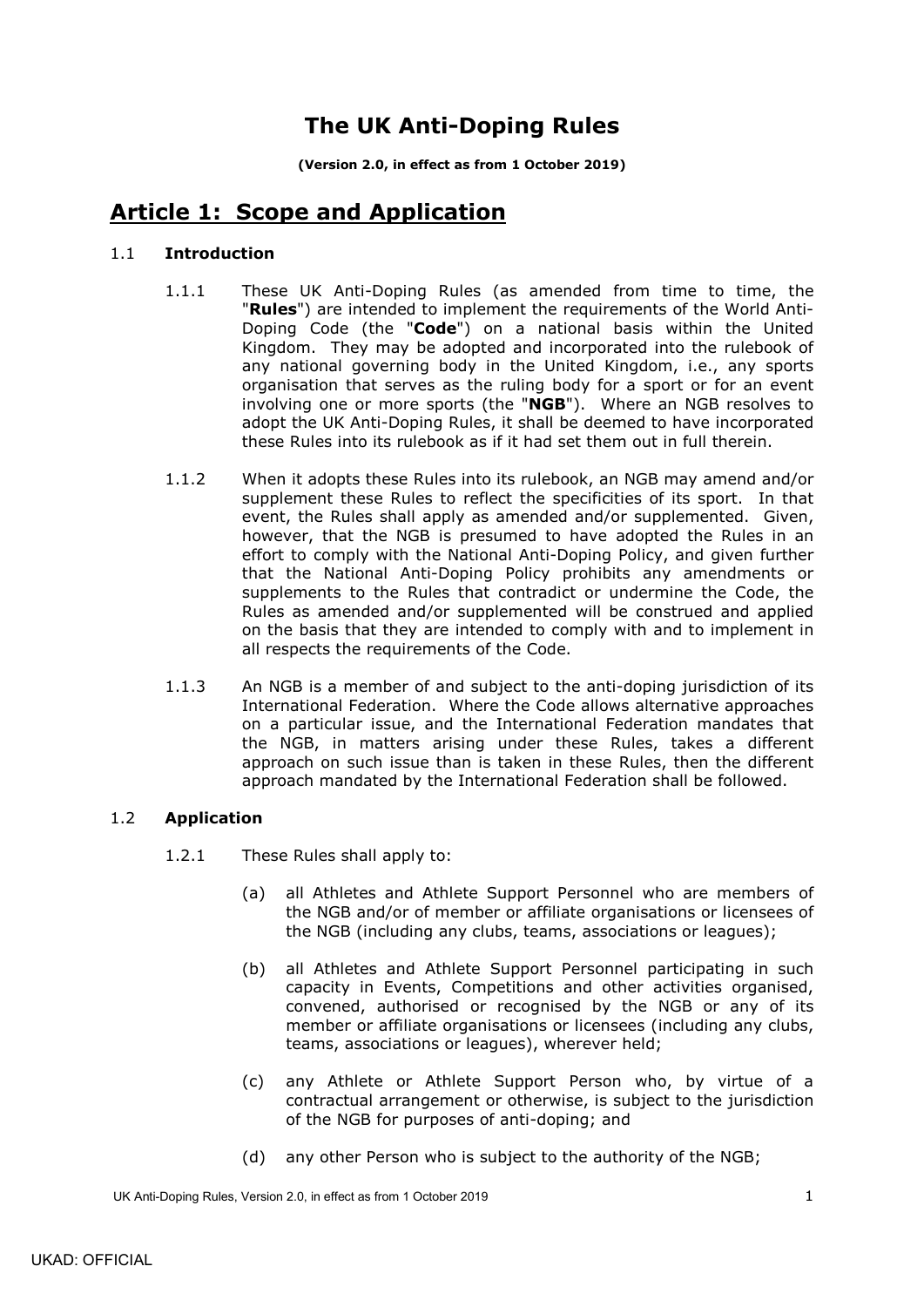whether or not such person is a citizen of or resident in the United Kingdom.

- 1.2.2 To be a member of the NGB and/or of member or affiliate organisations or licensees of the NGB, or to be eligible to participate (in the case of an Athlete) or assist any participating Athlete (in the case of an Athlete Support Person) in any Event, Competition or other activity organised, convened or authorised by the NGB or any of its member or affiliate organisations or licensees, a Person must agree to be bound by and to comply with these Rules. Accordingly, by becoming such a member or by so participating or assisting, an Athlete/Athlete Support Person (as applicable) shall be deemed to have agreed:
	- (a) to be bound by and to comply strictly with these Rules (without prejudice to any other anti-doping rules applicable to him/her);
	- (b) to submit to the authority of the NGB and UKAD to apply and enforce these Rules;
	- (c) to provide all requested assistance to the NGB and UKAD (as applicable) in the application and enforcement of these Rules, including (without limitation) cooperating fully with any investigation, results management exercise, and/or proceedings being conducted pursuant to these Rules in relation to any potential Anti-Doping Rule Violation(s);
	- (d) to submit to the exclusive jurisdiction of any NADP first instance tribunal convened under these Rules to hear and determine charges and related issues arising under these Rules;
	- (e) to submit to the exclusive jurisdiction of any NADP appeal tribunal and/or CAS Panel convened under these Rules to hear and determine appeals made pursuant to these Rules; and
	- (f) further to Article 16, not to bring any proceedings in any court or other forum that are inconsistent with the foregoing submission to the jurisdiction of the NADP first instance tribunal, the NADP appeal tribunal and CAS.
- 1.2.3 It is acknowledged that certain Athletes or other Persons who are subject to the authority of the NGB may also be subject to the antidoping rules of other Anti-Doping Organisations, including (in the case of International-Level Athletes) the anti-doping rules of the International Federation, and that the same conduct of such Athletes or other Persons may implicate not only these Rules but also the rules of such other Anti-Doping Organisations. These Rules are not intended to limit the responsibilities of any Athlete or other Person under such other rules. The jurisdictional and other issues arising when the same conduct implicates these Rules and such other rules shall be resolved in accordance with the Code.
- 1.2.4 Where the rules of the International Federation require action to be taken at the national level against an Athlete or other Person for an alleged Anti-Doping Rule Violation, unless stipulated otherwise in the rules of the International Federation, such action shall be taken by UKAD in accordance with these Rules.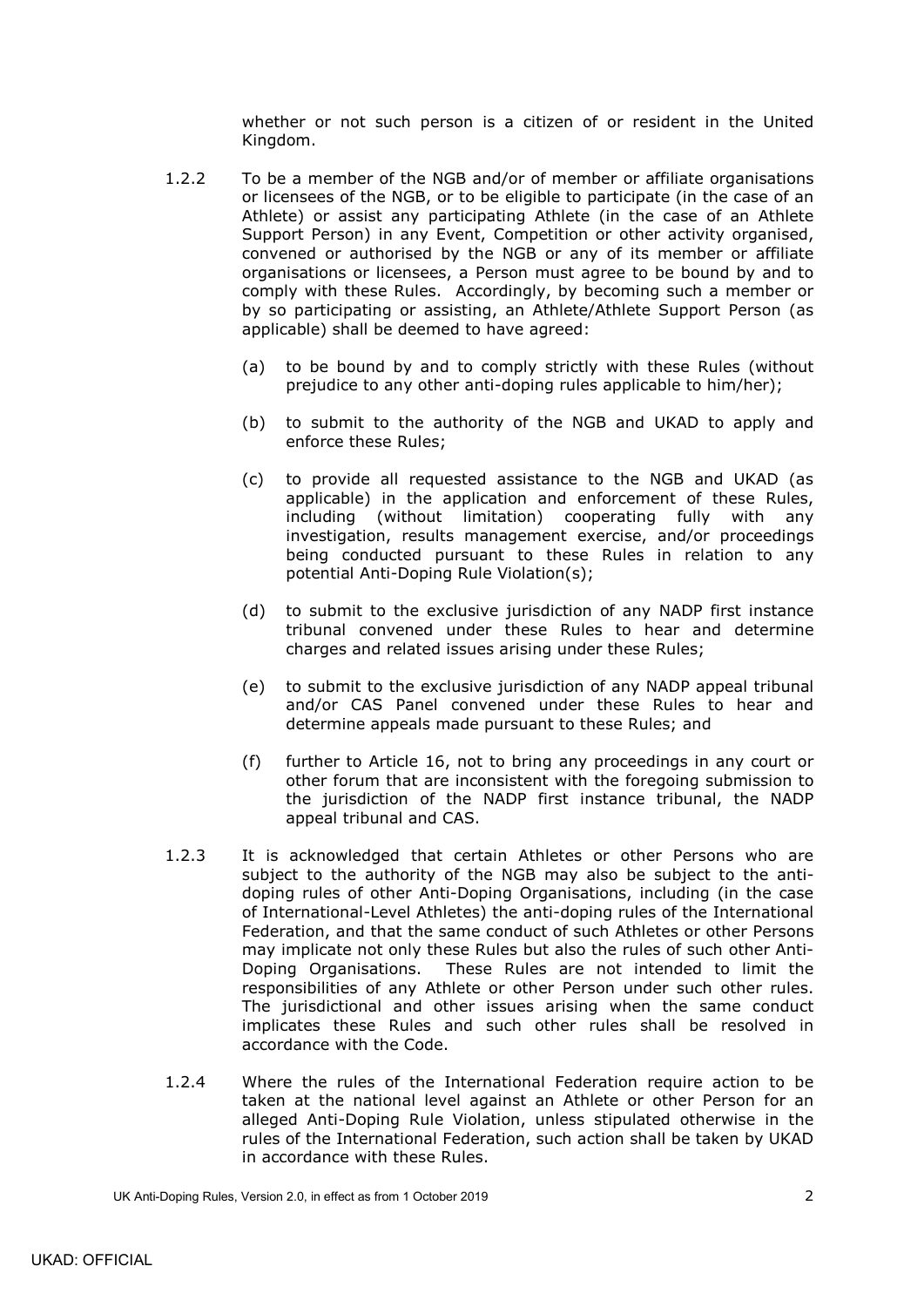1.2.5 For the avoidance of doubt, nothing in these Rules shall be interpreted as limiting the rights, functions and obligations of UKAD as a Signatory to the Code. Nothing in the Rules prevents UKAD from undertaking Doping Control, investigations, results management and/or any other anti-doping activity in accordance with any agreement or arrangement with any other Anti-Doping Organisation, International Federation, or other Signatory to the Code, or in accordance with any right or obligation arising under the Code (including without limitation the right under the Code to test athletes from other jurisdictions when they are present in the UK).

## <span id="page-6-0"></span>1.3 **Core Responsibilities**

- 1.3.1 It is the personal responsibility of each Athlete:
	- (a) to acquaint him/herself, and to ensure that each Person (including medical personnel) from whom he/she takes advice is acquainted, with all of the requirements of these Rules, including (without limitation) being aware of what constitutes an Anti-Doping Rule Violation and of what substances and methods are on the Prohibited List;
	- (b) to comply with these Rules in all respects;
	- (c) to take full responsibility for what he/she ingests and uses;
	- (d) to carry out research regarding any products or substances which he/she intends to ingest or Use (prior to such ingestion or Use) to ensure compliance with these Rules; such research shall, at a minimum, include a reasonable internet search of (1) the name of the product or substance, (2) the ingredients/substances listed on the product or substance label, and (3) other related information revealed through research of points (1) and (2);
	- (e) to ensure that any medical treatment he/she receives does not infringe these Rules;
	- (f) to make him/herself available for Testing at all times upon request, whether In-Competition or Out-of-Competition;
	- (g) when included in a Registered Testing Pool or the Domestic Testing Pool, to provide accurate and up-to-date whereabouts information for purposes of Testing;
	- (h) to disclose to UKAD and to his/her International Federation any decision by a non-Signatory finding that the Athlete infringed antidoping rules within the previous ten years; and
	- (i) to cooperate fully with UKAD and any other Anti-Doping Organisation conducting investigations into possible Anti-Doping Rule Violations.
- 1.3.2 It is the personal responsibility of each Athlete Support Person:
	- (a) to acquaint him/herself with all of the provisions of these Rules, including (without limitation) being aware of what constitutes an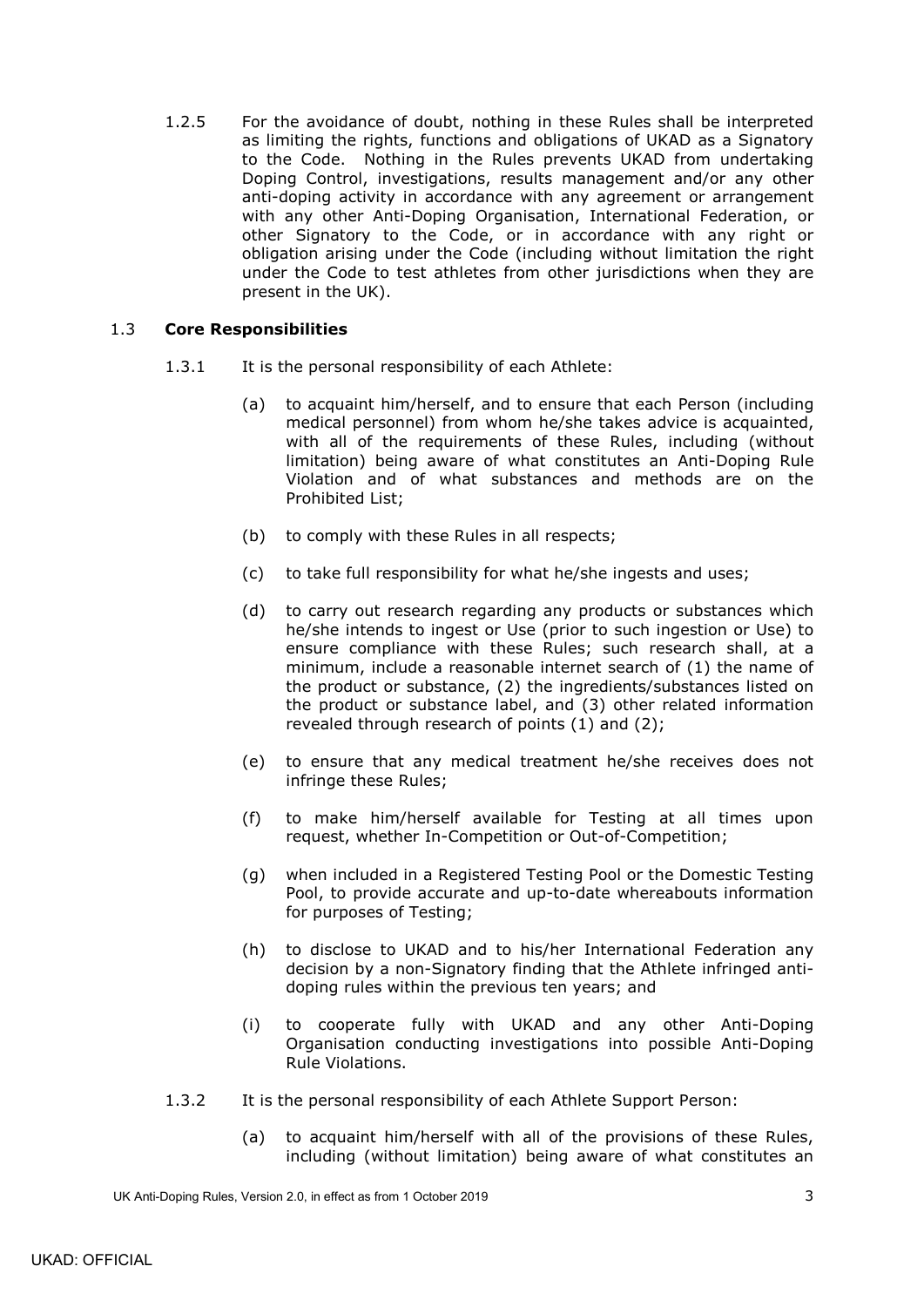Anti-Doping Rule Violation and what substances and methods are on the Prohibited List;

- (b) to comply with these Rules in all respects;
- (c) not to Use or Possess any Prohibited Substance or Prohibited Method without valid justification. An Athlete Support Person who Uses a Prohibited Substance or Prohibited Method without valid justification may not provide support to any Athlete;
- (d) to cooperate fully with the Testing of Athletes;
- (e) to use his/her influence on Athlete values and behaviour to foster anti-doping attitudes;
- (f) to disclose to UKAD and to his/her International Federation any decision by a non-Signatory finding that the Athlete Support Person infringed applicable anti-doping rules within the previous ten years; and
- (g) to cooperate fully with UKAD and any other Anti-Doping Organisation conducting investigations into possible Anti-Doping Rule Violations.

### <span id="page-7-1"></span><span id="page-7-0"></span>1.4 **Retirement**

- 1.4.1 Each Athlete or other Person shall continue to be bound by and required to comply with these Rules unless and until he/she is deemed under the NGB's rules to have retired from the sport so that he/she is no longer subject to the NGB's authority. Where an Athlete is in the National Registered Testing Pool or Domestic Testing Pool at the time of such retirement, he/she must also send written notice to UKAD of such retirement. The NGB, UKAD, the NADP and CAS (as applicable) shall continue to have jurisdiction over an Athlete or other Person under these Rules after retirement in respect of matters taking place prior to retirement.
- <span id="page-7-2"></span>1.4.2 Subject to Article [1.4.3,](#page-8-1) an Athlete who retires from his/her sport in accordance with Article [1.4.1](#page-7-1) at a time when he/she is in the National Registered Testing Pool or the Domestic Testing Pool may not return to compete in any sport unless:
	- (a) he/she has given the NGB, UKAD and his/her International Federation (if applicable) written notice of no less than six months of his/her intent to return to competition; and
	- (b) during that notice period he/she has submitted to the application of these Rules and to the jurisdiction of the NGB, UKAD, the NADP and CAS (as applicable) under the Rules, including by making him/herself available for Out-of-Competition Testing and (if requested by UKAD) by providing information as to his/her whereabouts during the notice period. For Athletes in the National Registered Testing Pool, such whereabouts information shall be in accordance with ISTI Annex I.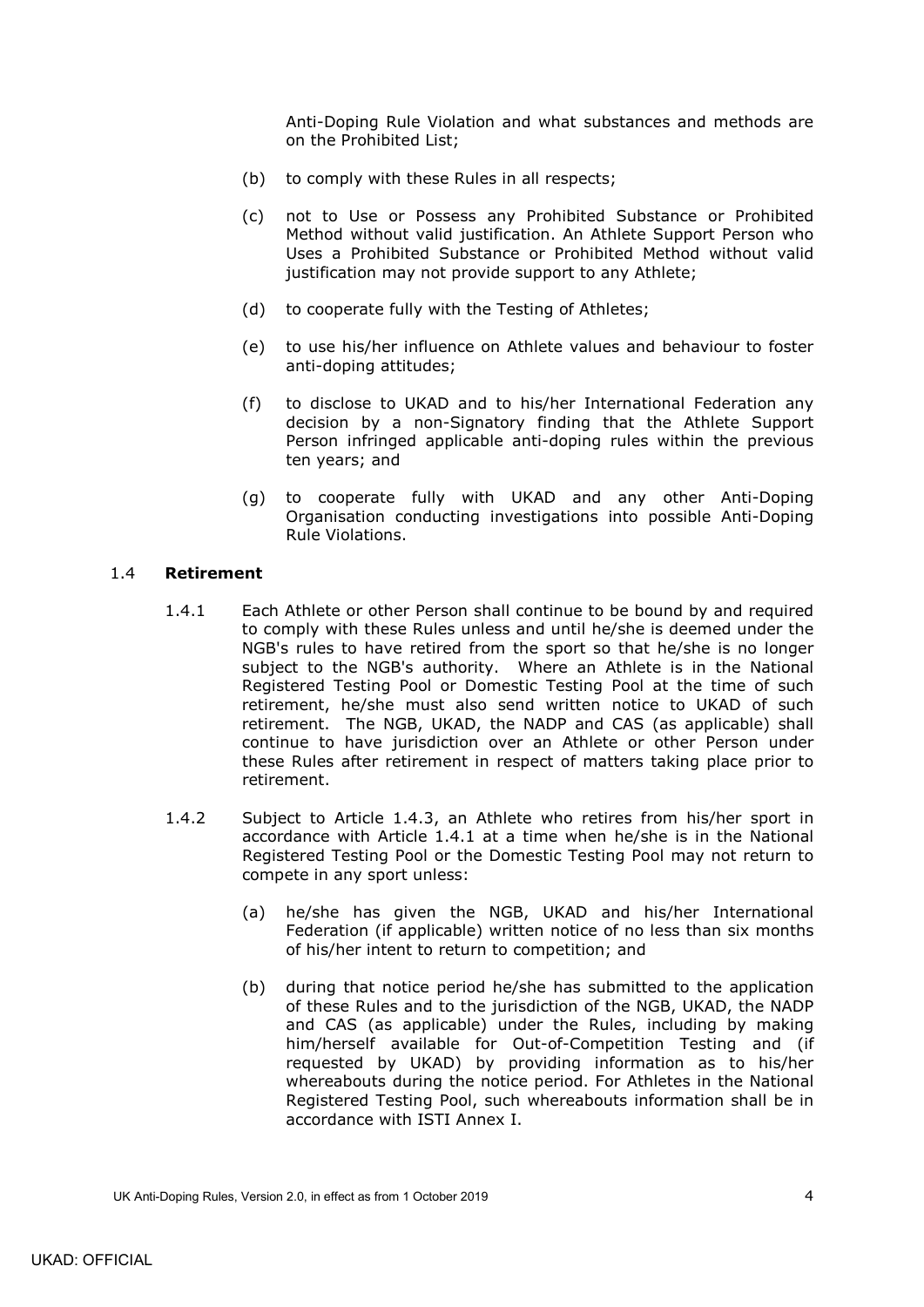WADA, in consultation with UKAD and the relevant International Federation, may grant an exemption to an Athlete in the National Registered Testing Pool in respect of the six-month written notice rule where the strict application of that rule would be manifestly unfair to that Athlete. WADA's decision may be appealed under Article 13. UKAD may grant an exemption to an Athlete in the Domestic Testing Pool in respect of the six-month written notice rule where the strict application of that rule would be manifestly unfair to that Athlete. UKAD's decision may be appealed under Article 13.

- <span id="page-8-1"></span>1.4.3 If an Athlete retires while serving a period of Ineligibility, such that he/she is no longer bound by and required to comply with these Rules, that Athlete may not return to compete in any sport unless:
	- (a) he/she has given the NGB, UKAD and his/her International Federation (if applicable) written notice of no less than six months (or notice equivalent to the period of Ineligibility remaining as of the date the Athlete retired, if that period was longer than six months) of his/her intent to return to competition;
	- (b) during that notice period he/she has submitted to the application of these Rules and to the jurisdiction of the NGB, UKAD, the NADP and CAS (as applicable) under the Rules, including by making him/herself available for Out-of-Competition Testing and (if requested by UKAD) by providing information as to his/her whereabouts during the notice period in accordance with ISTI Annex I, or as otherwise stipulated by UKAD.
- 1.4.4 Any competitive results obtained in violation of Article [1.4.2](#page-7-2) or [1.4.3](#page-8-1) shall be Disqualified.

### <span id="page-8-0"></span>1.5 **Interpretation**

- 1.5.1 The Appendix to these Rules shall be considered an integral part of these Rules.
- 1.5.2 Save where otherwise indicated:
	- (a) references to Articles or the Appendix are references to articles of and the appendix to these Rules; and
	- (b) defined terms used in these Rules (i.e., those words or phrases starting with capitals) shall have the meaning given to them in the **Appendix**.
- 1.5.3 The headings used in these Rules are for convenience only and shall not be deemed part of the substance of these Rules or to affect in any way the language of the provisions to which they refer.
- <span id="page-8-2"></span>1.5.4 Further to Article [1.1.1,](#page-4-3) these Rules shall be interpreted and applied at all times (a) as an independent and autonomous text and not by reference to existing laws or statutes; and (b) in a manner that is consistent with the Code. The comments annotating various provisions of the Code shall be used to interpret these Rules.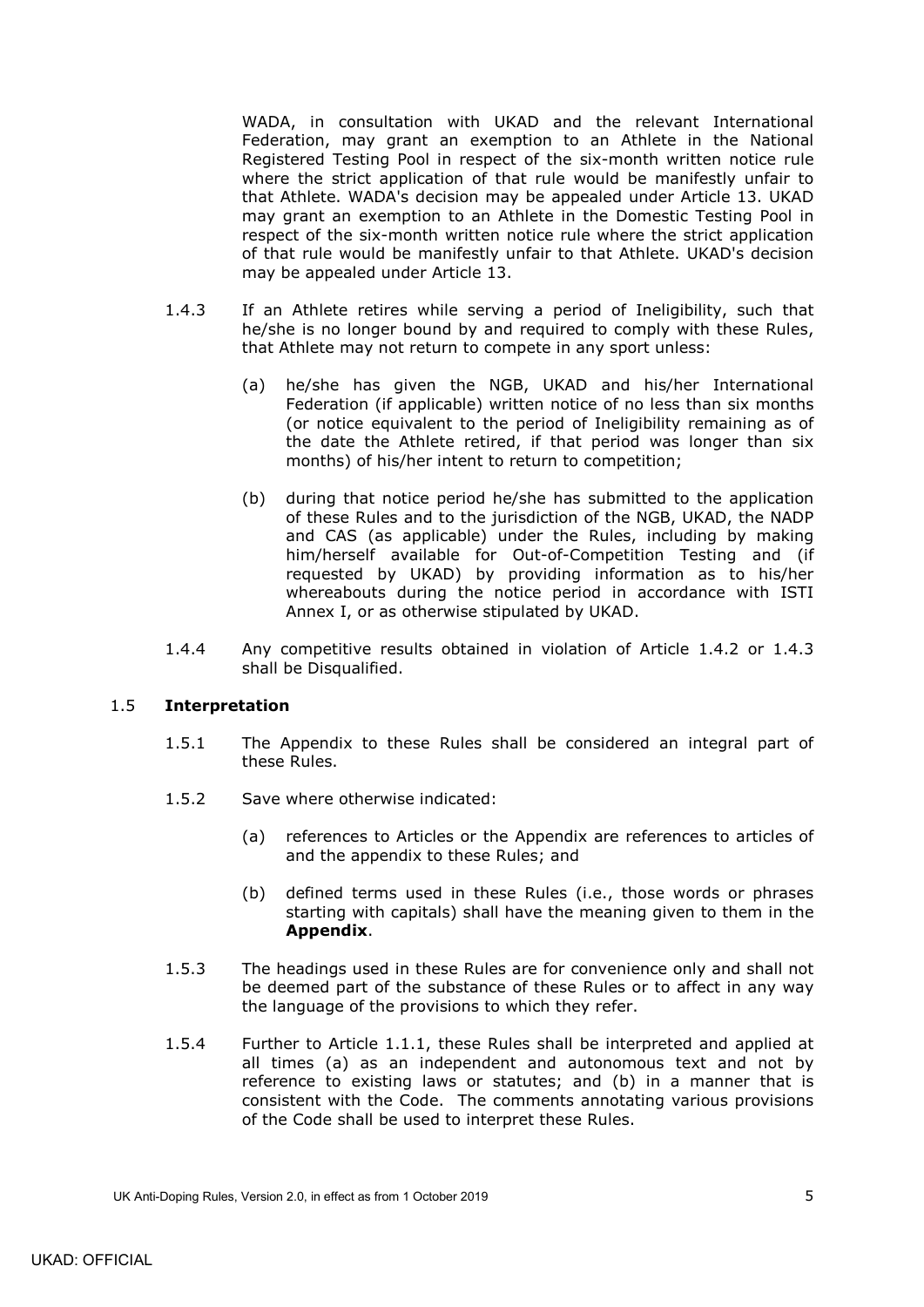## <span id="page-9-0"></span>1.6 **Commencement and Amendment**

- 1.6.1 These Rules came into full force and effect on the Effective Date. They do not apply retroactively to matters arising prior to the Effective Date; provided, however, that:
	- (a) Any case pending prior to the Effective Date, or brought after the Effective Date but based on an anti-doping rule violation that occurred prior to the Effective Date, shall be governed by the rules in force at the time of the anti-doping rule violation, save that (i) Articles [7.10](#page-36-0) and [10.7.5](#page-45-1) shall apply retroactively (unless, in the case of Article [7.10,](#page-36-0) the original statute of limitations has already expired by the Effective Date, in which case Article [7.10](#page-36-0) shall not apply); and (ii) the anti-doping tribunal hearing the case may decide to apply other provisions from these Rules as well where doing so benefits the Athlete or other Person alleged to have committed the Anti-Doping Rule Violation, based on the principle of *lex mitior*.
	- (b) Any whereabouts failure (whether a filing failure or a missed test) declared by UKAD (or any other Anti-Doping Organisation) under rules in force prior to the Effective Date, which has not expired prior to the Effective Date, shall be carried forward and may be relied upon (prior to its expiry in accordance with such rules) as one of the requisite elements of an Anti-Doping Rule Violation under Article 2.4 of these Rules.
	- (c) With respect to cases where a final decision finding an anti-doping rule violation has been rendered prior to the Effective Date, but the Athlete or other Person is still serving the period of Ineligibility as of the Effective Date, the Athlete or other Person may apply to UKAD for a reduction in the period of Ineligibility in light of the 2015 Code. To be valid, such application must be made before the period of Ineligibility has expired. The decision rendered by UKAD may be appealed pursuant to Article [13.4.](#page-50-1) The 2015 Code shall have no application to any anti-doping rule violation case where a final decision finding an anti-doping rule violation has been rendered and the period of Ineligibility has expired.
	- (d) Anti-Doping Rule Violations committed prior to the Effective Date, whether under predecessor versions of these Rules and/or other relevant rules, count as prior offences for purposes of determining sanctions under Article 10, including Article [10.7](#page-44-0) and especially Article [10.7.5.](#page-45-1) For purposes of assessing the period of Ineligibility for a second violation under Article 10.7.1, where the sanction for the first violation was determined based on pre-2015 Code rules, the period of Ineligibility which would have been assessed for that first violation had 2015 Code rules been applicable, shall be applied.
- <span id="page-9-1"></span>1.6.2 Version 2.0 of these Rules was issued in July 2019. The amendments introduced in that Version 2.0 come into full force and effect as from 1 October 2019.
- 1.6.3 Further amendments to these Rules shall be approved and shall come into effect in the manner prescribed by the NGB, save that amendments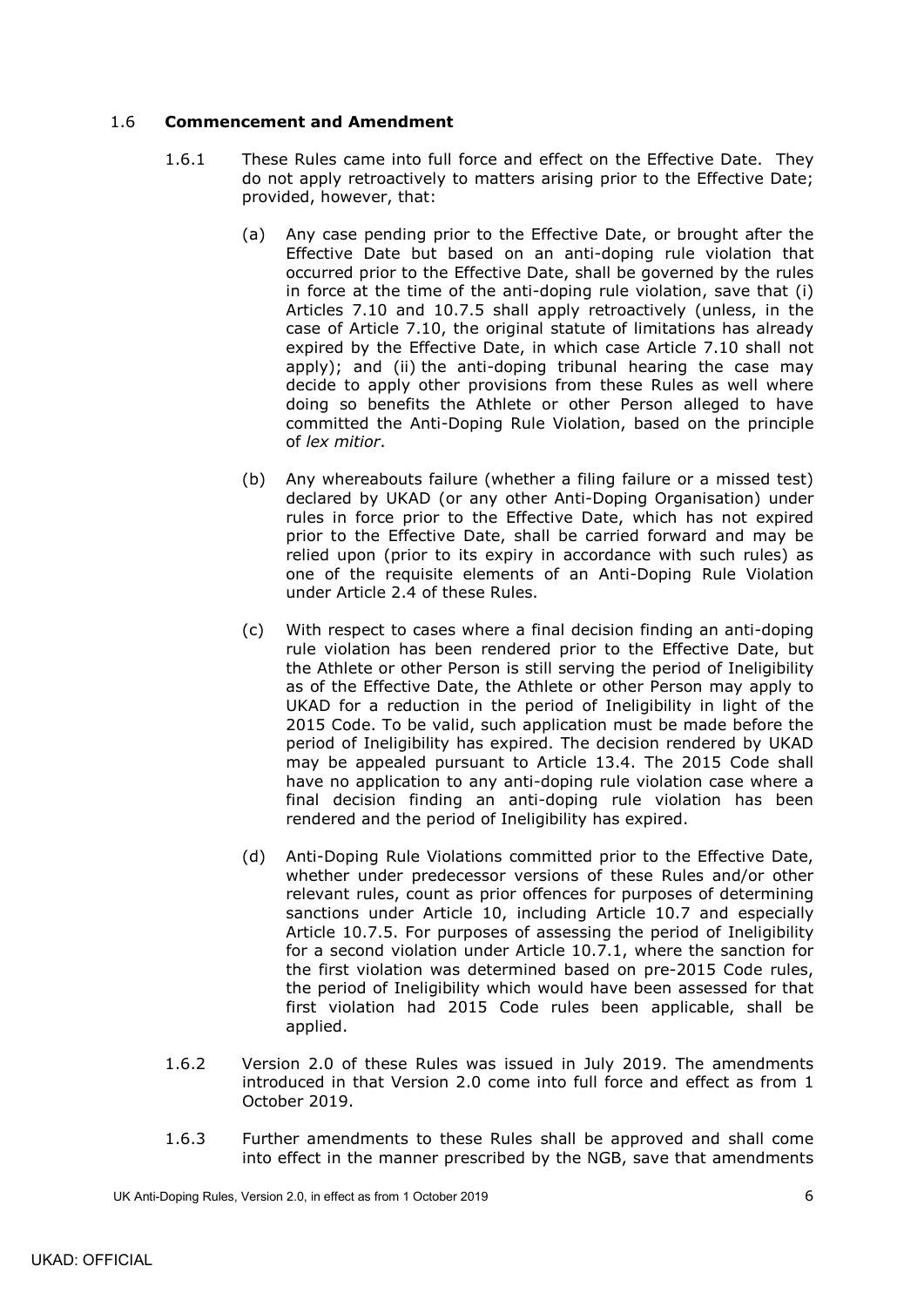by WADA to the Code, the Prohibited List and any International Standard shall come into effect automatically in the manner set out in the Code. Such amendments shall be binding upon all Athletes and other Persons without further formality.

# <span id="page-10-0"></span>**Article 2: Anti-Doping Rule Violations**

Doping is defined as the occurrence of one or more of the Anti-Doping Rule Violations set forth in Article [2.1](#page-10-1) through Article [2.10](#page-12-5) of these Rules.

The purpose of Article 2 is to specify the circumstances and conduct which constitute Anti-Doping Rule Violations. Hearings in doping cases will proceed based on the assertion that one or more of these specific rules have been violated.

Athletes or other Persons shall be responsible for knowing what constitutes an Anti-Doping Rule Violation and the substances and methods which have been included on the Prohibited List.

The following constitute Anti-Doping Rule Violations:

### <span id="page-10-1"></span>2.1 **Presence of a Prohibited Substance or its Metabolites or Markers in an Athlete's Sample, unless the Athlete establishes that the presence is consistent with a TUE granted in accordance with Article 4**

- 2.1.1 It is each Athlete's personal duty to ensure that no Prohibited Substance enters his/her body. An Athlete is responsible for any Prohibited Substance or any of its Metabolites or Markers found to be present in his/her Sample. Accordingly, it is not necessary that intent, Fault, negligence or knowing Use on the Athlete's part be demonstrated in order to establish an Anti-Doping Rule Violation under Article [2.1;](#page-10-1) nor is the Athlete's lack of intent, Fault, negligence or knowledge a valid defence to a charge that an Anti-Doping Rule Violation has been committed under Article [2.1.](#page-10-1)
- 2.1.2 Proof of any of the following to the standard required by Article [8.3.1](#page-37-2) is sufficient to establish an Anti-Doping Rule Violation under Article [2.1:](#page-10-1)
	- (a) Presence of a Prohibited Substance or any of its Metabolites or Markers in the Athlete's A Sample, where the Athlete waives his/her right to have his/her B Sample analysed and so the B Sample is not analysed;
	- (b) Where the Athlete's B Sample is analysed and such analysis confirms the presence of the Prohibited Substance or any of its Metabolites or Markers found in the Athlete's A Sample; or
	- (c) Where the Athlete's B Sample has been split into two bottles and the analysis of the second bottle confirms the presence of the Prohibited Substance or its Metabolites or Markers found in the first bottle.
- <span id="page-10-2"></span>2.1.3 Except in the case of those substances for which a quantitative threshold is specifically identified in the Prohibited List or other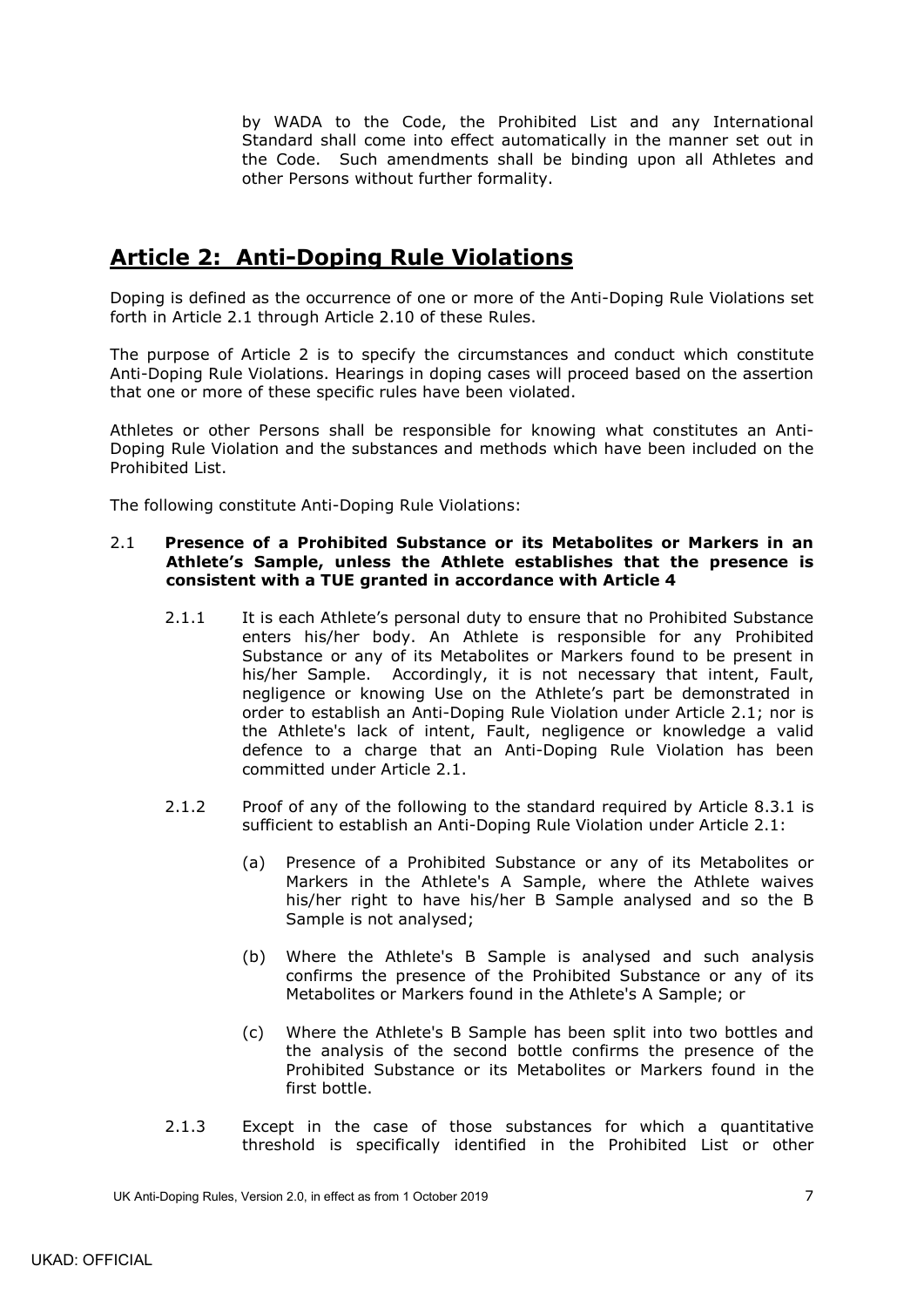International Standard, the presence of any quantity of a Prohibited Substance or any of its Metabolites or Markers in an Athlete's Sample shall constitute an Anti-Doping Rule Violation, unless the Athlete establishes that such presence is consistent with a TUE granted in accordance with Article 4.

2.1.4 As an exception to the general rule of Article [2.1.3,](#page-10-2) the Prohibited List or other International Standard may establish special criteria for the evaluation of Prohibited Substances that can also be produced endogenously.

### <span id="page-11-0"></span>2.2 **Use or Attempted Use by an Athlete of a Prohibited Substance or a Prohibited Method, unless the Athlete establishes that the Use or Attempted Use is consistent with a TUE granted in accordance with Article 4**

- 2.2.1 It is each Athlete's personal duty to ensure that no Prohibited Substance enters his/her body and that he/she does not Use any Prohibited Method. Accordingly, it is not necessary that intent, Fault, negligence or knowing Use on the Athlete's part be demonstrated in order to establish an Anti-Doping Rule Violation for Use of a Prohibited Substance or a Prohibited Method; nor is the Athlete's lack of intent, Fault, negligence or knowledge a valid defence to a charge that an Anti-Doping Rule Violation for Use has been committed under Article [2.2.](#page-11-0)
- 2.2.2 It is necessary to demonstrate intent on the Athlete's part to establish an Anti-Doping Rule Violation of Attempted Use under Article [2.2.](#page-11-0)
- 2.2.3 The success or failure of the Use or Attempted Use of a Prohibited Substance or Prohibited Method is not material. For an Anti-Doping Rule Violation to be committed, it is sufficient that the Athlete Used or Attempted to Use a Prohibited Substance or Prohibited Method.
- 2.2.4 Out-Of-Competition Use of a substance that is only prohibited In-Competition is not an Anti-Doping Rule Violation. If, however, an Adverse Analytical Finding is reported for such substance or any of its Metabolites or Markers in respect of a Sample collected In-Competition, that may amount to an Anti-Doping Rule Violation under Article [2.1.](#page-10-1)

## <span id="page-11-1"></span>2.3 **Evading, Refusing or Failing to Submit to Sample Collection**

Evading Sample collection, or without compelling justification, refusing or failing to submit to Sample collection after notification of Testing as authorised in these Rules or other applicable anti-doping rules.

### <span id="page-11-2"></span>2.4 **Whereabouts Failures**

- 2.4.1 Any failure to file whereabouts information in accordance with ISTI Article I.3 shall be deemed a "**Filing Failure**". Any failure to be available for Testing at the declared whereabouts in accordance with ISTI Article I.4 shall be deemed a "**Missed Test**".
- 2.4.2 Any combination of three Filing Failures and/or Missed Tests committed within a 12-month period by an Athlete in a Registered Testing Pool, as declared by UKAD or any other Anti-Doping Organisation with the requisite jurisdiction over the Athlete in accordance with the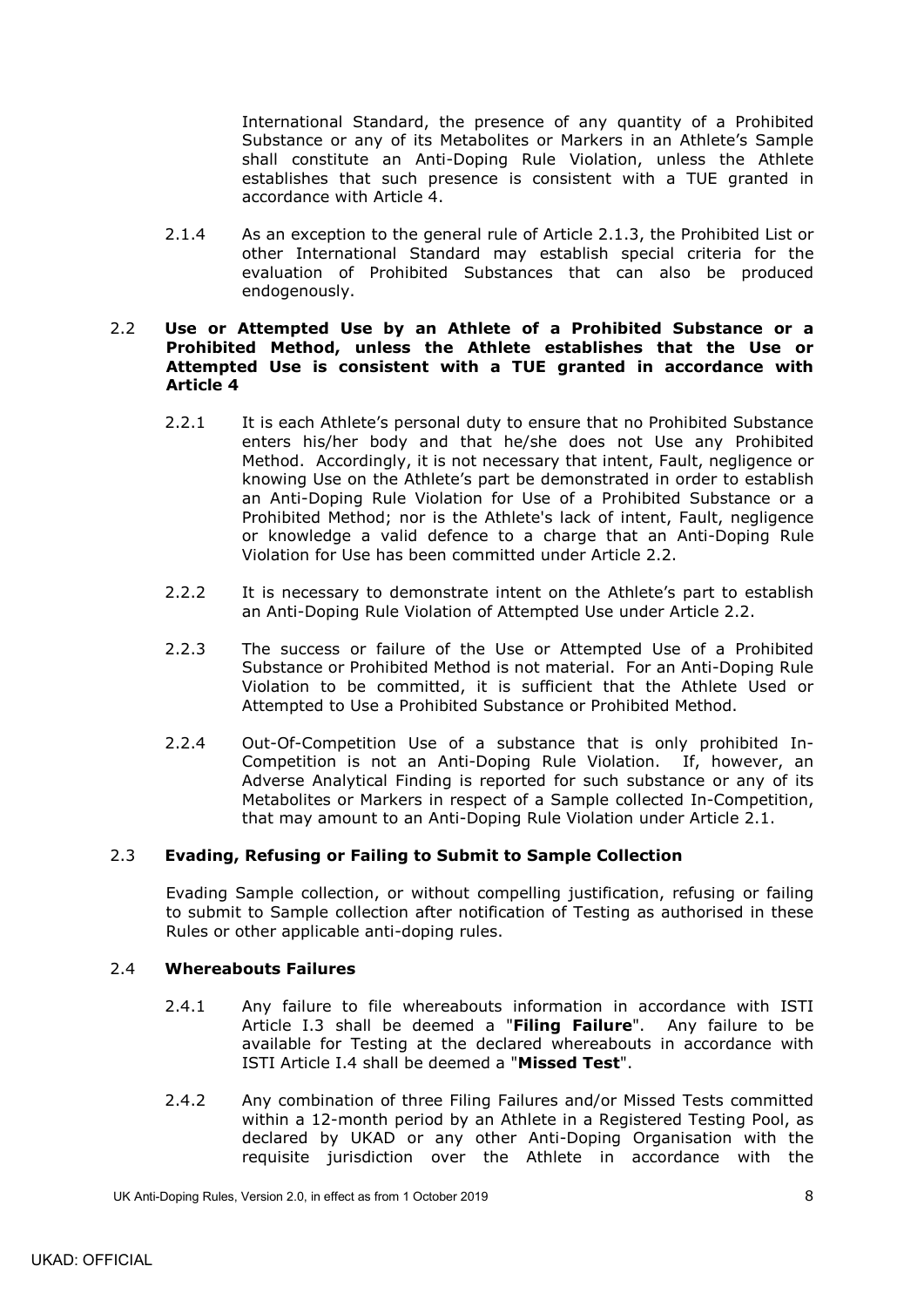International Standard for Testing and Investigations shall constitute an Anti-Doping Rule Violation under Article 2.4.

## <span id="page-12-0"></span>2.5 **Tampering or Attempted Tampering with any part of Doping Control**

Conduct that subverts the Doping Control process but that would not otherwise be included in the definition of Prohibited Methods. Tampering shall include, without limitation, intentionally interfering or attempting to interfere with a Doping Control official, providing fraudulent information to an Anti-Doping Organisation or intimidating or attempting to intimidate a potential witness.

### <span id="page-12-1"></span>2.6 **Possession of a Prohibited Substance and/or a Prohibited Method**

- 2.6.1 Possession by an Athlete In-Competition of any Prohibited Substance or any Prohibited Method, or Possession by an Athlete Out-of-Competition of any Prohibited Substance or any Prohibited Method which is prohibited Out-of-Competition unless the Athlete establishes that the Possession is consistent with a Therapeutic Use Exemption ("TUE") granted in accordance with Article 4 or other acceptable justification.
- 2.6.2 Possession by an Athlete Support Person In-Competition of any Prohibited Substance or any Prohibited Method, or Possession by an Athlete Support Person Out-of-Competition of any Prohibited Substance or any Prohibited Method which is prohibited Out-of-Competition in connection with an Athlete, Competition or training, unless the Athlete Support Person establishes that the Possession is consistent with a TUE granted to an Athlete in accordance with Article 4 or other acceptable justification.

### <span id="page-12-2"></span>2.7 **Trafficking or Attempted Trafficking in any Prohibited Substance or Prohibited Method**

<span id="page-12-3"></span>2.8 **Administration or Attempted Administration to any Athlete In-Competition of any Prohibited Substance or Prohibited Method, or Administration or Attempted Administration to any Athlete Out-of-Competition of any Prohibited Substance or any Prohibited Method that is prohibited Out-of-Competition, unless the Athlete establishes that the Administration or Attempted Administration was consistent with a TUE granted in accordance with Article 4**

### <span id="page-12-4"></span>2.9 **Complicity**

Assisting, encouraging, aiding, abetting, conspiring, covering up or any other type of intentional complicity involving an Anti-Doping Rule Violation, Attempted Anti-Doping Rule Violation or violation of Article [10.12.1](#page-47-1) by another Person.

#### <span id="page-12-5"></span>2.10 **Prohibited Association**

- <span id="page-12-6"></span>2.10.1 Association by an Athlete or other Person who is subject to the authority of the NGB in a professional or sport-related capacity with any Athlete Support Person who:
	- (a) (if subject to the authority of an Anti-Doping Organisation) is serving a period of Ineligibility; or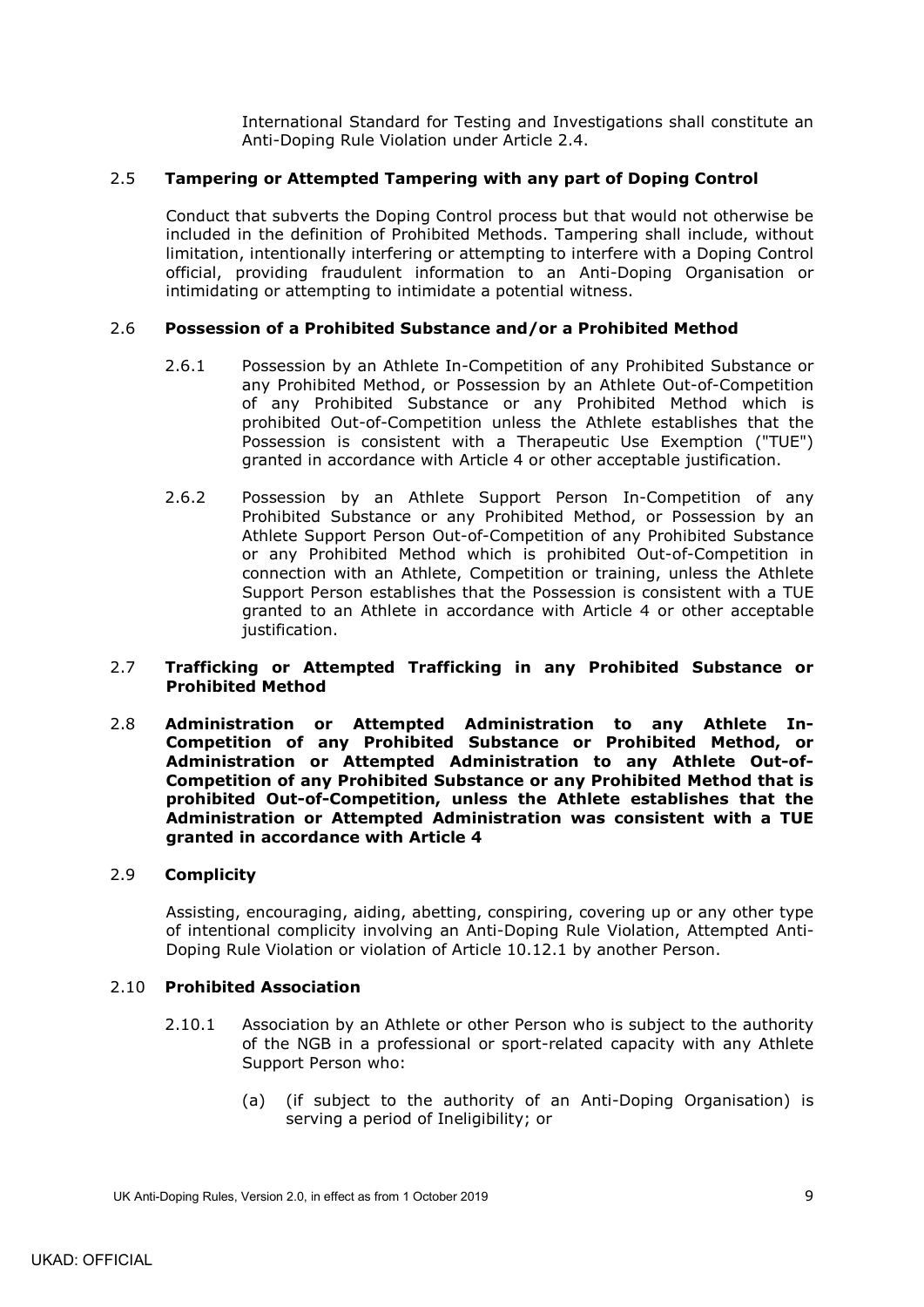- <span id="page-13-2"></span>(b) (if not subject to the authority of an Anti-Doping Organisation, and where Ineligibility has not been addressed in a results management process pursuant to these Rules or the Code) has been convicted or found in a criminal, disciplinary or professional proceeding to have engaged in conduct which would have constituted a violation of these Rules or the Code if Codecompliant rules had been applicable to such Person. The disqualifying status of such Person shall be in force for the longer of six years from the criminal, professional or disciplinary decision or the duration of the criminal, disciplinary or professional sanction imposed; or
- (c) is serving as a front or intermediary for an individual described in Article [2.10.1\(a\)](#page-12-6) or [2.10.1\(b\).](#page-13-2)
- <span id="page-13-3"></span>2.10.2 In order for this provision to apply, it is necessary that (a) the Athlete or other Person has previously been advised in writing by the NGB, UKAD, or by any other Anti-Doping Organisation with jurisdiction over the Athlete or other Person, or by WADA, of the Athlete Support Person's disqualifying status and the potential Consequences of prohibited association; and (b) the Athlete or other Person can reasonably avoid the association. The NGB and UKAD shall also use reasonable efforts to advise the Athlete Support Person who is the subject of the notice to the Athlete or other Person that the Athlete Support Person may, within 15 days, come forward to the NGB or UKAD to explain that the criteria described in Articles [2.10.1\(a\)](#page-12-6) and [2.10.1\(b\)](#page-13-2) do not apply to him/her. (For the avoidance of doubt and notwithstanding Article [7.10,](#page-36-0) this Article [2.10](#page-12-5) applies even when the Athlete Support Person's disqualifying conduct occurred prior to the Effective Date.)
- 2.10.3 The burden shall be on the Athlete or other Person to establish that any association with Athlete Support Personnel described in Article [2.10.1\(a\)](#page-12-6) or [2.10.1\(b\)](#page-13-2) is not in a professional or sport-related capacity.
- 2.10.4 If the NGB or UKAD becomes aware of Athlete Support Personnel who meet the criteria described in Article [2.10.1\(a\),](#page-12-6) [2.10.1\(b\),](#page-13-2) or [2.10.1\(c\),](#page-13-3) it shall submit that information to WADA.

# <span id="page-13-0"></span>**Article 3: The Prohibited List**

## <span id="page-13-1"></span>3.1 **Incorporation of the Prohibited List**

- 3.1.1 These Rules adopt and incorporate the Prohibited List, as amended from time to time.
- 3.1.2 The Prohibited List may be amended by WADA from time to time in accordance with Code Article 4.1. Unless provided otherwise by WADA in the Prohibited List or a revision thereto, such amendments shall come into effect automatically under these Rules three months after publication of the amendments by WADA on its website, without requiring any further action by the NGB or UKAD.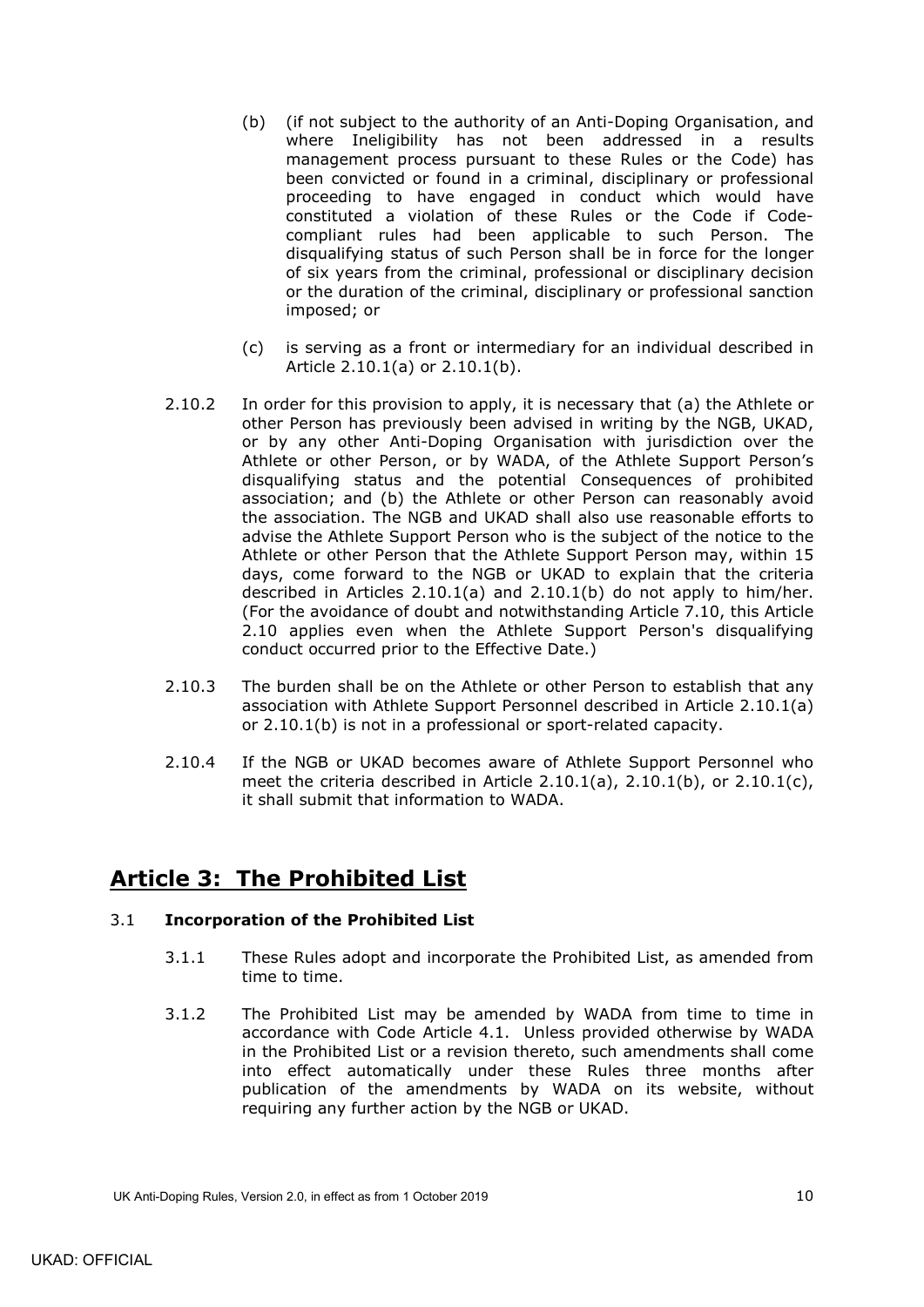3.1.3 All Athletes and other Persons shall be deemed to accept the Prohibited List, and any amendments thereto, without further formality. It is the responsibility of all Athletes and other Persons to familiarise themselves with the most up-to-date version of the Prohibited List and related International Standard and all amendments thereto.

## <span id="page-14-0"></span>3.2 **Prohibited Substances and Prohibited Methods Identified on the Prohibited List**

- 3.2.1 The Prohibited List identifies those Prohibited Substances and Prohibited Methods which are prohibited at all times (i.e., both In-Competition and Out-of-Competition) and those additional substances and methods which are prohibited In-Competition only.
- 3.2.2 Prohibited Substances and Prohibited Methods may be included in the Prohibited List by general category (e.g. anabolic agents) or by specific reference to a particular substance or method or sport.

## <span id="page-14-5"></span><span id="page-14-1"></span>3.3 **Specified Substances**

- 3.3.1 For purposes of these Rules, all Prohibited Substances shall be "**Specified Substances**" except substances in the classes of anabolic agents and hormones and those stimulants and hormone antagonists and modulators so identified on the Prohibited List. The category of Specified Substances shall not include Prohibited Methods.
- 3.3.2 In the event that WADA expands the Prohibited List by adding a new class of Prohibited Substances, WADA's Executive Committee shall determine whether any or all of the Prohibited Substances within the new class of Prohibited Substances shall be considered Specified Substances within the meaning of Article [3.3.1.](#page-14-5)

### <span id="page-14-2"></span>3.4 **WADA's Determination of the Prohibited List**

The following shall be final and shall not be subject to challenge by any Athlete or other Person based on an argument that the substance or method was not a masking agent or did not have the potential to enhance performance, represent a health risk or violate the spirit of sport:

- 3.4.1 WADA's determination of the Prohibited Substances and Prohibited Methods that will be included on the Prohibited List;
- 3.4.2 WADA's classification of substances into categories on the Prohibited List (e.g., as a Specified Substance or a non-Specified Substance); and
- 3.4.3 WADA's classification of a substance as prohibited at all times or In-Competition only.

# <span id="page-14-3"></span>**Article 4: Therapeutic Use Exemptions**

<span id="page-14-4"></span>4.1 **Incorporation of the International Standard for Therapeutic Use Exemptions**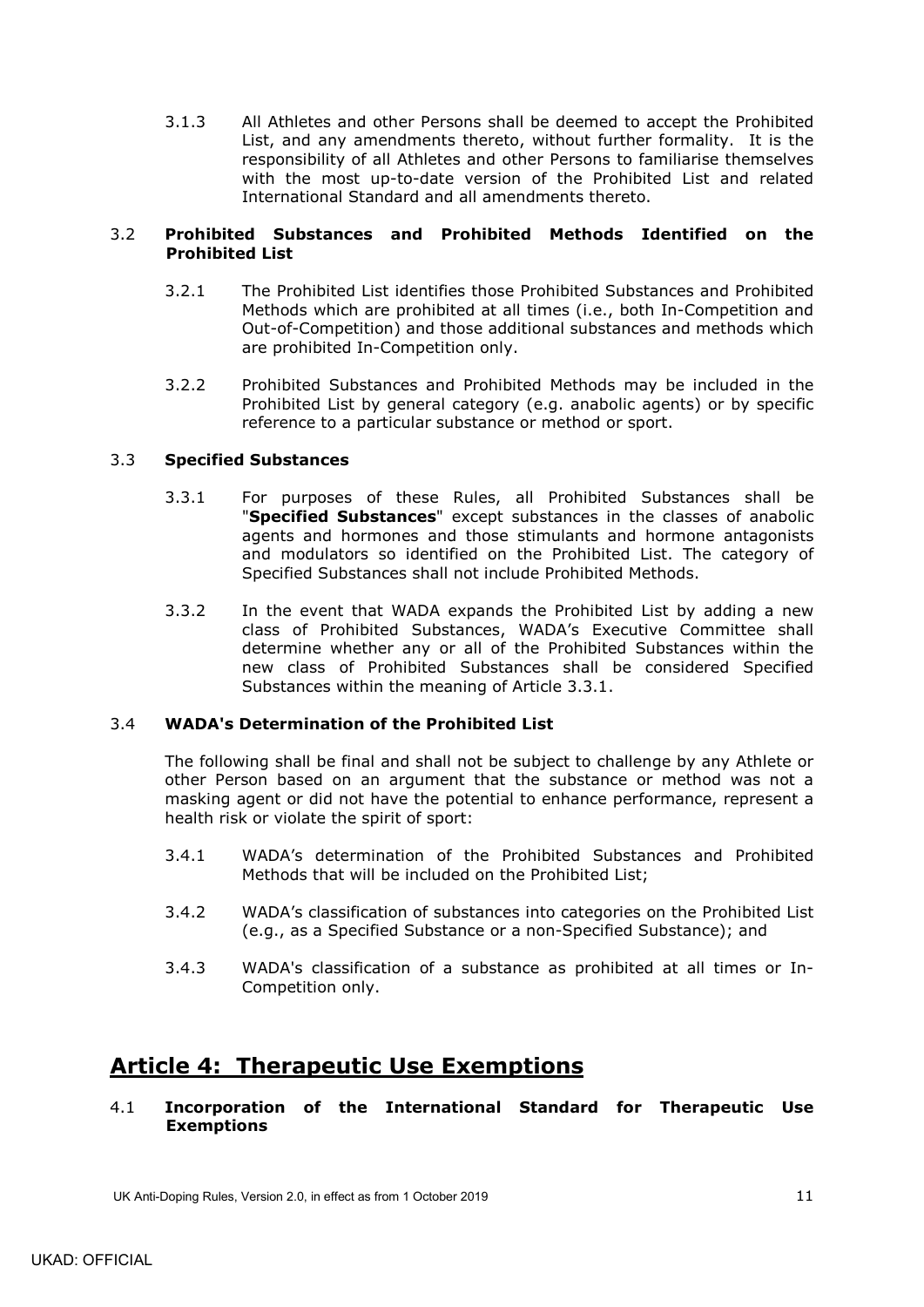- 4.1.1 The Code permits Athletes to apply for permission to Use, for therapeutic purposes, substances or methods on the Prohibited List whose Use would otherwise be prohibited.
- <span id="page-15-3"></span>4.1.2 The International Standard for Therapeutic Use Exemptions sets out the circumstances in which Athletes may claim such a therapeutic use<br>exemption (or "TUE"). These Rules adopt and incorporate that These Rules adopt and incorporate that International Standard, as amended from time to time. All Athletes and other Persons shall be deemed to accept the International Standard and any amendments thereto as binding upon them without further formality.

## <span id="page-15-0"></span>4.2 **Scope and Effect of TUEs**

- 4.2.1 The presence of a Prohibited Substance or its Metabolites or Markers, and/or the Use or Attempted Use, Possession or Administration or Attempted Administration of a Prohibited Substance or Prohibited Method shall not be considered an Anti-Doping Rule Violation if it is consistent with the provisions of a TUE validly granted to the Athlete in question in accordance with these Rules and the International Standard for Therapeutic Use Exemptions.
- <span id="page-15-1"></span>4.2.2 An Athlete who is not an International-Level Athlete should apply to UKAD for a TUE. Any TUE granted to an Athlete by or on behalf of a Signatory (including any TUE granted prior to the Effective Date) will be recognised under these Rules in accordance with the terms of the grant, provided that the grant is consistent with the Code and the criteria set out in the International Standard for Therapeutic Use Exemptions and is within that Signatory's authority. Otherwise, however, an Athlete required by Article [4.2.4](#page-16-0) or Article [4.2.5](#page-16-1) to obtain a TUE must obtain one from the UK TUE Committee in accordance with those articles, Article [4.2.6](#page-17-1) and Article [4.3.](#page-17-0)
- <span id="page-15-2"></span>4.2.3 An Athlete who is an International-Level Athlete should apply to his/her International Federation for a TUE.
	- (a) Athletes should note that a TUE granted by the UK TUE Committee shall not be valid for purposes of the International Federation's rules (e.g., if the Athlete becomes an International-Level Athlete or competes in an International Event) unless and until the International Federation recognises that TUE in accordance with the International Standard for Therapeutic Use Exemptions. Athletes are also warned that TUEs granted by the UK TUE Committee or the relevant International Federation may not be automatically recognised by Major Event Organisations (e.g. the IOC, for the Olympic Games).
	- (b) Pursuant to Code Article 4.4.3.1, where an Athlete already has a TUE granted by the UK TUE Committee for the substance or method in question:
		- (i) if the TUE granted by the UK TUE Committee meets the criteria set out in the International Standard for Therapeutic Use Exemptions, then the International Federation must recognise it.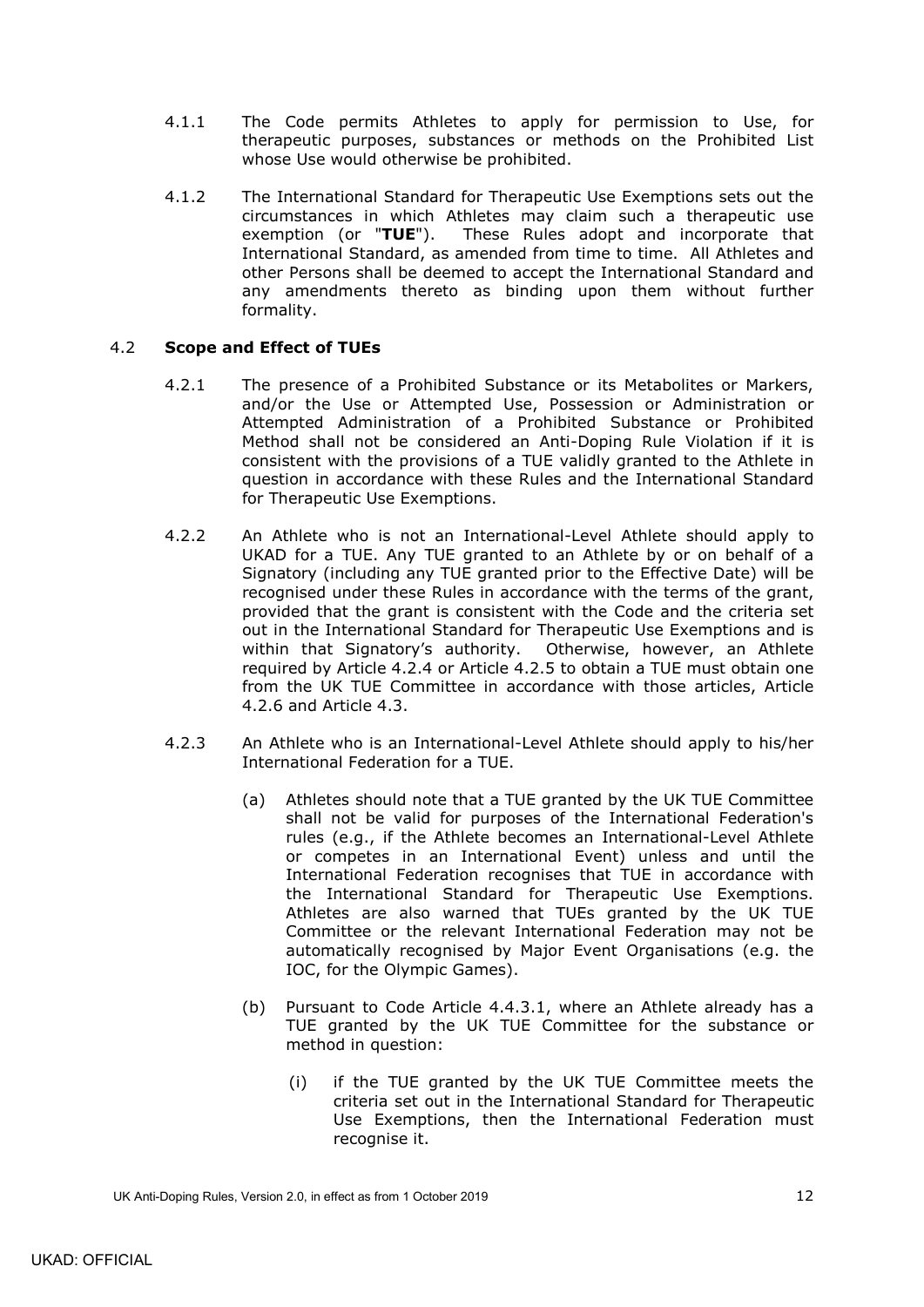- (ii) if the International Federation considers that the TUE granted by the UK TUE Committee does not meet those criteria and so refuses to recognise it, it must notify the Athlete and UKAD promptly, with reasons. The Athlete and UKAD shall have 21 days from such notification to refer the matter to WADA for review. If the matter is referred to WADA for review, the TUE granted by the UK TUE Committee remains valid for national-level Competition and Out-of-Competition Testing (but is not valid for international-level Competition) pending WADA's decision. If the matter is not referred to WADA for review, the TUE becomes invalid for any purpose when the 21-day review deadline expires.
- (c) Pursuant to Code Article 4.4.3.2, where an International Federation grants a TUE to an Athlete who did not already have a TUE granted by the UK TUE Committee for the substance or method in question, the International Federation must notify the Athlete and UKAD. If UKAD considers that the TUE does not meet the criteria set out in the International Standard for Therapeutic Use Exemptions, it has 21 days from such notification to refer the matter to WADA for review. If UKAD refers the matter to WADA for review, the TUE granted by the International Federation remains valid for international-level Competition and Out-of-Competition Testing (but is not valid for national-level Competition) pending WADA's decision. If UKAD does not refer the matter to WADA for review, the TUE granted by the International Federation becomes valid for national-level Competition as well when the 21-day review deadline expires.
- <span id="page-16-2"></span><span id="page-16-0"></span>4.2.4 Subject only to Articles [4.2.2](#page-15-1) (which provides that a TUE granted by another Signatory, such as the International Federation, may be recognised under these Rules) and [4.2.5](#page-16-1) (which identifies the limited circumstances in which a TUE may be granted retroactively):
	- (a) An Athlete in the National Registered Testing Pool must obtain a TUE in accordance with Article [4.3](#page-17-0) prior to Use or Possession or Administration of the Prohibited Substance or Prohibited Method in question;
	- (b) UKAD may also establish a further pool of Athletes not in the National Registered Testing Pool (the "**National TUE Pool**") who are required to obtain a TUE in accordance with Article [4.3](#page-17-0) prior to Use or Possession or Administration of the Prohibited Substance or Prohibited Method in question; and
	- (c) In the event that an Athlete who is not included in the National Registered Testing Pool or National TUE Pool wishes to obtain a TUE in accordance with Article [4.3](#page-17-0) prior to Use, Possession or Administration of the Prohibited Substance or Prohibited Method in question, UKAD may, at its sole and absolute discretion, choose to process the Athlete's advance TUE application or refer the Athlete to the procedure for retroactive TUE applications set out in Articles [4.2.5](#page-16-1) and [4.2.6.](#page-17-1)
- <span id="page-16-1"></span>4.2.5 A TUE may be granted retroactively in the following limited circumstances: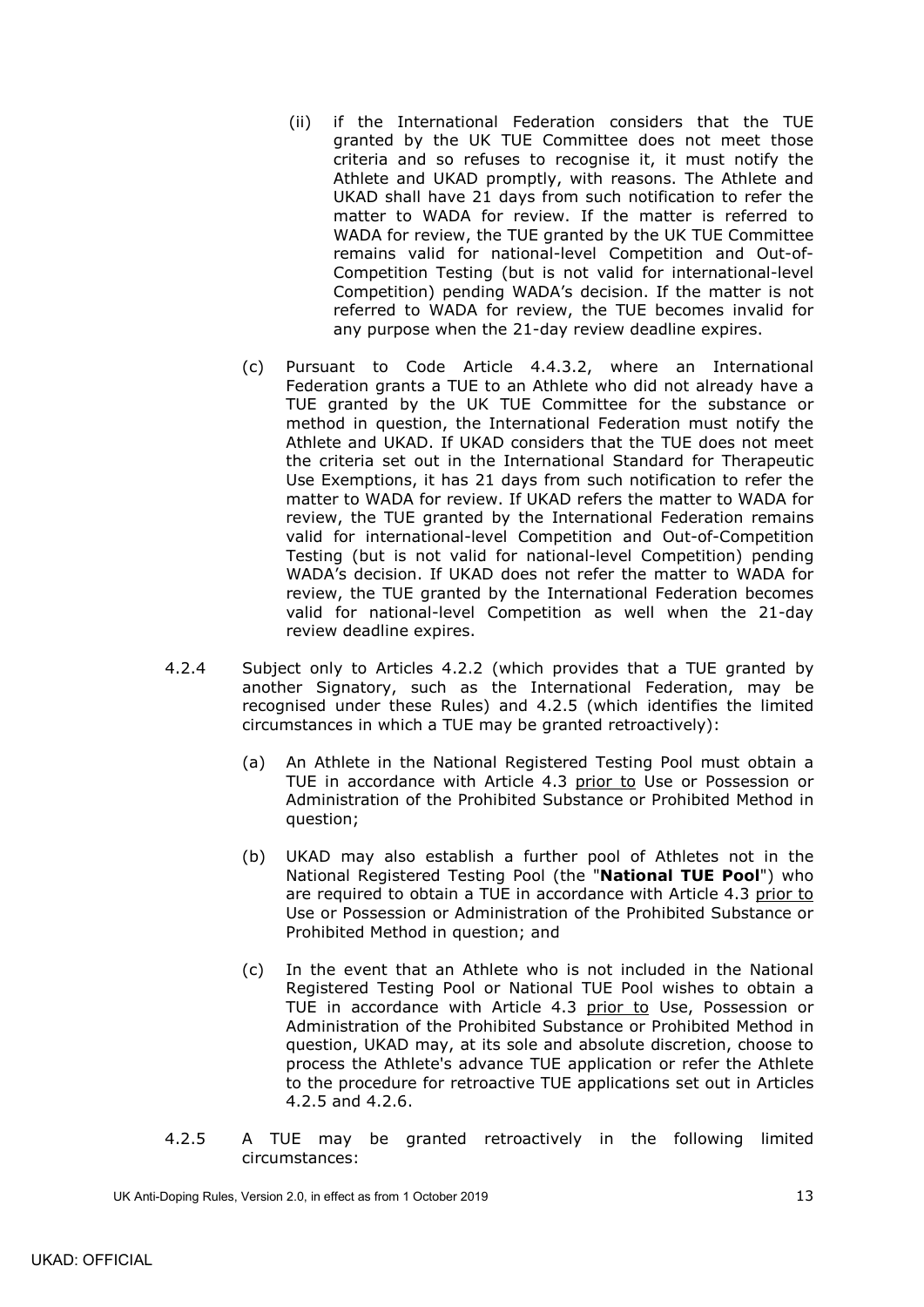- (a) Where an Athlete who is not in the National Registered Testing Pool or the National TUE Pool is tested pursuant to these Rules, and that Athlete has been Using a Prohibited Substance or Prohibited Method for which he/she is entitled to a TUE;
- (b) Where emergency treatment or treatment of an acute medical condition was necessary;
- (c) Where, due to other exceptional circumstances, there was insufficient time or opportunity for the Athlete to submit, or for the TUE Committee to consider, an application for the TUE prior to Sample collection; or
- (d) Where it is agreed by UKAD and by WADA that fairness requires the grant of a retroactive TUE.
- <span id="page-17-1"></span>4.2.6 An Athlete must submit an application for a retroactive TUE to the UK TUE Committee no later than five working days after an Adverse Analytical Finding is reported in respect of the Sample collected from that Athlete; provided that:
	- (a) UKAD may extend this deadline upon request by the Athlete for good cause shown; and
	- (b) any such TUE application shall be resolved before any Adverse Analytical Finding, Atypical Finding or Adverse Passport Finding relating to that Athlete's Sample is processed under Articles [7.2,](#page-28-0) [7.3](#page-29-0) or [7.4.](#page-30-0)
- 4.2.7 Subject to Articles [4.2.2](#page-15-1) and [4.2.3,](#page-15-2) an Athlete may not apply to more than one Anti-Doping Organisation for a TUE. An Athlete who applies for a TUE pursuant to the rules of his/her International Federation or another Anti-Doping Organisation shall report the grant or denial of the application immediately to UKAD, by sending it copies of the application and the decision.
- 4.2.8 The submission of false or misleadingly incomplete information in support of a TUE application (including but not limited to the failure to advise of the unsuccessful outcome of a prior application to another Anti-Doping Organisation for such a TUE) may result in a charge of Tampering or Attempted Tampering under Article [2.5.](#page-12-0)

### <span id="page-17-0"></span>4.3 **Grant of a TUE**

- 4.3.1 An Athlete requiring a TUE must apply to the UK TUE Committee in accordance with the TUE application process set out in the UK Anti-Doping Procedures Guide.
- 4.3.2 The UK TUE Committee will determine the TUE application in strict accordance with the criteria set out in the International Standard for Therapeutic Use Exemptions.
- 4.3.3 All decisions by the UK TUE Committee (whether for the grant/denial or recognition/non-recognition of a TUE application) will be notified to the Athlete in writing by UKAD and made available by UKAD to other Anti-Doping Organisations and WADA via ADAMS or any other system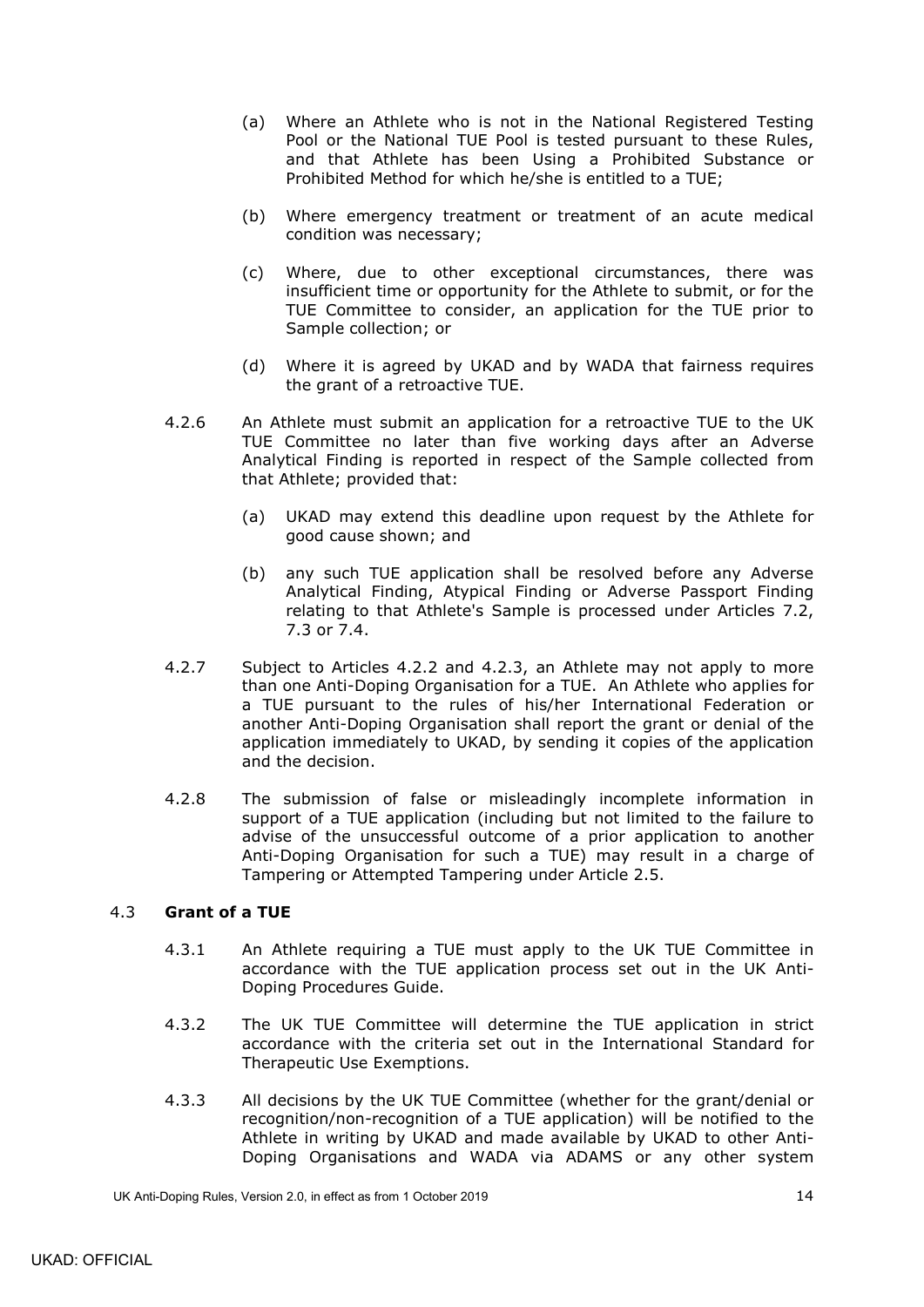approved by WADA, in accordance with Article 5.4 of the International Standard for Therapeutic Use Exemptions.

- (a) A decision to grant a TUE must specify the dosage(s), frequency, route and duration of Administration of the Prohibited Substance or Prohibited Method in question that the UK TUE Committee is permitting, reflecting the clinical circumstances, as well as any conditions imposed in connection with the TUE.
- (b) A decision to deny a TUE application must include an explanation of the reason(s) for the denial.
- 4.3.4 A TUE will be effective as of the date it is granted (save where a retroactive TUE is granted pursuant to Article [4.2.5,](#page-16-1) in which case the UK TUE Committee will specify the applicable effective date in its decision) and will have a specified duration as decided on a case by case basis by the UK TUE Committee. The TUE may also be granted subject to such conditions or restrictions as the UK TUE Committee sees fit.
- 4.3.5 An Athlete may not assume that his/her application for a TUE (or for renewal of a TUE) will be granted. Any Use or Possession or Administration of a Prohibited Substance or Prohibited Method before an application has been granted shall be entirely at the Athlete's own risk.

### <span id="page-18-3"></span><span id="page-18-0"></span>4.4 **Expiration or Cancellation of a TUE**

- <span id="page-18-1"></span>4.4.1 A TUE granted pursuant to these Rules:
	- (a) shall expire automatically at the end of any term for which it was granted, without the need for any further notice or other formality;
	- (b) may be cancelled by the UK TUE Committee if the Athlete does not promptly comply with any requirements or conditions imposed by the UK TUE Committee upon grant of the TUE;
	- (c) may be withdrawn by the UK TUE Committee if it is subsequently determined that the criteria for grant of a TUE are not in fact met; or
	- (d) may be reviewed by WADA pursuant to Article [4.5.](#page-19-0)
- <span id="page-18-2"></span>4.4.2 An Athlete in a National Registered Testing Pool or the National TUE Pool who wishes to continue to Use the Prohibited Substance or Prohibited Method in question after the term for which the TUE has been granted must apply well in advance of the end of the term for renewal of the TUE in accordance with Article [4.3.](#page-17-0)
- 4.4.3 Cancellation of a TUE pursuant to Article [4.4.1\(b\)](#page-18-1) or withdrawal of a TUE pursuant to Article [4.4.1\(c\)](#page-18-2) shall be made in writing and notified by UKAD to the Athlete in accordance with Article [17.2,](#page-55-4) and made available by UKAD to other Anti-Doping Organisations and WADA via ADAMS or any other system approved by WADA, in accordance with Article 5.4 of the International Standard for Therapeutic Use Exemptions. Such notice shall take effect upon receipt, in accordance with Article [17.2.](#page-55-4)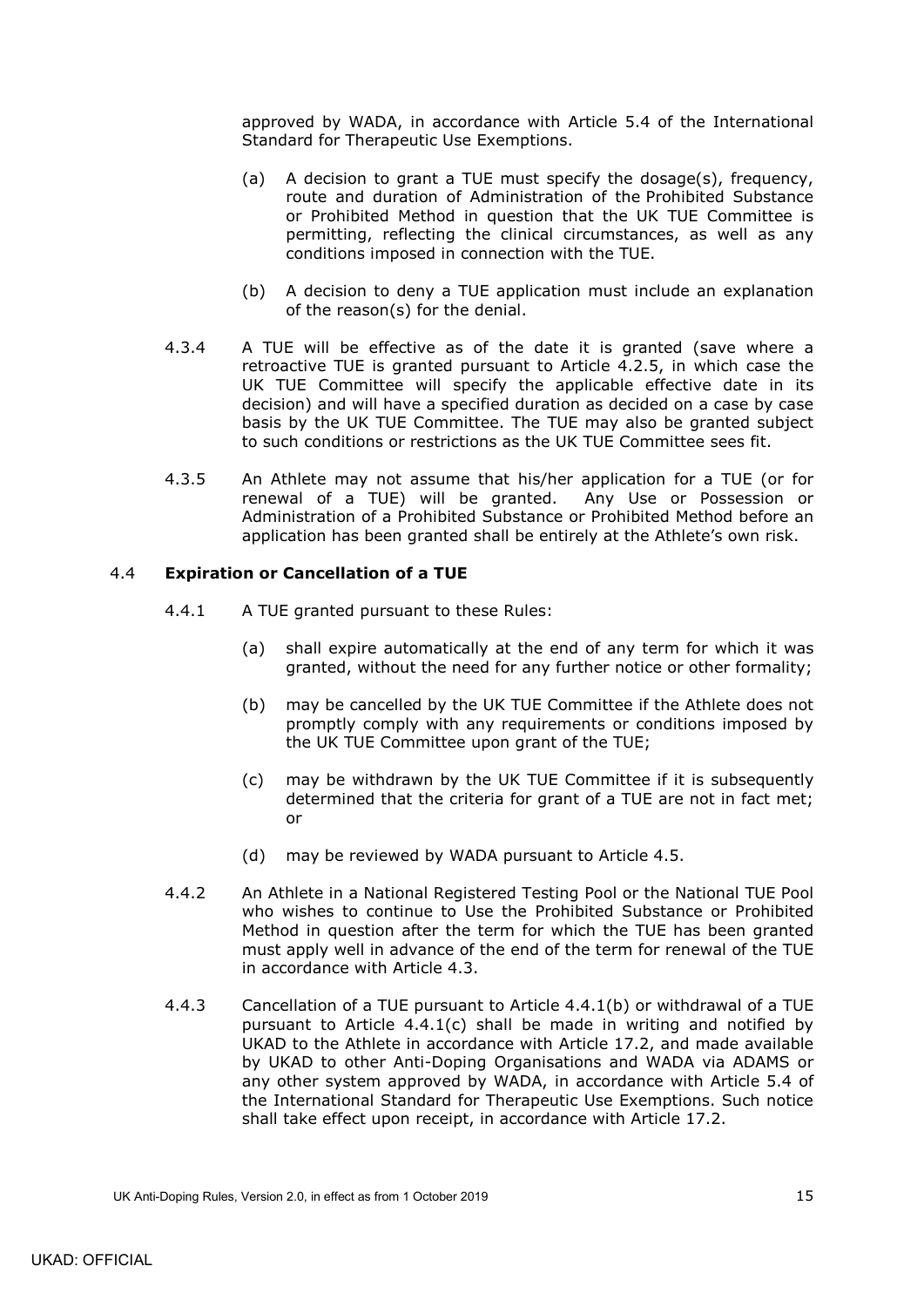4.4.4 In the event of an expiration, cancellation or withdrawal of the TUE pursuant to Article [4.4.1,](#page-18-3) the Athlete shall not be subject to any Consequences based on his/her Use or Possession or Administration of the Prohibited Substance or Prohibited Method in question in accordance with the TUE at any time prior to the effective date of expiry, cancellation or withdrawal of the TUE. The review pursuant to Article [7.2](#page-28-0) or [7.4](#page-30-0) of any subsequent Adverse Analytical Finding or Adverse Passport Finding shall include consideration of whether such finding is consistent with Use of the Prohibited Substance or Method prior to that date, in which event there shall be no case to answer.

### <span id="page-19-1"></span><span id="page-19-0"></span>4.5 **Review of TUE Decisions**

- 4.5.1 In accordance with Code Article 4.4 and Article 8 of the International Standard for Therapeutic Use Exemptions, WADA may review TUE decisions as follows:
	- (a) WADA must review any decision by an International Federation not to recognise a TUE granted by UKAD that is referred to it by UKAD or the Athlete. In addition, WADA must review an International Federation's decision to grant a TUE that is referred to it by UKAD.
	- (b) WADA may review any other TUE decisions at any time, whether upon request by those affected (e.g. at the request of an Athlete in the National Registered Testing Pool whose application for a TUE has been denied by the UK TUE Committee) or on its own initiative.
	- (c) If the TUE decision being reviewed meets the criteria set out in the International Standard for Therapeutic Use Exemptions, WADA will not interfere with it. If the TUE decision does not meet those criteria, WADA will reverse it.
- <span id="page-19-2"></span>4.5.2 Decisions of the International Federation, the UK TUE Committee (and decisions of the UK TUE Appeal Panel), and WADA may be challenged by appeal in accordance with Article [13.2.](#page-49-6)
- 4.5.3 A failure to take action (whether by the International Federation, the UK TUE Committee, or WADA) within a reasonable time on a properlysubmitted TUE application shall be considered a denial of the application for purposes of the appeal rights set out in Article [13.2.](#page-49-6)
- 4.5.4 Until such time as the grant or denial of a TUE application made pursuant to these Rules has been reversed pursuant to Article [4.5.1](#page-19-1) or Article [4.5.2](#page-19-2) (and Article [13.2\)](#page-49-6), such grant or denial shall remain in full force and effect.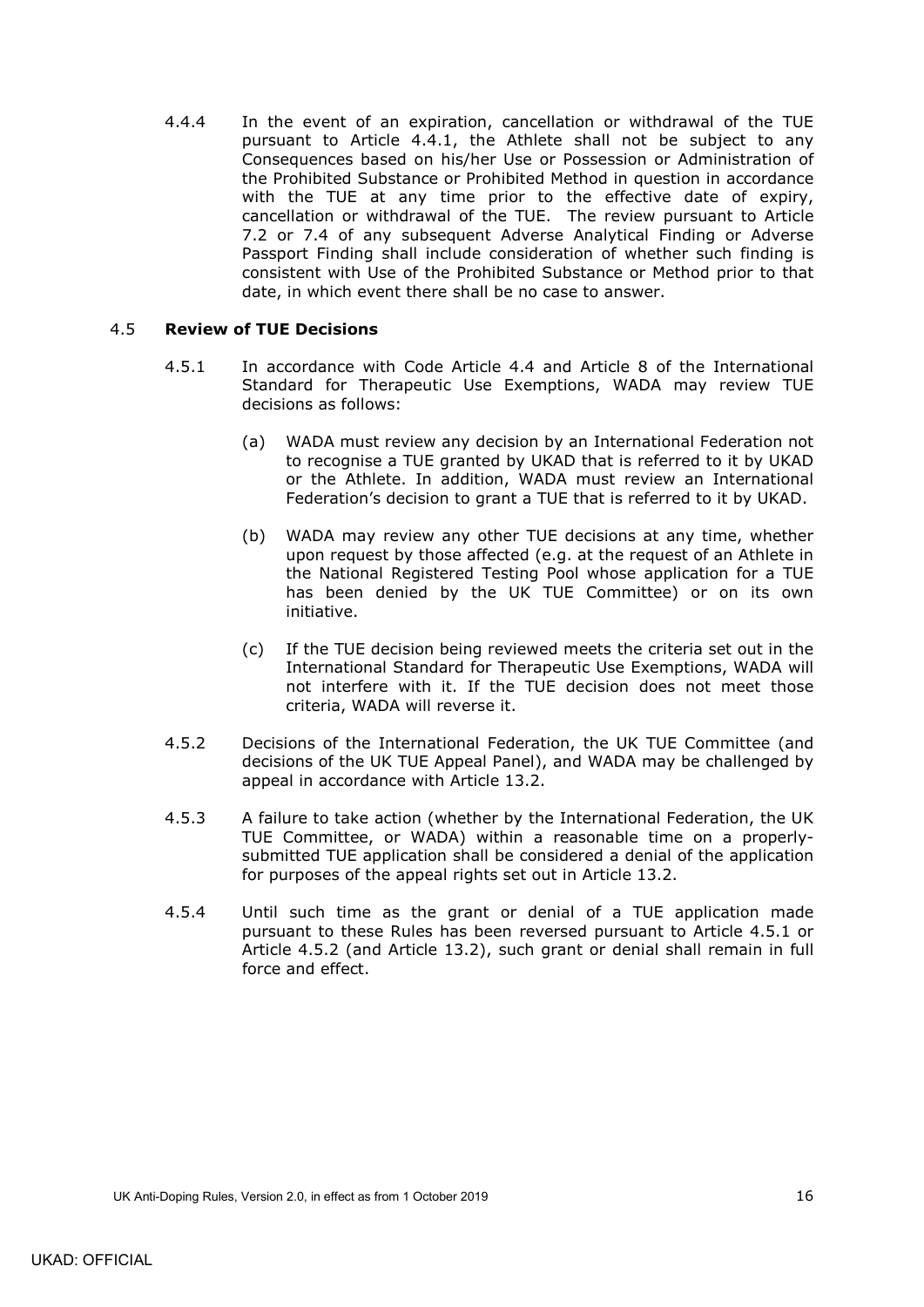# <span id="page-20-0"></span>**Article 5: Testing and Investigations**

### <span id="page-20-1"></span>5.1 **Incorporation of the International Standard for Testing and Investigations**

These Rules adopt and incorporate the International Standard for Testing and Investigations, as amended from time to time. All Athletes and other Persons shall be deemed to accept that International Standard and any amendments thereto as binding upon them without further formality.

## <span id="page-20-2"></span>5.2 **Testing Jurisdiction**

- 5.2.1 All Athletes (including but not limited to Athletes in the National Registered Testing Pool) must make themselves available for and must submit to Testing by (or as authorised by) UKAD (urine and/or blood) pursuant to these Rules at any place and time (whether In-Competition or Out-of-Competition, whether in the UK or overseas).
- 5.2.2 Testing pursuant to these Rules shall be carried out in accordance with the International Standard for Testing and Investigations in force at the time of Testing. Testing shall only be undertaken under these Rules for anti-doping purposes, i.e., to obtain analytical evidence as to the Athlete's compliance (or non-compliance) with the strict prohibition on the presence/Use of Prohibited Substances and Prohibited Methods. For the avoidance of doubt, UKAD may select Athletes for Target Testing so long as such Target Testing is not used for any purpose other than legitimate anti-doping purposes. Save in exceptional and justifiable circumstances, all Out-of-Competition Testing shall take place without advance notice to the Athlete in question.
- 5.2.3 An Athlete shall continue to be subject to UKAD's Testing jurisdiction unless and until he/she retires from sport in accordance with Article [1.4.1.](#page-7-1)
- 5.2.4 An Athlete who is in the National Registered Testing Pool shall continue to be subject to the requirements of ISTI Annex I unless and until:
	- (a) he/she retires from his/her sport in accordance with Article [1.4.1;](#page-7-1) or
	- (b) UKAD has informed him/her in writing that he/she no longer satisfies the criteria for inclusion in the National Registered Testing Pool.
- 5.2.5 Other Anti-Doping Organisations may also have jurisdiction to test Athletes who are subject to these Rules, in accordance with Code Article 5. The NGB and UKAD shall recognise such Testing in accordance with Code Article 15.1 (Application and Recognition of Decisions) and UKAD may bring proceedings against an Athlete pursuant to these Rules for an Anti-Doping Rule Violation arising in relation to such Testing.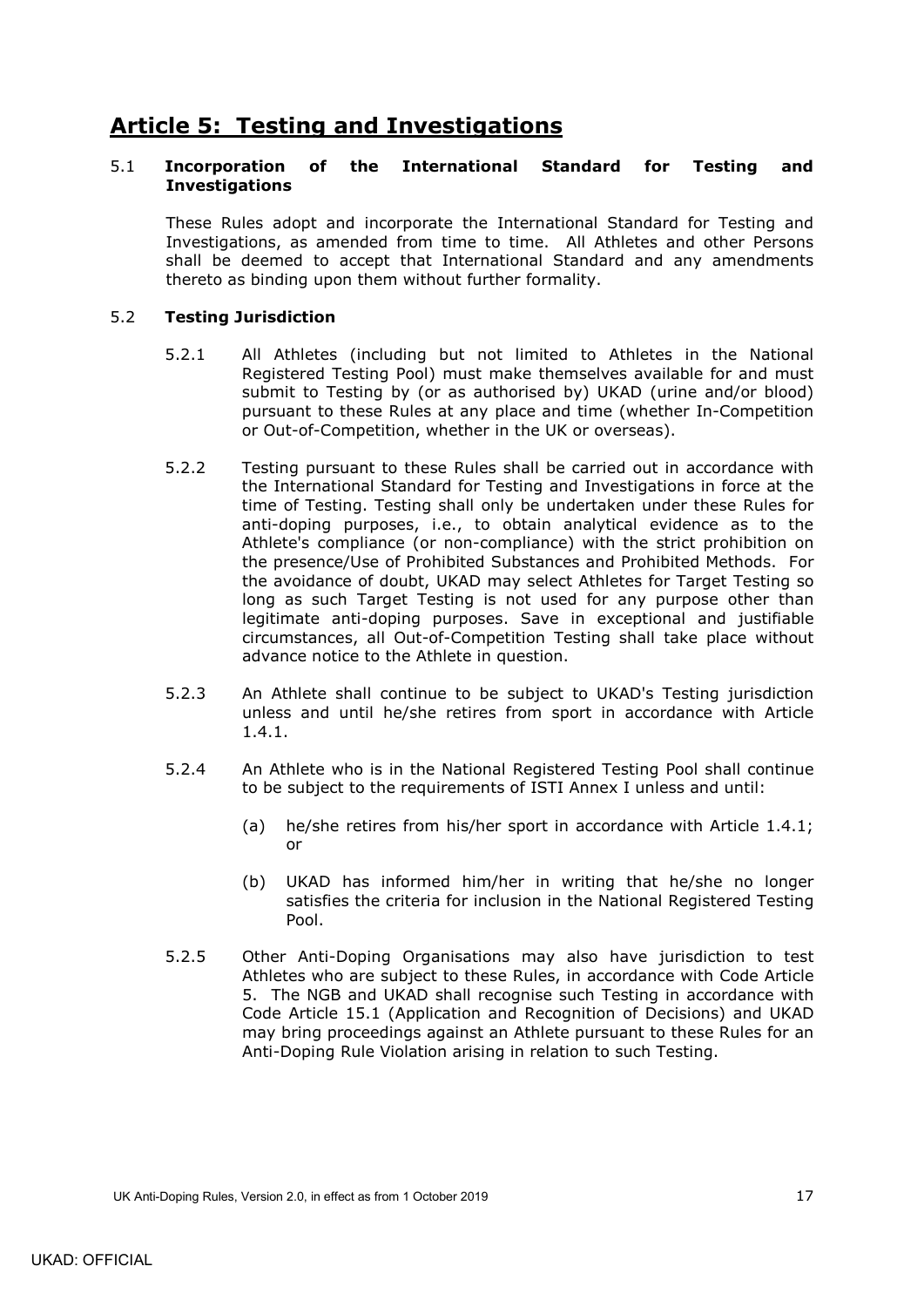## <span id="page-21-0"></span>5.3 **In-Competition Testing**

- 5.3.1 At National Events, UKAD shall determine the number of Athletes to be selected for Testing in each Competition and the procedures for selecting the Athletes for Testing.
- 5.3.2 At International Events held in the United Kingdom, the collection of Samples shall be initiated and directed by the ruling body for the Event, subject always to the right of UKAD to initiate and conduct such Testing in accordance with Code Article 5.3.2*.*

## <span id="page-21-2"></span><span id="page-21-1"></span>5.4 **Out-of-Competition Testing**

- 5.4.1 In addition to the general obligation on all Athletes to submit to Testing, including Out-of-Competition Testing, at any time and place, in accordance with ISTI Article 4.8 and I.2, UKAD shall establish a pool of Athletes (the "**National Registered Testing Pool**") who are required to provide whereabouts information in accordance with ISTI Article I.3 and to make themselves available for Testing at such whereabouts in accordance with ISTI Article I.4. Unless otherwise specified by UKAD, Athletes in the National Registered Testing Pool shall use ADAMS to file their whereabouts information. This whereabouts information shall be maintained in strict confidence at all times; shall be used exclusively for purposes of planning, coordinating or conducting Doping Control, providing information relevant to the Athlete Biological Passport or other analytical results, to support an investigation into a potential Anti-Doping Rule Violation; and shall be destroyed after it is no longer relevant for these purposes in accordance with the International Standard for the Protection of Privacy and Personal Information.
- 5.4.2 Subject to the results management provisions set out at ISTI Article I.5 and Article [7.1.2](#page-27-0) of these Rules:
	- (a) the failure of an Athlete in the National Registered Testing Pool to provide whereabouts information in accordance with ISTI Article I.3 shall be deemed a Filing Failure for purposes of Article [2.4](#page-11-2) where the conditions of ISTI Article I.3.6 are met; and
	- (b) the failure of an Athlete in the National Registered Testing Pool to be available for Testing at such whereabouts in accordance with ISTI Article I.4 shall be deemed a Missed Test for purposes of Article [2.4](#page-11-2) where the conditions of ISTI Article I.4.3 are met.
- 5.4.3 An Athlete will be notified in writing of his/her inclusion in (or removal from) the National Registered Testing Pool. An Athlete may be included in the National Registered Testing Pool notwithstanding that he/she is also included in an International Registered Testing Pool. In that case, UKAD and the International Federation will agree on which of them receives the Athlete's whereabouts filings and shares it with the other and with other Anti-Doping Organisations with jurisdiction to test that Athlete in accordance with ISTI Articles I.2.2 and I.2.3 (and, in the absence of agreement, then WADA shall decide which of them shall take that responsibility). In any event, the Athlete will only be required to file whereabouts information with either UKAD or the International Federation.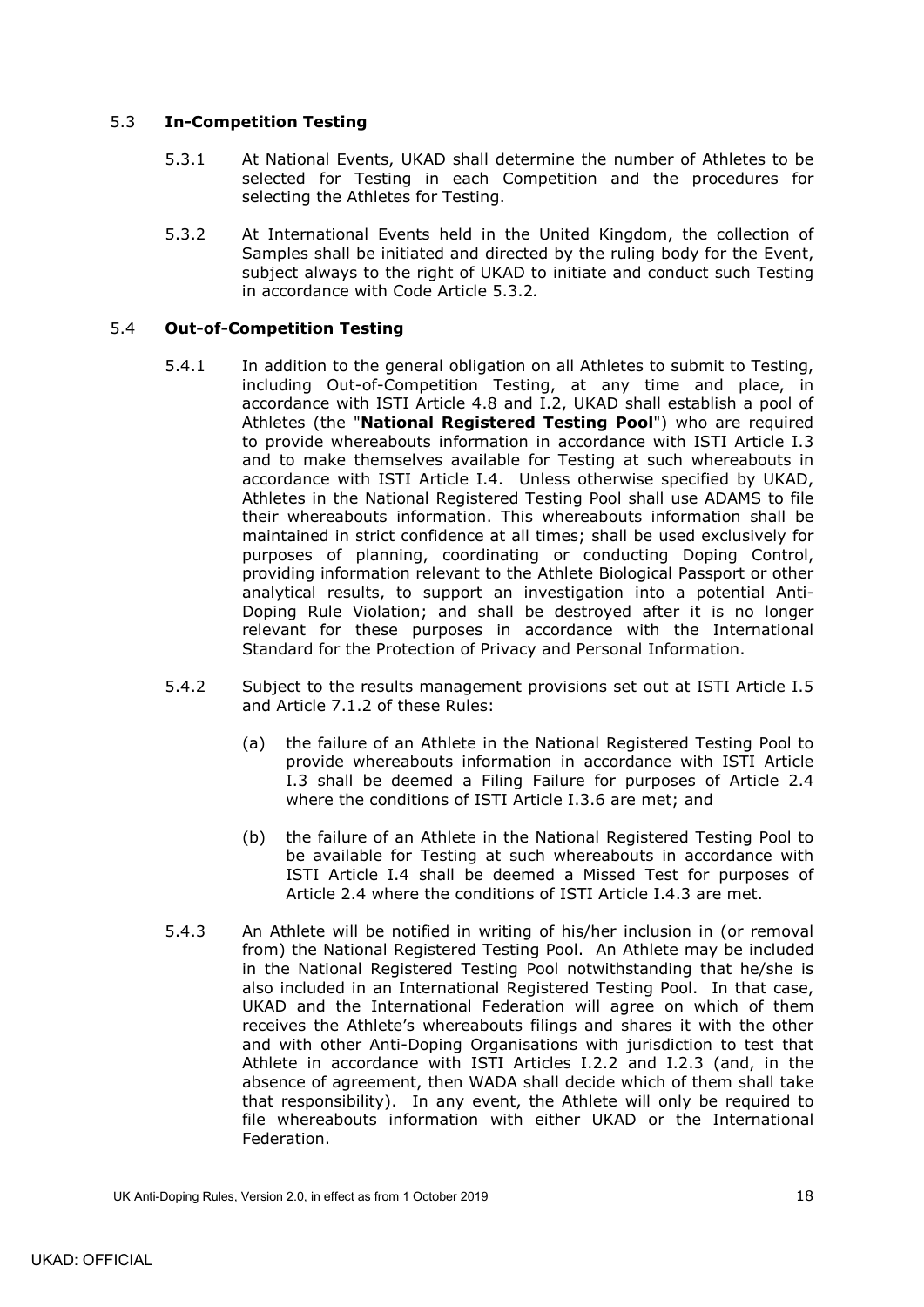## <span id="page-22-0"></span>5.5 **ABP Testing**

- 5.5.1 UKAD shall implement its ABP Programme in accordance with the International Standard for Testing and Investigations, the International Standard for Laboratories, and the ABP Guidelines.
- <span id="page-22-5"></span><span id="page-22-4"></span>5.5.2 UKAD will designate one or more person(s) to administer and manage the ABP Programme within and on behalf of UKAD (the "**Athlete Passport Management Unit**", or "**APMU**"). UKAD will also appoint suitably qualified, independent experts to form an expert panel ("**Expert Panel**") for purposes of the ABP Programme.
- 5.5.3 UKAD will decide, in its sole discretion, which Athletes will be selected for ABP Testing. UKAD will also decide, consulting as appropriate with the Expert Panel (via the APMU), on the timing of such Testing. UKAD will also coordinate as necessary with other competent Anti-Doping Organisations carrying out ABP Testing in relation to any Athlete(s). Athletes consent to UKAD and such other Anti-Doping Organisations sharing their data in relation to such ABP Testing with each other for purposes of their respective ABP Programmes.
- 5.5.4 Samples that are intended to be part of the ABP Programme will be collected, transported and analysed in accordance with the International Standard for Testing and Investigations, the International Standard for Laboratories, and the mandatory protocols set out in Appendices A to C of the ABP Guidelines.
- <span id="page-22-2"></span>5.5.5 The data arising from analysis of such Samples will be processed and reviewed in accordance with the ABP Guidelines to identify Atypical Passport Findings that warrant referral to a single expert from the Expert Panel, and thereafter (in the event that the evaluation of the single expert supports the proposition that the profile is unlikely to be the result of a normal physiological or pathological condition) to a group of three experts from the Expert Panel (composed of the single expert appointed in the initial review and two further experts chosen by the APMU from the Expert Panel), for consideration in accordance with Appendix E of the ABP Guidelines.
- <span id="page-22-3"></span>5.5.6 Where all of the three experts from the Expert Panel, having reviewed the ABP Documentation Package conclude that, subject to any explanation provided by the Athlete, it is highly likely that the Athlete Used a Prohibited Substance or Prohibited Method, and unlikely that there is any other plausible explanation for the Atypical Passport Finding, that conclusion (which should include the reasons for the conclusion) (an "**Adverse Passport Finding**"), shall be dealt with as set out in Article [7.4.](#page-30-0)

### <span id="page-22-1"></span>5.6 **Selection of Athletes for Testing**

- 5.6.1 UKAD will select Athletes for Testing using Target Testing, Weighted and random selection methods, in accordance with the International Standard for Testing and Investigations in force at the time of selection.
- 5.6.2 In order to preserve the ability to conduct Testing without advance notice, those who become aware of the selection of an Athlete for Testing shall only disclose such information on a strictly need-to-know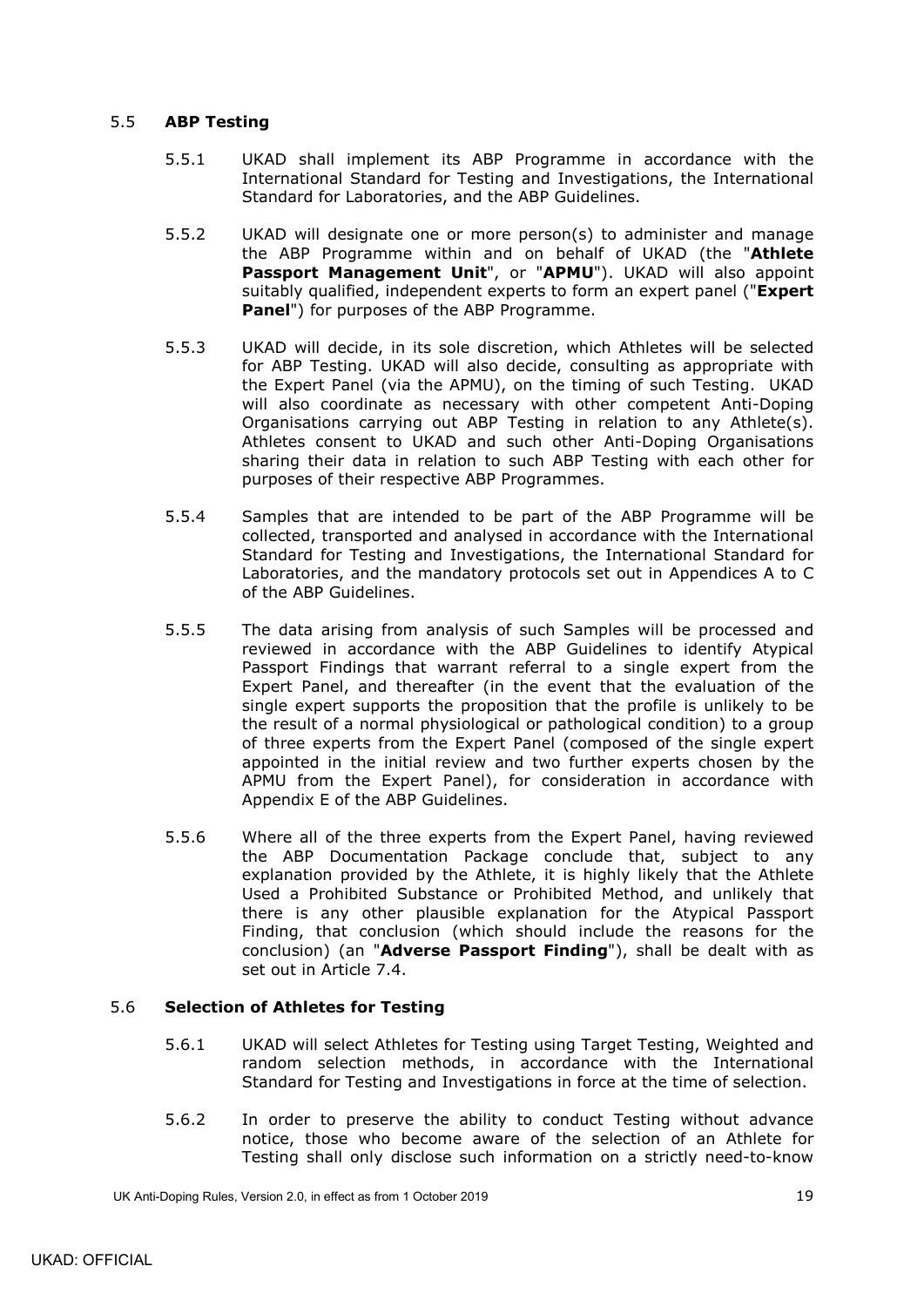basis. Any failure to comply with this requirement may result in a charge of Tampering or Attempted Tampering under Article [2.5.](#page-12-0)

## <span id="page-23-0"></span>5.7 **Testing of Minors**

- 5.7.1 Testing of an Athlete who is a Minor shall be conducted in accordance with ISTI Annex C (Modifications for Athletes who are Minors).
- 5.7.2 A Minor may not participate in the NGB's sport unless a parent or guardian of that Minor has consented to Testing of the Minor. For purposes of these Rules, such consent shall be deemed from the fact that the Minor has been permitted by his/her parent or guardian to participate in the sport. Confirmation in writing of such consent may be required to be provided at any time. Where the Minor is included in the National Registered Testing Pool or the Domestic Testing Pool, such consent must be confirmed upon notification of inclusion in the pool as a pre-condition to further participation in the sport. In addition, the rules of a particular Event may require the provision of written consent as a pre-condition of participation by any Minor in the Event.

### <span id="page-23-1"></span>5.8 **Liability for Testing**

Although every reasonable effort will be made to avoid inconvenience to the Athlete being tested, no liability shall arise on the part of the NGB or UKAD or any of their respective members, directors, officers, employees, agents or representatives for any inconvenience or loss arising on the part of the Athlete as a result of such Testing.

#### <span id="page-23-2"></span>5.9 **Investigations**

- 5.9.1 In addition to conducting the Testing referenced in this Article 5, UKAD shall have the power to gather anti-doping intelligence and conduct investigations in accordance with the requirements of the Code and the International Standard for Testing and Investigations into matters that may evidence or lead to the discovery of evidence of an Anti-Doping Rule Violation. UKAD shall conduct an automatic investigation of Athlete Support Personnel within its jurisdiction (i) in the case of any Anti-Doping Rule Violation by a Minor, and (ii) where the Athlete Support Person has provided support to more than one Athlete found to have committed an Anti-Doping Rule Violation. Investigations may be conducted in conjunction with, and/or information obtained in such investigations may be shared with, other Anti-Doping Organisations and/or other relevant authorities. UKAD shall have discretion, where it deems appropriate, to stay its own investigation pending the outcome of investigations being conducted by other Anti-Doping Organisations and/or other relevant authorities.
- 5.9.2 In its investigation as to whether there is a case to answer under Article 2, UKAD may seek to obtain additional information from any source, which may include (without limitation):
	- (a) Where UKAD considers it appropriate to do so, giving the Athlete(s) or other Person(s) implicated in the potential Anti-Doping Rule Violation an opportunity, subject to compliance with a strict time-table, to make such submissions as he/she may wish. If UKAD decides to invite such submissions, a formal hearing is not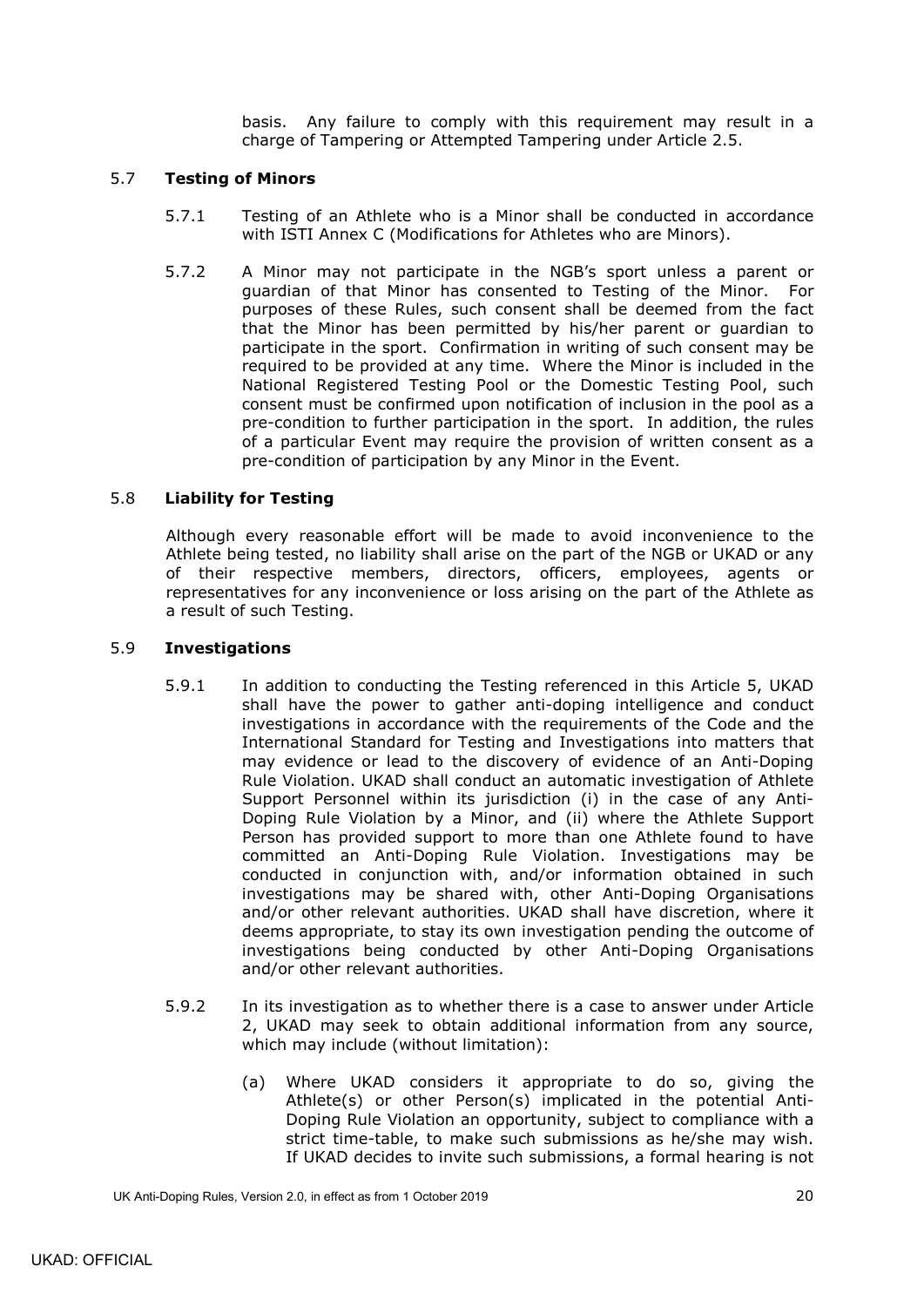required to be held. Instead, UKAD shall determine how the submissions should be made, such as (for example) in writing, or by telephone conference;

- (b) UKAD may make a written demand to an Athlete or other Person (a "**Demand**") to furnish to UKAD any information that may evidence or lead to the discovery of evidence of an Anti-Doping Rule Violation, including (without limitation) requiring the Athlete or other Person to attend an interview and/or to provide a written statement setting forth the Athlete's or other Person's knowledge of the relevant facts and circumstances. The Athlete or other Person must furnish such information within seven business days of the making of such Demand, or within such other deadline as may be specified by UKAD. Any information furnished to UKAD shall be kept confidential except when it becomes necessary to disclose such information to further the investigation of and/or to bring proceedings relating to an Anti-Doping Rule Violation, or when such information is reported to administrative, professional, or judicial authorities pursuant to an investigation or prosecution of non-sporting laws or regulations.
- 5.9.3 Where an Athlete or other Person knows or suspects that any other Athlete or other Person has committed an Anti-Doping Rule Violation, it shall be the first Athlete's or other Person's obligation to report such knowledge or suspicion to UKAD as soon as possible. The first Athlete or other Person shall have a continuing obligation to report any new knowledge or suspicion regarding any Anti-Doping Rule Violation to UKAD, even if the Athlete's or other Person's prior knowledge or suspicion has already been reported. Failure to comply with any of the foregoing without acceptable justification may be treated as misconduct under the NGB's rules of conduct and may be sanctioned accordingly.
- 5.9.4 Athletes and other Persons must cooperate fully with investigations conducted pursuant to this Article [5.9.](#page-23-2) Failure or refusal to so without acceptable justification may be treated as misconduct under the NGB's rules of conduct and may be sanctioned accordingly.
- 5.9.5 If the Athlete or other Person subverts or Attempts to subvert the investigation process (e.g., by providing false, misleading or incomplete information, and/or by destroying potential evidence), proceedings may be brought against him or her for violation of Article [2.5](#page-12-0) (Tampering or Attempted Tampering).
- 5.9.6 Where, as the result of an investigation under this Article [5.9,](#page-23-2) UKAD considers that an Athlete or other Person has a case to answer under Article 2, it shall refer the matter to one or more Independent Reviewers, as appropriate, to be dealt with as set out in Article [7.6.](#page-31-0)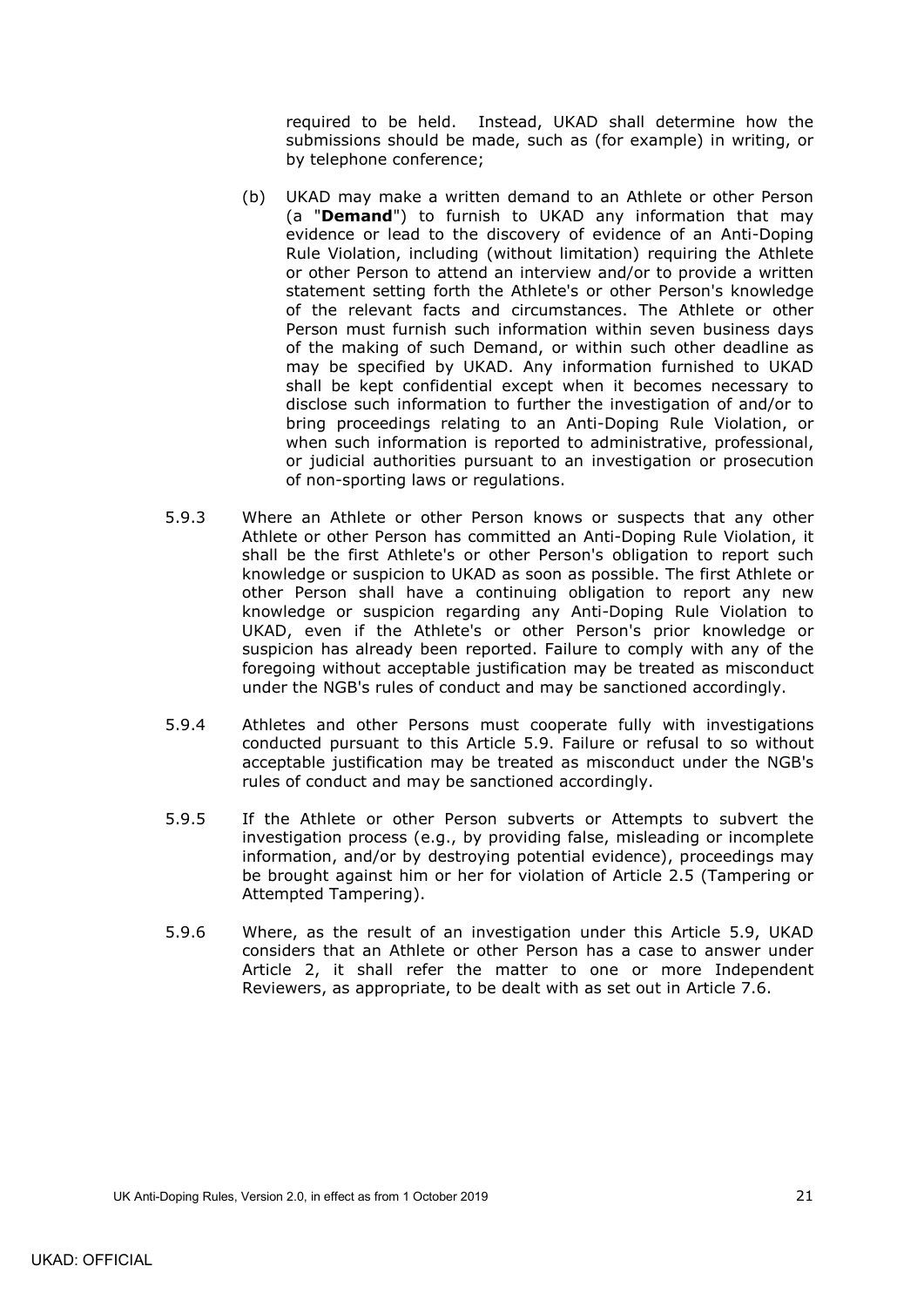# <span id="page-25-0"></span>**Article 6: Analysis of Samples**

## <span id="page-25-1"></span>6.1 **Incorporation of the International Standard for Laboratories**

These Rules adopt and incorporate the International Standard for Laboratories, as amended from time to time. All Athletes and other Persons shall be deemed to accept the International Standard for Laboratories and any amendments thereto as binding upon them without further formality.

## <span id="page-25-2"></span>6.2 **Use of Accredited and Approved Laboratories**

- 6.2.1 For purposes of detecting the presence of a Prohibited Substance or any of its Metabolites or Markers, or to screen a blood Sample to determine whether the Athlete's corresponding urine Sample should be analysed, Samples collected under these Rules shall be sent for analysis only to a WADA-accredited laboratory or a laboratory otherwise approved by WADA selected exclusively by UKAD.
- 6.2.2 Laboratories shall analyse Samples collected under these Rules, and shall report the results of such analysis, in compliance with the Code and the International Standard for Laboratories in force at the time of analysis.
- 6.2.3 Save in the circumstances set out at Article [7.8.5,](#page-34-1) UKAD shall be responsible for the costs of analysis of Samples under these Rules.

## <span id="page-25-5"></span><span id="page-25-3"></span>6.3 **Substances Subject to Detection**

- 6.3.1 Samples shall be analysed:
	- (a) to detect Prohibited Substances (and their Metabolites or Markers) and Prohibited Methods and other substances as may be directed by WADA pursuant to the Monitoring Programme described in Code Article 4.5; and/or
	- (b) to assist UKAD in profiling relevant parameters in an Athlete's urine, blood or other matrix, including DNA profiling, or for any other legitimate anti-doping purpose.
- 6.3.2 Samples may be collected and stored for future analysis for the purposes set out in Article 6.3.1.

### <span id="page-25-4"></span>6.4 **Further Analysis of Samples**

- 6.4.1 Any Sample may be subject to further analysis by UKAD (provided that it is responsible for results management) at any time before both the A and B Sample analytical results (or A Sample result where B Sample analysis has been waived or will not be performed) have been communicated by UKAD to the Athlete as the asserted basis for an Article [2.1](#page-10-1) Anti-Doping Rule Violation.
- 6.4.2 Any Sample collected under these Rules may be stored and subjected to further analysis for the purposes set out in Article [6.3.1](#page-25-5) at any time exclusively at the direction of UKAD (provided that it initiated and directed the Sample collection) or WADA. Any Sample storage or further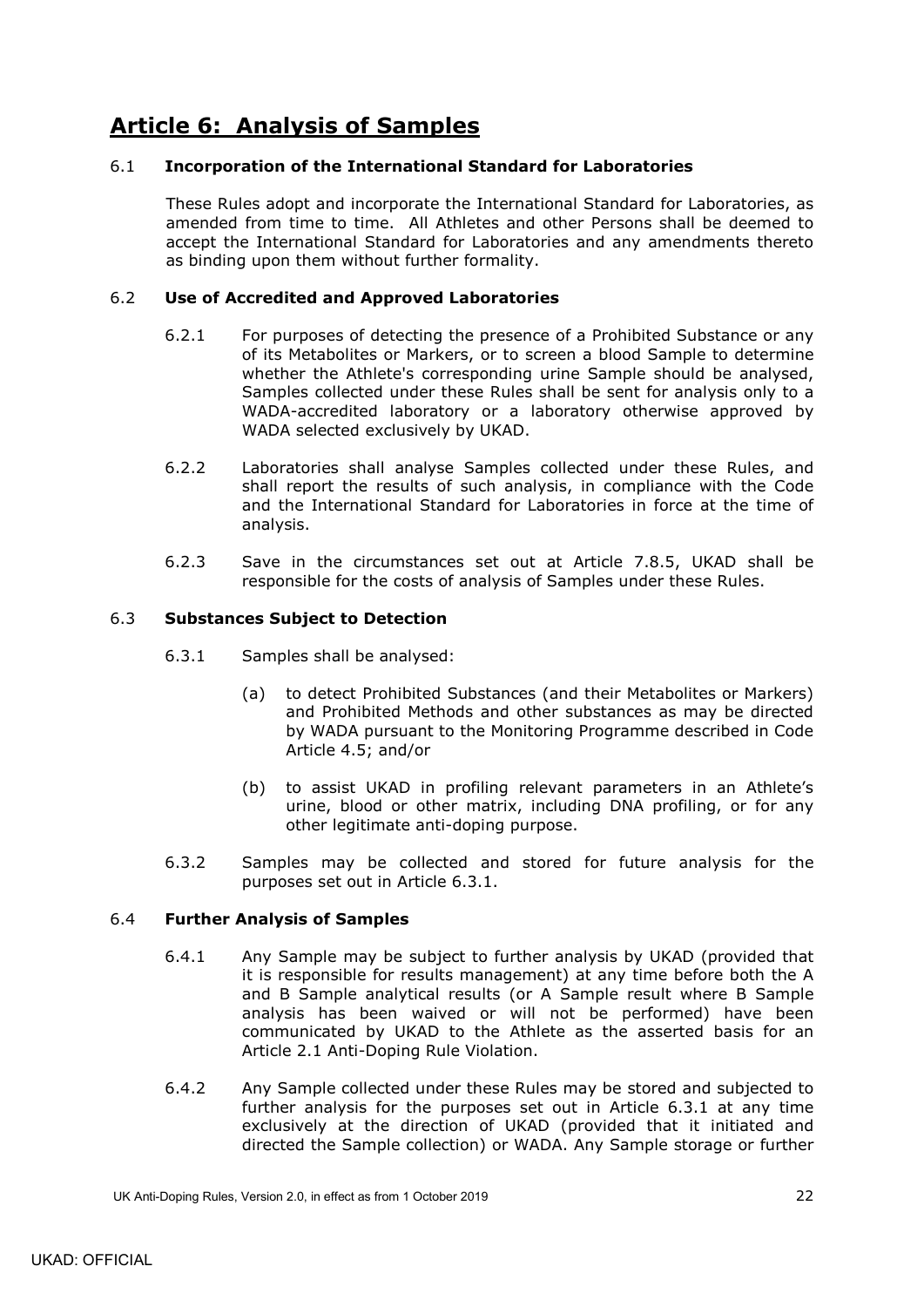analysis initiated by WADA shall be at WADA's expense. The circumstances and conditions for further analysis of Samples shall conform with the requirements of the International Standard for Laboratories and the International Standard for Testing and Investigations.

## <span id="page-26-0"></span>6.5 **Research on Samples**

- 6.5.1 As between the Athlete and UKAD, Samples provided by an Athlete under these Rules shall be the property of UKAD, and UKAD shall be entitled (subject to Article [6.5.2\)](#page-26-3) to determine all matters regarding the analysis and disposal of such Samples.
- <span id="page-26-3"></span>6.5.2 No Sample may be used for research without the Athlete's written consent. A Sample used (with the Athlete's consent) for purposes other than as described in Article [6.3](#page-25-3) shall have the identity code removed or shall be transferred into an anonymous container so that it cannot be traced back to the Athlete.
- 6.5.3 Any Adverse Analytical Finding reported by the laboratory shall be dealt with in accordance with Article [7.2.](#page-28-0)
- 6.5.4 Any Atypical Finding reported by the laboratory shall be dealt with in accordance with Article [7.3.](#page-29-0)
- 6.5.5 Any Adverse Passport Finding reported by the laboratory shall be dealt with in accordance with Article [7.4.](#page-30-0)

# <span id="page-26-1"></span>**Article 7: Results Management**

### <span id="page-26-2"></span>7.1 **Responsibility for Results Management**

- 7.1.1 Results management and the investigation of potential Anti-Doping Rule Violations shall proceed under these Rules in accordance with Code Article 7.1 and Article [7.1](#page-26-2) of these Rules. Without prejudice thereto, this includes where the conduct in question:
	- (a) was identified by Testing initiated and directed by UKAD pursuant to these Rules or otherwise arose in relation to these Rules;
	- (b) was identified by Testing conducted pursuant to other applicable rules (e.g. at an International Event) or otherwise arose in relation to those other rules, and the Anti-Doping Organisation that issued such rules requests or it is otherwise appropriate in all of the circumstances for UKAD to take jurisdiction over the matter; or
	- (c) was identified by means other than Testing, and UKAD was the first Anti-Doping Organisation to provide notice to the Athlete or other Person of an asserted Anti-Doping Rule Violation and it diligently pursues that Anti-Doping Rule Violation.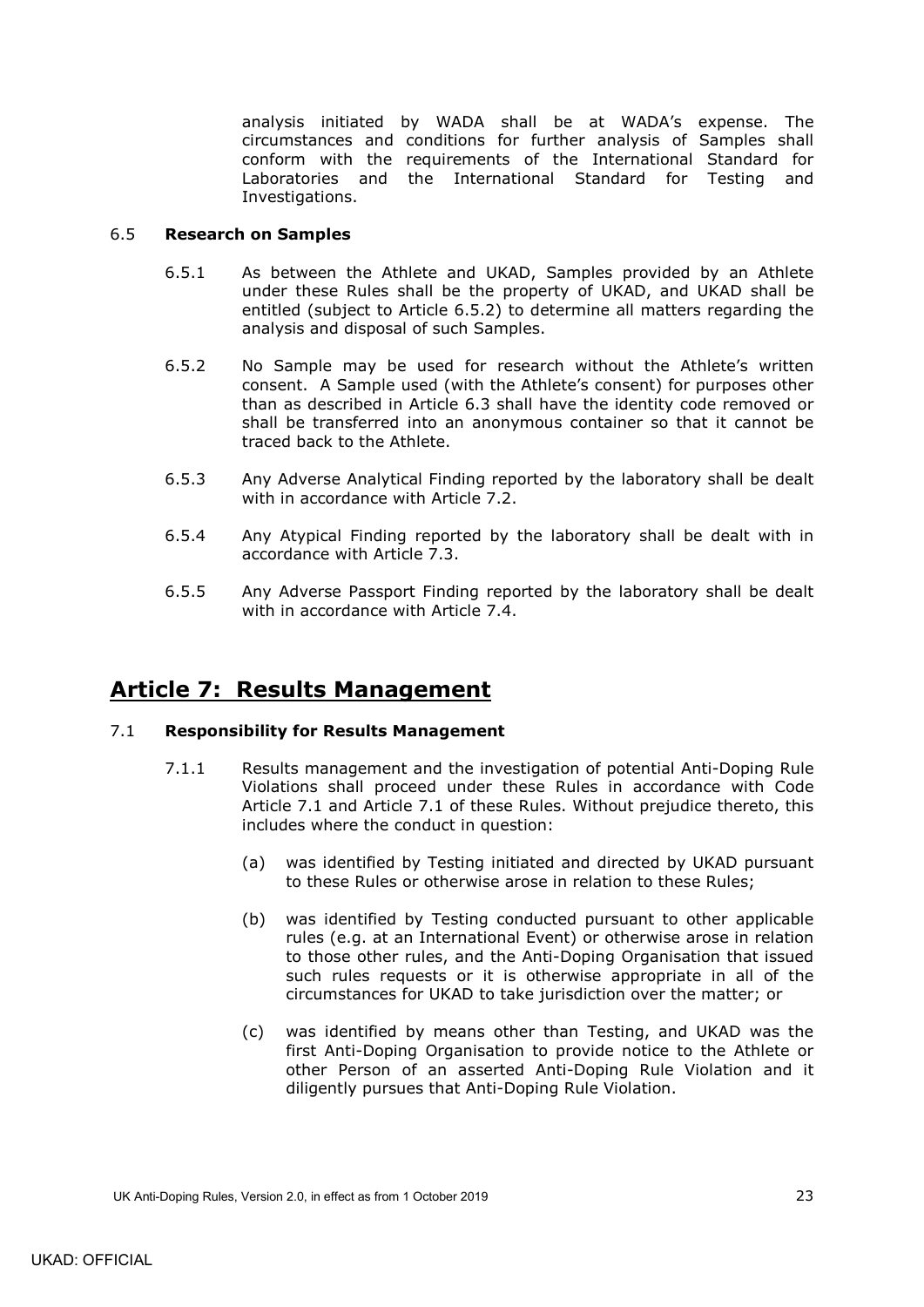- <span id="page-27-1"></span><span id="page-27-0"></span>7.1.2 UKAD shall have results management authority in relation to an Article [2.4](#page-11-2) Anti-Doping Rule Violation (subject to ISTI Article I.6) where the Athlete in question files his/her whereabouts information with UKAD.
	- (a) Results management in relation to potential Whereabouts Failures shall be conducted by UKAD in accordance with this Article [7.1.2](#page-27-0) and Article I.5 of the International Standard for Testing and Investigations (with the administrative review, if any, carried out by one or more Independent Reviewers in accordance with Article [7.5\)](#page-30-1) in order to determine whether all of the requirements of Article I.3.6 of the International Standard for Testing and Investigations (in the case of a Filing Failure) or all of the requirements of Article I.4.3 of the International Standard for Testing and Investigations (in the case of a Missed Test) are met such that a Whereabouts Failure should be declared and recorded against the Athlete.
	- (b) Where a Whereabouts Failure by an Athlete who is subject to UKAD's results management authority is uncovered through an attempt by or on behalf of an Anti-Doping Organisation other than UKAD to test that Athlete, then UKAD shall procure the requisite information and assistance from that other Anti-Doping Organisation pursuant to ISTI Article I.5.2, so that UKAD may carry out its result management in respect of the Whereabouts Failure in accordance with this Article [7.1.2](#page-27-0) and Article ISTI Article I.5.
	- (c) Where an Athlete who is subject to UKAD's Article [7.1.2](#page-27-1) results management authority is declared to have committed three Whereabouts Failures (i.e. any combination of Filing Failures and/or Missed Tests adding up to three) within any 12-month period, then the matter shall be referred to one or more Independent Reviewer(s) to determine, in accordance with Article [7.5](#page-30-1) and ISTI Article I.5.4, whether the Athlete has a case to answer under Article 2.4.
- <span id="page-27-2"></span>7.1.3 Where responsibility for results management arises under these Rules, it shall be undertaken by UKAD. Any dispute between UKAD and another Anti-Doping Organisation over which organisation has results management authority shall be settled by WADA in accordance with Code Article 7.1.
- 7.1.4 Where UKAD has responsibility for results management under these Rules in respect of a case that has been passed to it by an International Federation or other Anti-Doping Organisation, UKAD may (at its sole discretion) submit the file received from the International Federation or other Anti-Doping Organisation to one or more Independent Reviewer(s) to review the file in accordance with Articles [7.2-](#page-28-0)[7.6](#page-31-0) (as applicable).
- 7.1.5 If an Athlete or other Person retires while UKAD is conducting the results management process, UKAD retains jurisdiction to complete its results management process. If an Athlete or other Person retires before any results management process has begun, and UKAD would have had results management authority over the Athlete or other Person at the time the Athlete or other Person committed an Anti-Doping Rule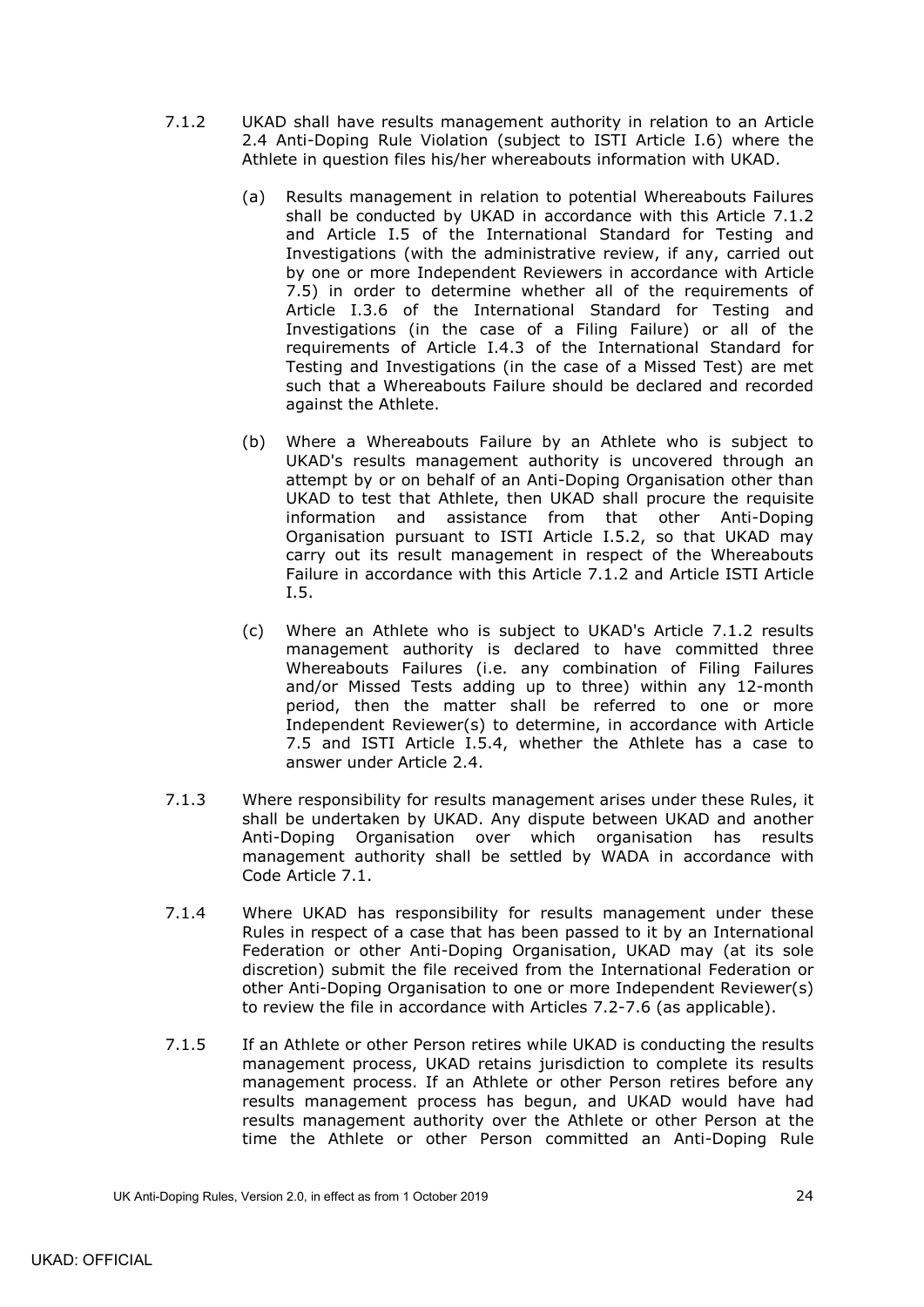Violation, UKAD has authority to conduct results management in respect of that Anti-Doping Rule Violation.

## <span id="page-28-0"></span>7.2 **Review of Adverse Analytical Findings**

- 7.2.1 Upon receipt of an Adverse Analytical Finding in relation to an A Sample, UKAD shall proceed in accordance with the following provisions of this Article 7.2.
- 7.2.2 Notwithstanding any other provision of these Rules, at any point in the results management process (including, without limitation, after any further analysis of the Sample conducted in accordance with Article 6.4, and/or any further Testing, and/or any further investigation conducted in accordance with Article 5.9), UKAD may decide not to bring the Adverse Analytical Finding forward as an anti-doping rule violation (either at all, or at that stage). UKAD will notify the Athlete and each Interested Party of that decision (with reasons).
- 7.2.3 Subject always to Article 7.2.2, upon receipt of an Adverse Analytical Finding in relation to an A Sample, UKAD (involving Independent Reviewers as appropriate) shall conduct a review of any TUE granted to the Athlete as well as of the documentation relating to the Doping Control and the A Sample analysis, and any other relevant documentation, to determine whether:
	- (a) the presence of the Prohibited Substance or its Metabolite or Marker in the Athlete's Sample is consistent with a valid and applicable TUE held by the Athlete (or which could be referred to the retroactive TUE procedure in accordance with Articles [4.2.5](#page-16-1) and [4.2.6\)](#page-17-1); or
	- (b) there has been any apparent departure from the International Standard for Testing and Investigations or the International Standard for Laboratories that caused the Adverse Analytical Finding.
- 7.2.4 If it is determined pursuant to Article 7.2.3 either that the Adverse Analytical Finding is consistent with a valid and applicable TUE held by the Athlete (or with a retroactive TUE), or that there has been an apparent departure from either the International Standard for Testing and Investigations or the International Standard for Laboratories that caused the Adverse Analytical Finding, then UKAD shall advise the Athlete and each Interested Party of that fact. UKAD shall take no further action in relation to such Adverse Analytical Finding.
- 7.2.5 If pursuant to Article 7.2.3 UKAD determines that there is neither a valid and applicable TUE with which the Adverse Analytical Finding is consistent, nor a departure from either the International Standard for Testing and Investigations or the International Standard for Laboratories that caused the Adverse Analytical Finding, then there shall be deemed to be a case to answer under Article 2 and UKAD shall send the Athlete a Notice of Charge in accordance with Article [7.7.](#page-31-1)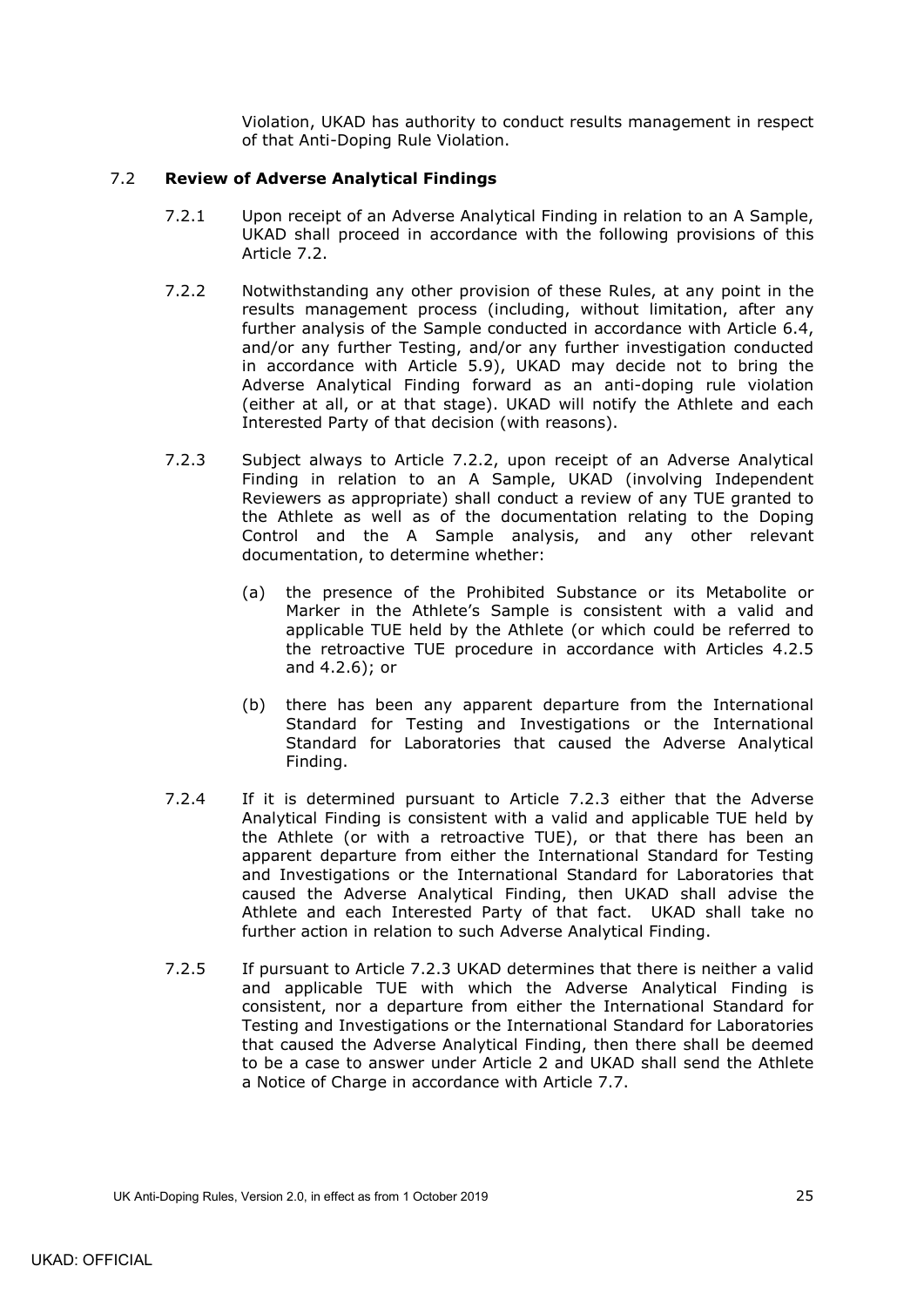## <span id="page-29-1"></span><span id="page-29-0"></span>7.3 **Review of Atypical Findings**

- 7.3.1 Where a laboratory reports the presence in a Sample of a Prohibited Substance or its Marker or Metabolite as an Atypical Finding, UKAD (using Independent Reviewers as appropriate) will conduct a review to determine whether:
	- (a) the presence of the Prohibited Substance or its Marker or Metabolite in the Athlete's Sample is consistent with a valid and applicable TUE held by the Athlete (or which could be referred to the retroactive TUE procedure in accordance with Articles [4.2.5](#page-16-1) and [4.2.6\)](#page-17-1); or
	- (b) there has been any apparent departure from the International Standard for Testing and Investigations or from the International Standard for Laboratories that caused the Atypical Finding.
- 7.3.2 If it is determined pursuant to Article [7.3.1](#page-29-1) either that the Atypical Finding is consistent with a valid and applicable TUE held by the Athlete (or with a retroactive TUE), or that there has been an apparent departure from either the International Standard for Testing and Investigations or the International Standard for Laboratories that caused the Atypical Finding, then UKAD shall advise the Athlete and each Interested Party of that fact. UKAD shall take no further action in relation to such Atypical Finding.
- 7.3.3 If it is determined pursuant to Article [7.3.1](#page-29-1) that there is neither a valid and applicable TUE with which the Atypical Finding is consistent, nor a departure from either the International Standard for Testing and Investigations or the International Standard for Laboratories that caused the Atypical Finding, then UKAD may conduct any necessary follow-up investigation.
- 7.3.4 The results of the investigation shall be referred to one or more Independent Reviewers, as appropriate. If the Independent Reviewer(s) conclude(s) that the Atypical Finding should be considered an Adverse Analytical Finding, such that there is a case to answer under Article 2, UKAD shall send the Athlete a Notice of Charge in accordance with Article [7.7.](#page-31-1)
- 7.3.5 Pending the outcome of the investigation, the Atypical Finding shall be kept confidential, save that:
	- (a) if it determines that the B Sample should be analysed as part of the investigation, UKAD shall notify the Athlete in accordance with Article [7.7.1\(e\),](#page-32-0) and such notice shall additionally include a description of the Atypical Finding and specify the Athlete's right to request copies of the A and B Sample laboratory documentation packages; and
	- (b) if requested by the NGB, an International Federation or Major Event Organisation or a sports organisation that is about to select Athletes to participate in an International Event, UKAD may confirm that the Athlete has a pending Atypical Finding, after informing the Athlete.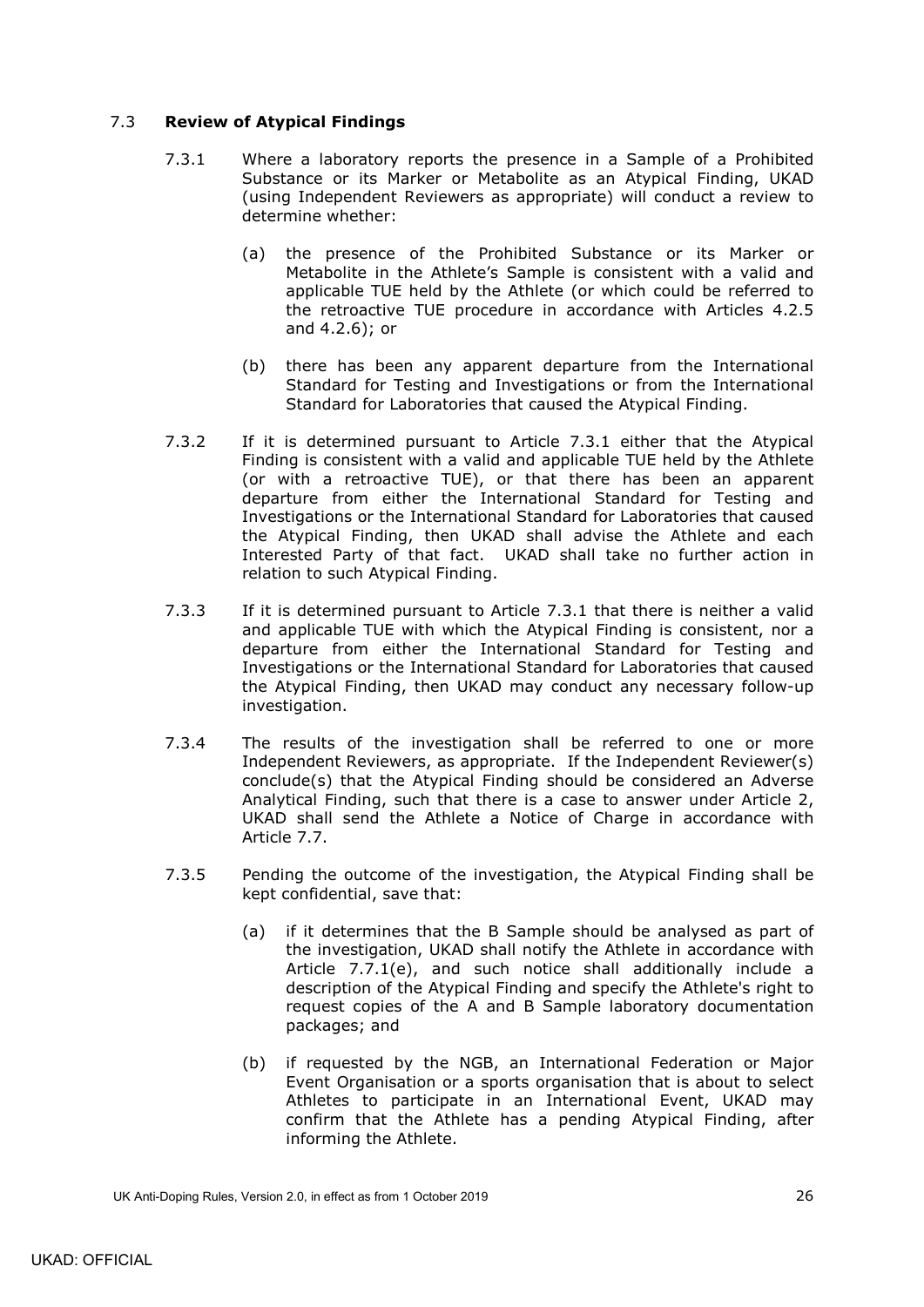7.3.6 If UKAD decides not to pursue the Atypical Finding as an Adverse Analytical Finding, it shall notify the Athlete and each Interested Party of that fact. Any Interested Party may either appeal that decision as set out in Article 13 or may elect to treat the Atypical Finding as an Adverse Analytical Finding and initiate proceedings under its own rules.

## <span id="page-30-0"></span>7.4 **Review of Adverse Passport Findings**

- 7.4.1 If an Adverse Passport Finding is reported, UKAD will notify the Athlete and WADA of the Adverse Passport Finding, send the Athlete a copy of the ABP Documentation Package, invite the Athlete to provide (by a specified deadline) an alternative explanation for the data on which the Adverse Passport Finding is based, and explain that, in the absence of a satisfactory alternative explanation, UKAD will proceed on the basis that the Athlete has a case to answer under Article [2.2.](#page-11-0) UKAD will forward any explanation provided by the Athlete in response to that notice, together with any information supplied by the Athlete in support of that explanation, to the three experts from the Expert Panel referred to in Article [5.5.5,](#page-22-2) for consideration (along with any other information that the three experts deem necessary) in accordance with the ABP Guidelines.
- 7.4.2 If, following such consideration, the three experts from the Expert Panel are no longer unanimously of the view that it is highly likely that the Athlete Used a Prohibited Substance or Prohibited Method, UKAD shall notify the Athlete and each Interested Party and (subject to the rights of appeal set out at Article 13) the matter shall not proceed any further.
- 7.4.3 If, following such consideration, the three experts from the Expert Panel maintain, notwithstanding the Athlete's explanation, that it is highly likely that the Athlete Used a Prohibited Substance or Prohibited Method, and unlikely that the Adverse Passport Finding is the result of any other cause, then UKAD shall send the Athlete a Notice of Charge in accordance with Article [7.7.](#page-31-1)

## <span id="page-30-1"></span>7.5 **Review of Whereabouts Failures**

- 7.5.1 Where (in accordance with Article I.5.2 of the International Standard for Testing and Investigations) an Athlete requests an administrative review of a Filing Failure or Missed Test declared by UKAD (pursuant to Article [7.1.2\)](#page-27-0), UKAD shall refer the file to one or more suitably qualified Independent Reviewer(s), who shall carry out that administrative review in accordance with the applicable Article of the International Standard for Testing and Investigations.
- 7.5.2 If the conclusion following administrative review is that all of the requirements for recording a Whereabouts Failure are not met, UKAD shall so advise the Interested Parties (and the Anti-Doping Organisation that uncovered the Whereabouts Failure, if applicable), giving reasons for that decision. Subject to the rights of appeal set out at Article 13, the matter shall not proceed any further.
- 7.5.3 If the conclusion following administrative review is that all of the requirements for recording a Whereabouts Failure are met, or if the Athlete does not request an administrative review, UKAD shall notify the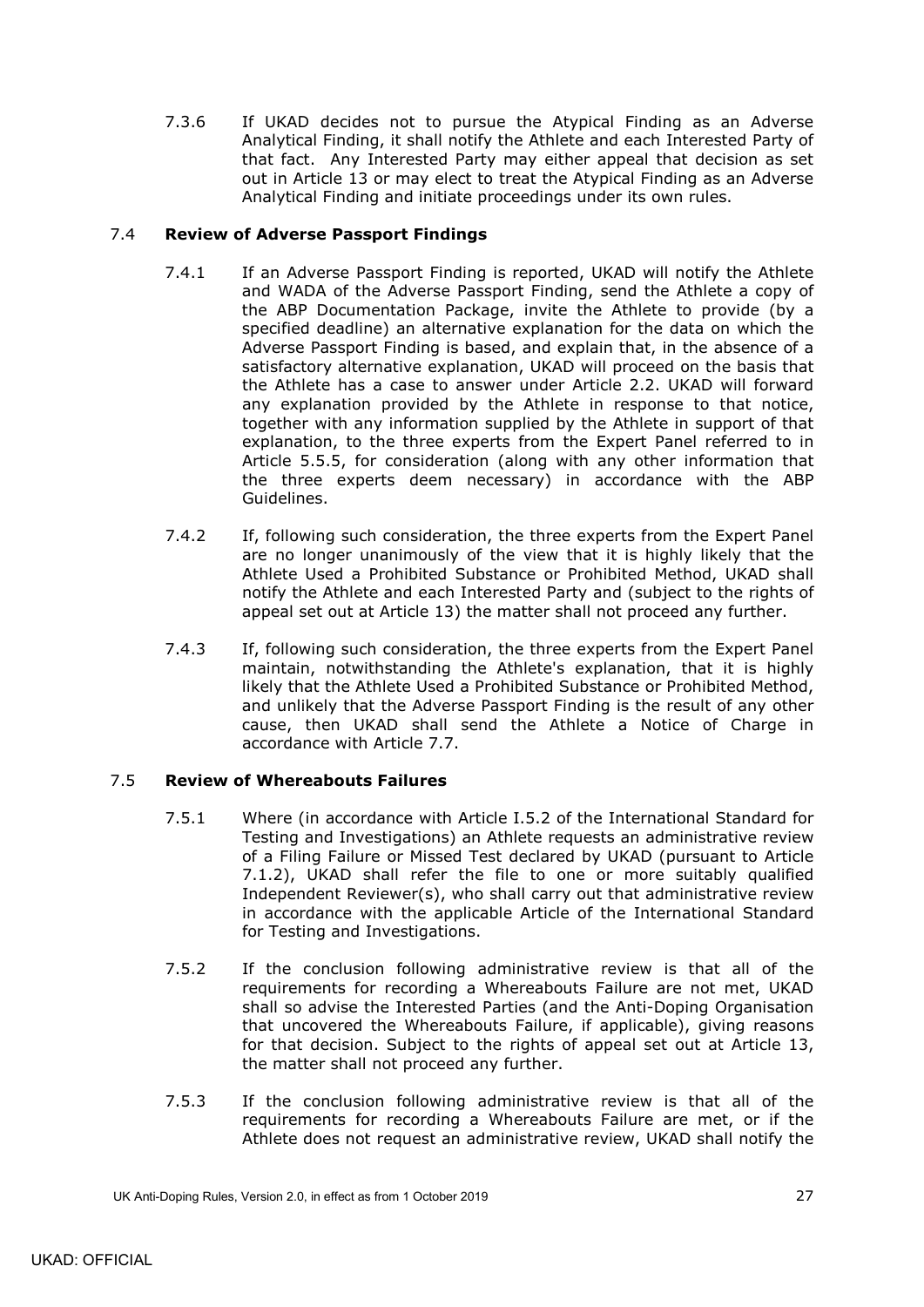Athlete and shall record the notified Whereabouts Failure against him/her.

- 7.5.4 UKAD shall report a decision to record a Whereabouts Failure against an Athlete to WADA and all other relevant Anti-Doping Organisations on a confidential basis via ADAMS or another system approved by WADA.
- 7.5.5 Where two Whereabouts Failures have already been recorded against the Athlete in the 12-month period prior to the alleged Whereabouts Failure under administrative review, if the Independent Reviewer(s) determines(s) that the alleged Whereabouts Failure under review should be recorded against the Athlete as well, then Article [7.1.2\(c\)](#page-27-2) shall apply, and if that/those Independent Reviewer(s) determines(s) there is a case to answer under Article [2.4,](#page-11-2) then UKAD shall send the Athlete a Notice of Charge in accordance with Article [7.7.](#page-31-1)

## <span id="page-31-0"></span>7.6 **Review of Evidence Other Than Adverse Analytical Findings, Atypical Findings or Adverse Passport Findings**

- 7.6.1 Where a matter is referred to one or more Independent Reviewer(s) that involves evidence of a potential Anti-Doping Rule Violation other than an Adverse Analytical Finding, an Atypical Finding or an Adverse Passport Finding, UKAD shall identify one or more Independent Reviewer(s) who have the expertise required by the nature of the particular case to review the evidence to determine whether there is a case to answer under Article 2.
- 7.6.2 Where the Independent Reviewer(s) conclude(s) that there is a case to answer under Article 2, UKAD shall send the Athlete or other Person a Notice of Charge in accordance with Article [7.7.](#page-31-1)

## <span id="page-31-2"></span><span id="page-31-1"></span>7.7 **Notice of Charge**

- 7.7.1 Where it is determined, pursuant to Article 7, that an Athlete or other Person has a case to answer under Article 2, then UKAD shall as soon as practicable notify the Athlete or other Person in writing (the "**Notice of Charge**") of:
	- (a) the Anti-Doping Rule Violation(s) that the Athlete or other Person is charged with committing;
	- (b) a summary of the facts and evidence relied upon by UKAD in support of such charge, and (where the charge is based upon an Adverse Analytical Finding) the Athlete's right to request copies of the A and B Sample laboratory documentation package which includes information as required by the International Standard for Laboratories;
	- (c) any Provisional Suspension to be imposed on the Athlete or other Person pursuant to Article [7.9.1](#page-34-2) or Article [7.9.2,](#page-34-3) along with an explanation of the Athlete's or other Person's Article [7.9.3](#page-34-4) rights in relation to such Provisional Suspension;
	- (d) the Consequences applicable under these Rules if it is established that the Athlete or other Person has committed the Anti-Doping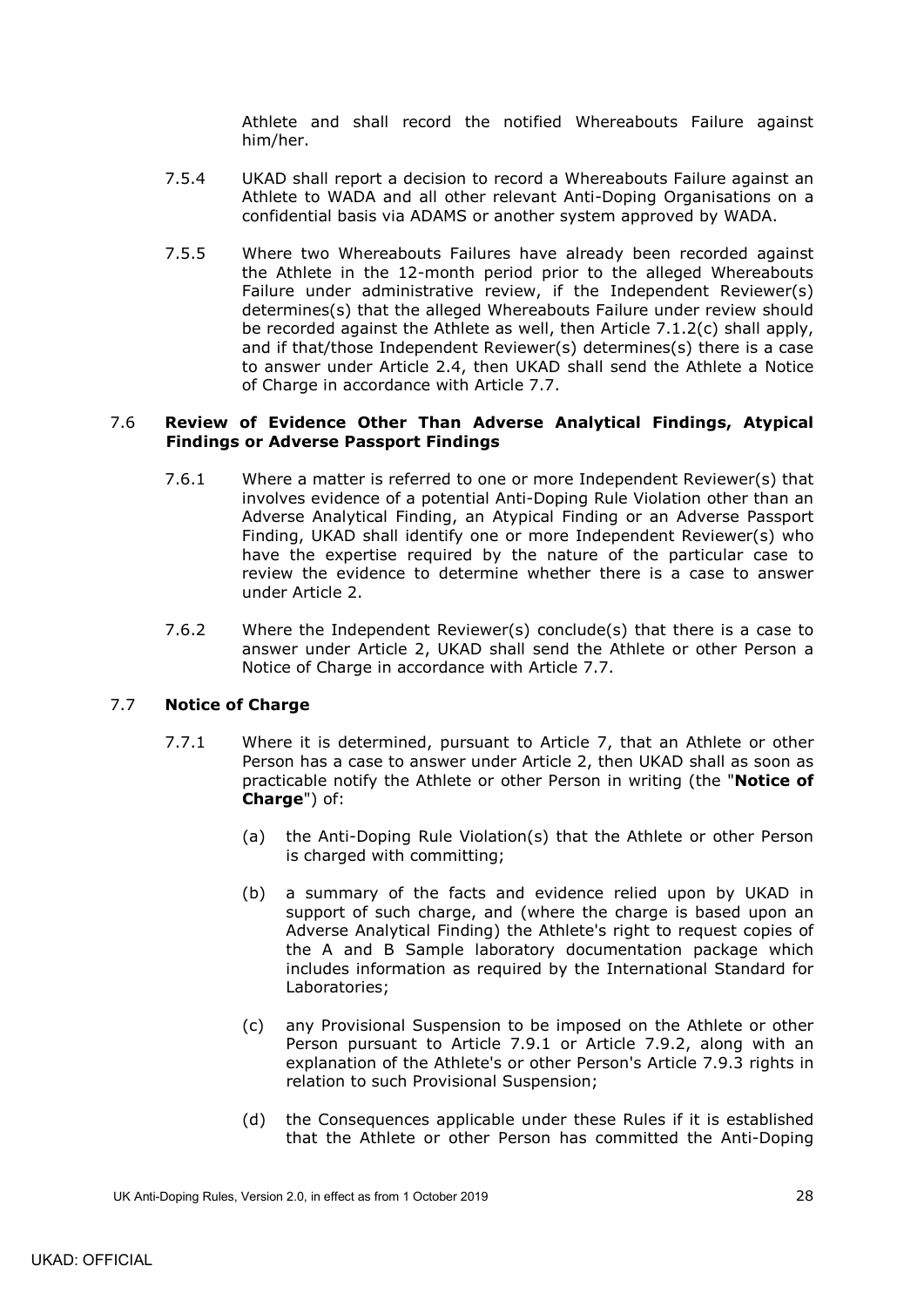Rule Violation(s) charged (including identifying any discretion that may exist in relation to such Consequences under these Rules);

- <span id="page-32-1"></span><span id="page-32-0"></span>(e) where the charge is based on an Adverse Analytical Finding:
	- (i) the right of the Athlete to request the analysis of the B Sample by the laboratory that analysed the A Sample, explaining that if the Athlete wishes to exercise such right he/she must submit a written request for such analysis so that it is received by UKAD within 10 days of the Athlete's receipt of the Notice of Charge, failing which the right to the B Sample analysis shall be deemed to be waived; and
	- (ii) if such right is exercised, the right of the Athlete and/or the Athlete's representative to attend the opening and analysis of the B Sample at a date and time to be specified by UKAD in accordance with Article [7.8;](#page-33-0)
- (f) the right of the Athlete or other Person to respond to the Notice of Charge in one of the following ways:
	- (i) to admit the Anti-Doping Rule Violation(s) charged, and accede to the Consequences specified in the Notice of Charge:
	- (ii) to admit the Anti-Doping Rule Violation(s) charged, but to dispute and/or seek to mitigate the Consequences specified in the Notice of Charge, and to have the Consequences determined at a hearing conducted in accordance with Article 8; or
	- (iii) to deny the charge, and to have the charge and (if the charge is upheld) any Consequences determined at a hearing conducted in accordance with Article 8;

provided that if the Athlete or other Person wishes to exercise his/her right to a hearing, he/she must submit a written request for such a hearing so that it is received by UKAD as soon as possible, but in any event within 10 days of the Athlete's or other Person's receipt of the Notice of Charge. The request must also state how the Athlete or other Person responds to the charge in the Notice of Charge and must explain (in summary form) the basis for such response. In the event no such response is received by that deadline, the Athlete or other Person will be deemed to have admitted the Anti-Doping Rule Violation(s) charged, and, unless UKAD (at its sole discretion) refers the determination of the applicable Consequences to a hearing conducted in accordance with Article 8, the Athlete or other Person shall also be deemed to have acceded to the Consequences specified in the Notice of Charge.

- 7.7.2 UKAD shall send copies of the Notice of Charge to each Interested Party.
- 7.7.3 In the Notice of Charge, and/or at any other time prior to the determination of the charge at a hearing, UKAD may invite the Athlete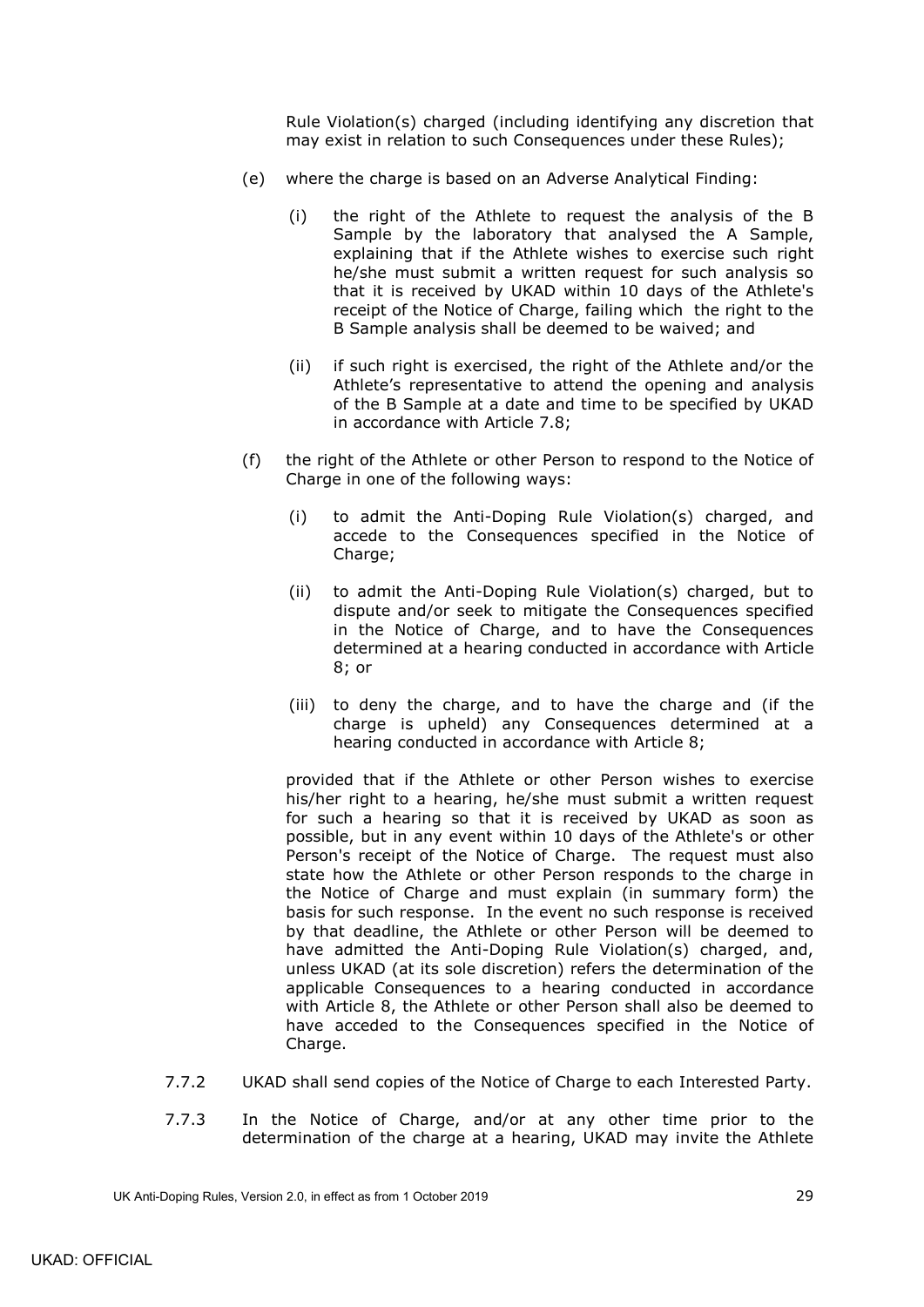or other Person to admit the Anti-Doping Rule Violation(s) charged and accede to the specified Consequences.

7.7.4 In the event that UKAD withdraws the Notice of Charge, or the Athlete or other Person admits the Anti-Doping Rule Violation(s) charged and accedes to the Consequences specified by UKAD (or is deemed to have done so in accordance with Article [7.7.1\)](#page-31-2), neither B Sample analysis nor a hearing is required. Instead, UKAD shall promptly issue a reasoned decision confirming the withdrawal of the Notice of Charge or the commission of the Anti-Doping Rule Violation(s) and the imposition of the specified Consequences (as applicable), shall send notice of the decision to the Athlete or other Person and to each Interested Party, and (if applicable) shall Publicly Disclose the decision in accordance with Article [8.4.](#page-38-0)

## <span id="page-33-1"></span><span id="page-33-0"></span>7.8 **B Sample Analysis**

- 7.8.1 If the Athlete exercises the right to have his/her B Sample analysed, such analysis shall be conducted on the date and at the time specified by UKAD, and the Athlete and/or his/her representative shall have a right to attend at the laboratory that analysed the A Sample on that date and at that time, at the Athlete's cost, to witness the opening and analysis of the B Sample, as shall representatives of UKAD, the International Federation and the NGB (at their own cost). The Athlete shall have no right to an adjournment of the specified date and time. If the Athlete or his representative is unable to attend on the specified date or at the specified time, and does not offer an alternative date and/or time that is acceptable to UKAD and the laboratory, then the laboratory shall arrange for an independent witness to attend the B Sample analysis on the specified date and at the specified time to verify, in accordance with the International Standard for Laboratories, that the B Sample container shows no signs of tampering and that the identifying numbers correspond to those on the Sample collection documentation. Where an Athlete has been provisionally suspended (in accordance with Article [7.9.1](#page-34-2) or [7.9.2\)](#page-34-3), he/she shall remain provisionally suspended notwithstanding the fact that he/she has requested the analysis of his B Sample.
- <span id="page-33-2"></span>7.8.2 If the Athlete admits the Anti-Doping Rule Violation(s) charged, and/or does not exercise his/her right to the B Sample analysis (in accordance with Article  $7.7.1(e)(i)$  $7.7.1(e)(i)$ , he/she will be deemed to have accepted the Adverse Analytical Finding based on the A Sample analysis alone. UKAD may however proceed with such analysis at any time if it believes that it is relevant to the proceedings against the Athlete, in which case an independent witness shall attend the analysis for the purpose set out in Article [7.8.1.](#page-33-1)
- <span id="page-33-3"></span>7.8.3 If the analysis of the B Sample does not confirm the Adverse Analytical Finding in respect of the A Sample, then (unless UKAD charges the Athlete with Use under Article [2.2\)](#page-11-0) the entire test shall be considered negative and the Athlete and each Interested Party will be so informed. In such circumstances, the Notice of Charge will be withdrawn, the proceedings instituted against the Athlete shall be discontinued, any Provisional Suspension previously imposed on the Athlete pursuant to Article [7.9](#page-34-0) shall be deemed automatically vacated with immediate effect, and no further disciplinary action shall be taken against the Athlete by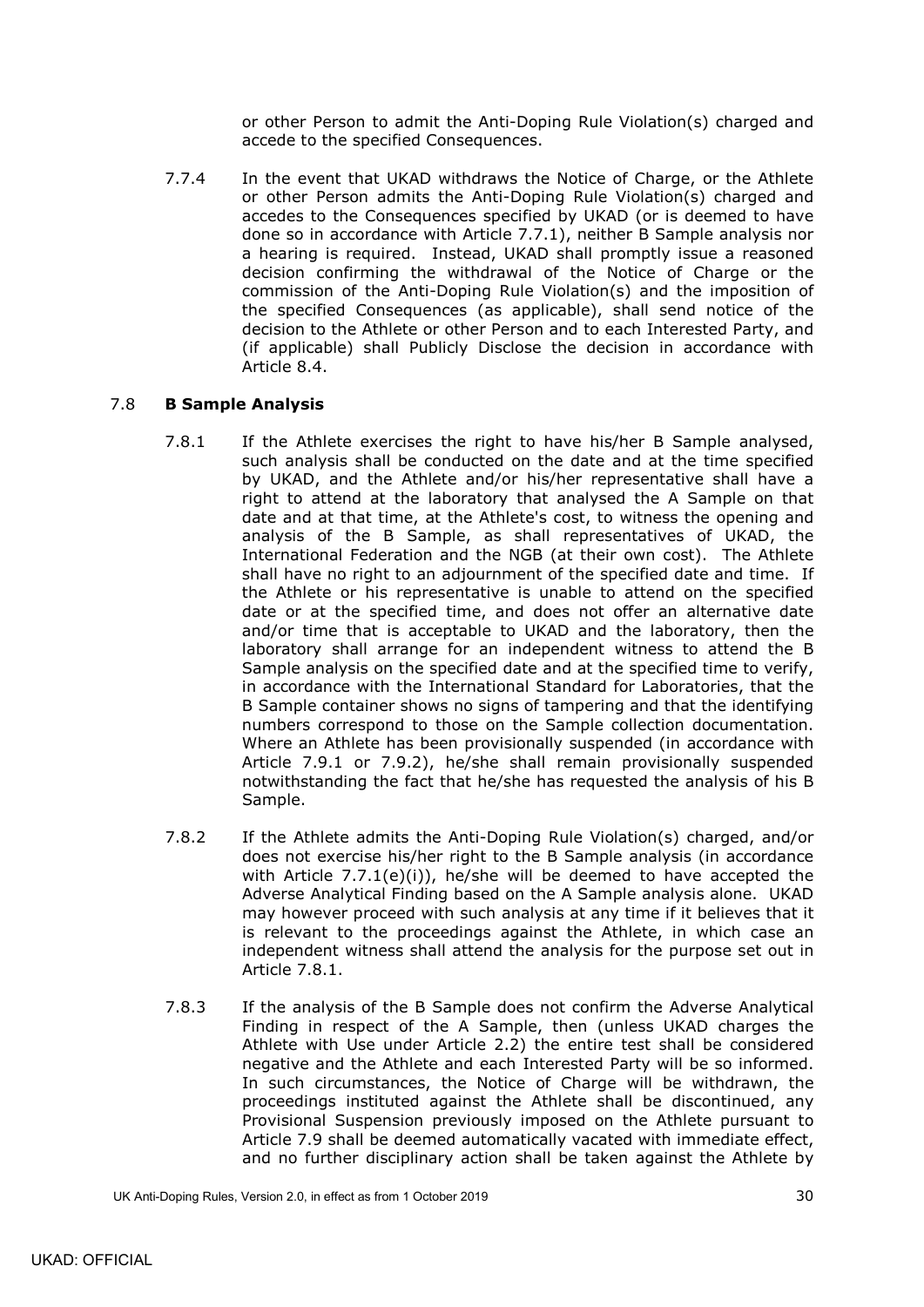UKAD in relation to the original Adverse Analytical Finding (provided, however, that UKAD may investigate why the A Sample did not match the B Sample). In addition, where the Athlete or the Athlete's team has been removed from a Competition as a result of the Adverse Analytical Finding, if it is still possible (without otherwise affecting the Competition) for the Athlete or team to be reinstated, the Athlete or team may be reinstated and continue to take part in the Competition.

- <span id="page-34-5"></span>7.8.4 If the B Sample analysis confirms (or is deemed to confirm) the Adverse Analytical Finding in respect of the A Sample, then UKAD shall provide the B Sample laboratory documentation package to the Athlete (if applicable), and the matter shall proceed to a hearing as set out in Article 8. In case of doubt as to whether the B Sample analysis confirms the Adverse Analytical Finding in respect of the A Sample, UKAD may refer the matter to one or more Independent Reviewer(s), as it deems appropriate.
- <span id="page-34-1"></span>7.8.5 Where Article [7.8.2](#page-33-2) and/or [7.8.3](#page-33-3) applies, UKAD shall be responsible for the costs of the B Sample analysis. Where Article [7.8.4](#page-34-5) applies, UKAD may require the Athlete to pay the costs of the B Sample analysis.

### <span id="page-34-2"></span><span id="page-34-0"></span>7.9 **Provisional Suspension**

7.9.1 Mandatory Provisional Suspension after an Adverse Analytical Finding:

Where an Adverse Analytical Finding or Adverse Passport Finding is issued against an Athlete for a Prohibited Substance or for evidence of a Prohibited Method, other than a Specified Substance, and it has been concluded in accordance with Article [7.2](#page-28-0) or Article [7.4](#page-30-0) that the Athlete has a case to answer under Article 2, then (subject only to Article [7.9.3\)](#page-34-4) a Provisional Suspension will come into effect automatically on the date specified by UKAD in the Notice of Charge.

- <span id="page-34-6"></span><span id="page-34-3"></span>7.9.2 Discretionary Provisional Suspension in other cases:
	- (a) In all other cases not covered by Article [7.9.1](#page-34-2) where it is determined that an Athlete or other Person has a case to answer under Article 2, unless UKAD decides to disapply this Article [7.9.2](#page-34-3) then (subject only to Article [7.9.3\)](#page-34-4) a Provisional Suspension will come into effect automatically on the date specified by UKAD in the Notice of Charge.
	- (b) If UKAD disapplies Article [7.9.2\(a\)](#page-34-6) so that no date is specified in the Notice of Charge for a Provisional Suspension to come into effect, no Provisional Suspension will come into effect prior to determination of the charge unless so ordered by the NADP on application by UKAD, which application must be based on evidence that was not available to UKAD at the time the Notice of Charge was sent.
- <span id="page-34-4"></span>7.9.3 An Athlete's or other Person's right to challenge the imposition of a Provisional Suspension:

An Athlete or other Person who receives notice of an automatic Provisional Suspension pursuant to Article [7.9.1](#page-34-2) or Article [7.9.2\(a\)](#page-34-6) has the right to apply to the NADP, either immediately (i.e., before the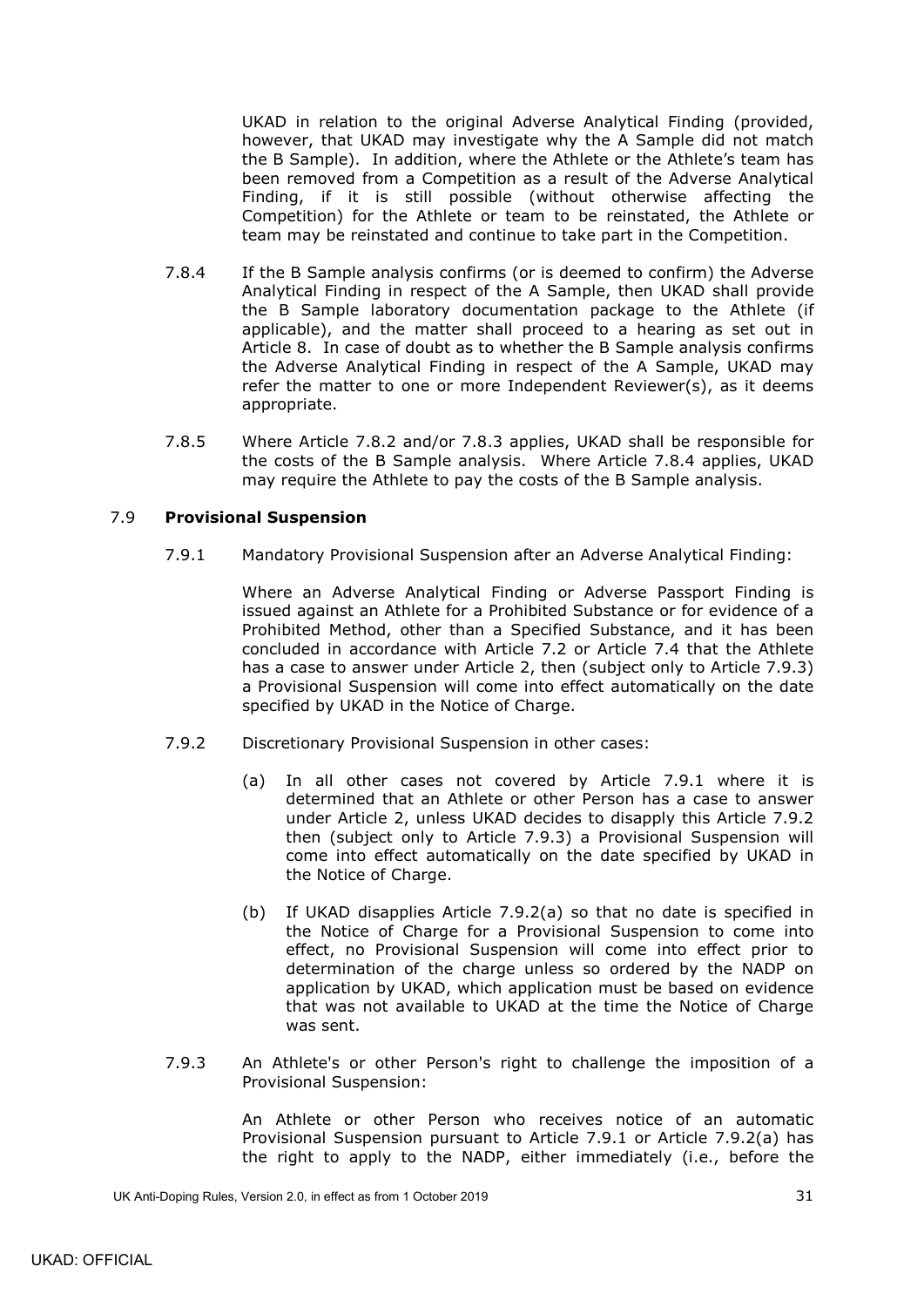Provisional Suspension comes into force) or at any time prior to the full hearing, showing cause why the Provisional Suspension should not be imposed (or, where it has been imposed, why it should be lifted), provided that:

- (a) If the Athlete or other Person applies for an order that the Provisional Suspension not be imposed before the Provisional Suspension comes into effect under Article [7.9.1](#page-34-2) or [7.9.2\(a\),](#page-34-6) then the Provisional Suspension shall not come into effect pending the decision on the application.
- (b) If the Athlete or other Person does not make an application before the Provisional Suspension comes into effect under Article [7.9.1](#page-34-2) or [7.9.2\(a\),](#page-34-6) but makes an application after that date for the Provisional Suspension to be lifted, the Provisional Suspension shall remain in place pending the decision on the application.
- (c) The Provisional Suspension shall be imposed (or shall not be lifted) unless the Athlete or other Person establishes that:
	- (i) the charge(s) has/have no reasonable prospect of being upheld, e.g., because of a patent flaw in the case against the Athlete or other Person;
	- (ii) the Athlete or other Person has a strong arguable case that he/she bears No Fault or Negligence for the Anti-Doping Rule Violation(s) charged, so that any period of Ineligibility that might otherwise be imposed for such a violation is likely to be completely eliminated by application of Article [10.4;](#page-41-1)
	- (iii) the violation is likely to have involved a Contaminated Product; or
	- (iv) some other facts exist that make it clearly unfair, in all of the circumstances, to impose a Provisional Suspension prior to a full hearing on the merits of the charge(s) against the Athlete or other Person. This ground is to be construed narrowly, and applied only in truly exceptional narrowly, and applied only in truly exceptional circumstances. For example, the fact that the Provisional Suspension would prevent the Athlete or other Person participating in a particular Competition or Event shall not qualify as exceptional circumstances for these purposes.
- 7.9.4 Provisional Suspensions may be appealed as provided under Article [13.3.](#page-50-0)
- 7.9.5 No Provisional Suspension if B Sample analysis does not confirm A Sample analysis:

In accordance with Article [7.8.3,](#page-33-3) if the B Sample analysis does not confirm the Adverse Analytical Finding in respect of the A Sample, then no Provisional Suspension shall be imposed upon the Athlete. If a Provisional Suspension was imposed prior to receipt of the nonconfirmatory results of the B Sample analysis, it shall be deemed automatically vacated with immediate effect, without the need for any order from the NADP.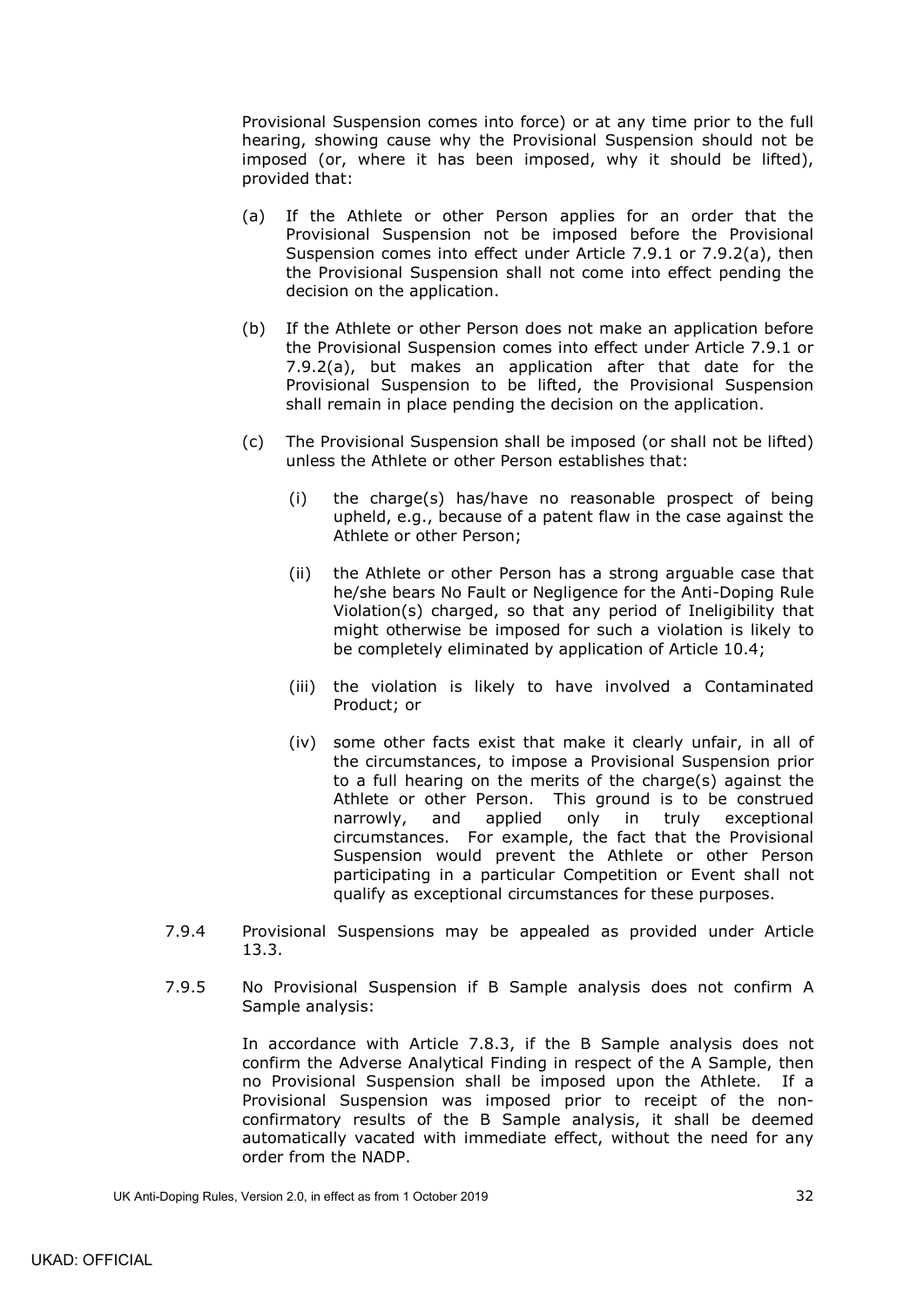### 7.9.6 Effect of Provisional Suspension:

An Athlete or other Person who is subject to a Provisional Suspension may not, during the period of Provisional Suspension, participate in any capacity (or, in the case of an Athlete Support Person, assist an Athlete who is participating in any capacity) in any Competition, Event or other activity organised, convened, authorised or recognised by the NGB or by any body that is a member of, or affiliated to, or licensed by the NGB. In addition, the NGB shall take all steps within its power to have the Provisional Suspension recognised and enforced by all other relevant parties, including in accordance with Code Article 15.1.

- <span id="page-36-3"></span>7.9.7 Notice of Provisional Suspension:
	- (a) Any Provisional Suspension imposed under this Article [7.9](#page-34-0) will be notified to all Interested Parties, but will otherwise remain confidential in accordance with Article 14, save only to the extent disclosure is required to ensure that the Provisional Suspension is recognised and enforced, including in accordance with Code Article 15.1.
	- (b) In all cases where an Athlete has been notified of an Anti-Doping Rule Violation that does not result in a mandatory Provisional Suspension under Article [7.9.1,](#page-34-2) the Athlete shall be offered the opportunity to accept a Provisional Suspension pending the resolution of the matter.
- 7.9.8 Right to expedited hearing:

An Athlete who is subject to a Provisional Suspension has the right, if he/she so wishes, to an expedited hearing on the merits of the charge(s) against him/her pursuant to Article 8, to take place (save in exceptional circumstances) no later than 14 days after the date of imposition of the Provisional Suspension.

### <span id="page-36-0"></span>7.10 **Statute of Limitations**

Notwithstanding any other provision of these Rules, no charge may be brought under these Rules against an Athlete or other Person in respect of an Anti-Doping Rule Violation unless he/she has been notified of the Anti-Doping Rule Violation as provided in Article [7.7,](#page-31-1) or notification has been reasonably attempted, within ten years from the date that the Anti-Doping Rule Violation is asserted to have occurred.

# <span id="page-36-1"></span>**Article 8: Disciplinary Proceedings**

### <span id="page-36-2"></span>8.1 **Jurisdiction of the NADP**

The following matters arising under these Rules shall be submitted for determination by the National Anti-Doping Panel (NADP), in accordance with the NADP Rules, as amended from time to time: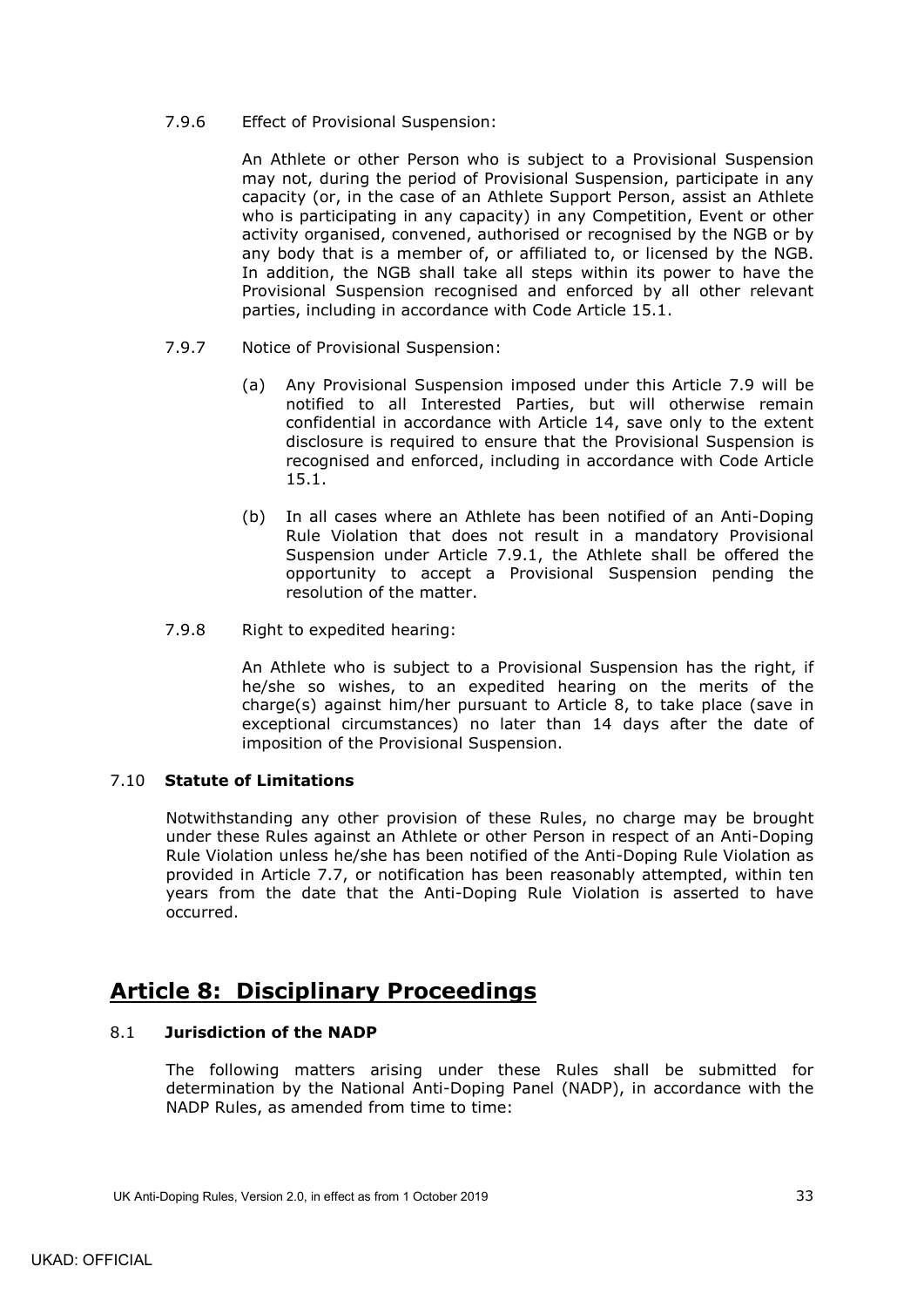- 8.1.1 A charge that one or more Anti-Doping Rule Violations has been committed: see Article [7.7.](#page-31-1) Where such charge is upheld, the NADP first instance tribunal will determine what Consequences (if any) should be imposed, in accordance with and pursuant to Articles 9 and 10.
- 8.1.2 An application that a Provisional Suspension not be imposed (or be lifted): see Article [7.9.3.](#page-34-4)
- 8.1.3 An appeal brought in accordance with Article 13.

#### <span id="page-37-0"></span>8.2 **Observers**

Interested Parties who are not joined as a party to the proceedings before the NADP shall have the right (a) to be kept advised of the status and outcome (with reasons) of the proceedings; and (b) to attend all hearings as observers.

### <span id="page-37-2"></span><span id="page-37-1"></span>8.3 **Rules of Evidence and Procedure**

- 8.3.1 UKAD shall have the burden of establishing that the Athlete or other Person charged has committed the Anti-Doping Rule Violation(s) specified in the Notice of Charge. To meet that burden, UKAD must establish the Athlete's or other Person's commission of the Anti-Doping Rule Violation(s) charged to the comfortable satisfaction of the hearing panel, bearing in mind the seriousness of the allegations that are made. This standard of proof in all cases is greater than a mere balance of probability but less than proof beyond a reasonable doubt.
- 8.3.2 Where these Rules place the burden of proof upon the Athlete or other Person charged with the commission of an Anti-Doping Rule Violation to rebut a presumption or establish specified facts or circumstances, then the applicable standard of proof shall be by a balance of probability.
- 8.3.3 The hearing panel shall have the power to decide on the admissibility, relevance and weight of any evidence (including the testimony of any fact or expert witness) and shall not be bound by any legal rules in relation to such matters. Facts may be established by any reliable means, including admissions.
- 8.3.4 Analytical methods or decision limits approved by WADA after consultation within the relevant scientific community and which have been the subject of peer review shall be presumed to be scientifically valid. Any Athlete or other Person seeking to rebut this presumption of scientific validity shall, as a condition precedent to any such challenge, first notify WADA of the challenge and the basis of the challenge. CAS, on its own initiative, may also inform WADA of any such challenge. At WADA's request, the CAS panel shall appoint an appropriate scientific expert to assist the panel in its evaluation of the challenge. Within 10 days of WADA's receipt of such notice, and WADA's receipt of the CAS file, WADA shall also have the right to intervene as a party, appear amicus curiae or otherwise provide evidence in such proceeding.
- 8.3.5 WADA-accredited laboratories, and other laboratories approved by WADA, shall be presumed to have conducted Sample analysis and custodial procedures in accordance with the International Standard for Laboratories. The Athlete or other Person charged with the commission of an Anti-Doping Rule Violation may rebut this presumption by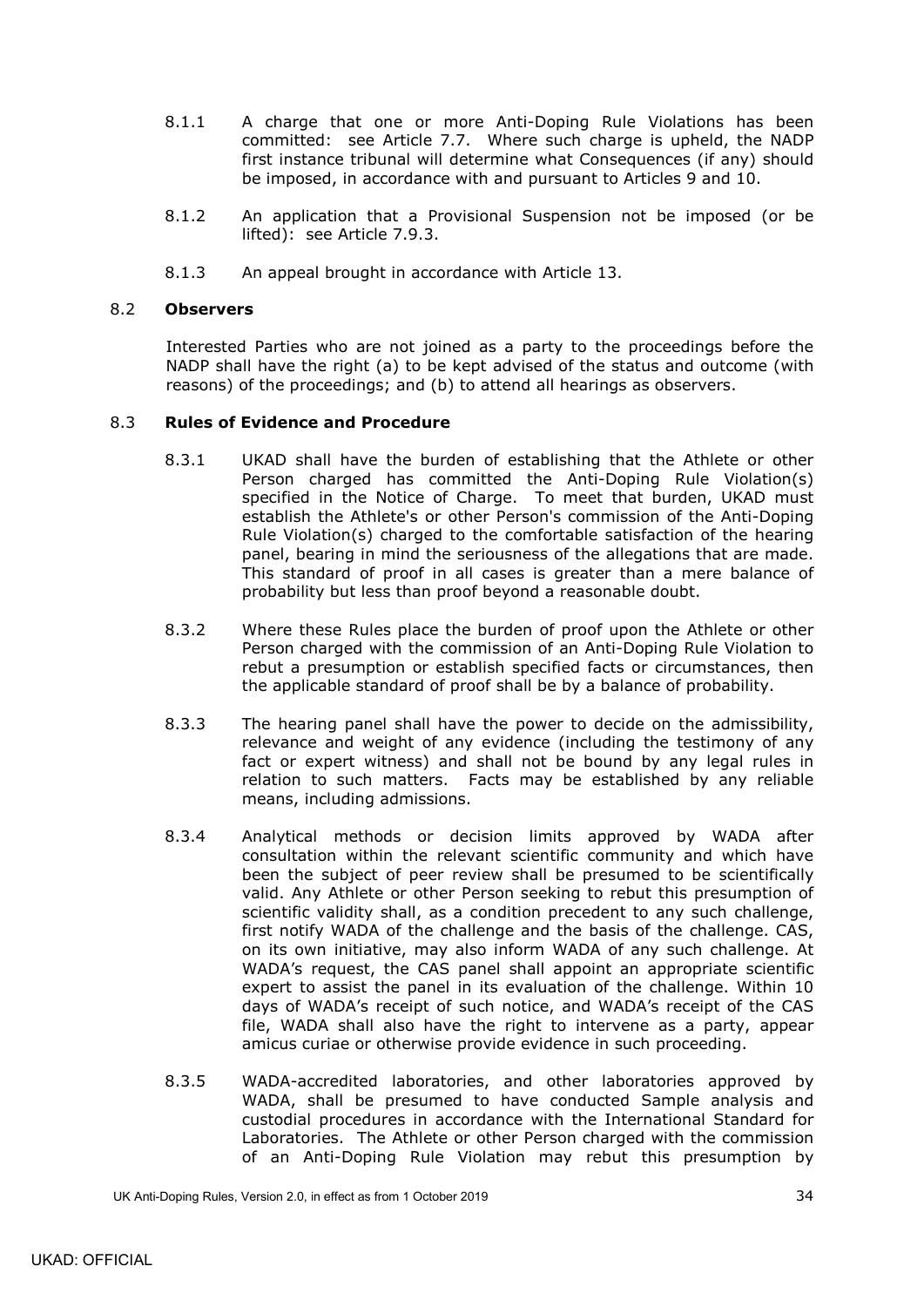establishing that a departure from the International Standard for Laboratories occurred that could reasonably have caused the Adverse Analytical Finding (or the factual basis for any other Anti-Doping Rule Violation with which the Athlete or other Person is charged). If he/she does so, then UKAD shall have the burden of establishing that such departure did not cause the Adverse Analytical Finding (or the factual basis for such other Anti-Doping Rule Violation).

- 8.3.6 Departures from any other International Standard or other anti-doping rule or policy set forth in these Rules of the Code that did not cause an Adverse Analytical Finding or the factual basis for any other Anti-Doping Rule Violation with which the Athlete or other Person is charged shall not invalidate such evidence or results. If the Athlete or other Person charged with committing the Anti-Doping Rule Violation establishes the occurrence of a departure from another International Standard or other anti-doping rule or policy occurred that could reasonably have caused the Anti-Doping Rule Violation based on an Adverse Analytical Finding or the factual basis for any other Anti-Doping Rule Violation with which the Athlete or other Person is charged, then UKAD shall have the burden of establishing that such departure did not cause the Adverse Analytical Finding or the factual basis for such other Anti-Doping Rule Violation.
- 8.3.7 Any other deviation from these Rules or the procedures referred to in these Rules shall not invalidate any finding, procedure, decision or result under the Rules unless the Athlete or other Person relying on such deviation establishes that it casts material doubt on the reliability of that finding, procedure, decision or result, and UKAD is unable to rebut that showing.
- 8.3.8 The facts established by a decision of a court or professional disciplinary tribunal of competent jurisdiction that is not the subject of a pending appeal shall be irrebuttable evidence against the Athlete or other Person to whom the decision pertained of those facts, unless the Athlete or other Person establishes that the decision violated principles of natural justice.
- 8.3.9 The hearing panel may draw an inference that is adverse to an Athlete or other Person charged with commission of an Anti-Doping Rule Violation based on the Athlete's or other Person's refusal, after a request made in a reasonable time in advance of the hearing, to appear at the hearing (either in person or by telephone, as directed by the hearing panel) and to answer questions put by the hearing panel or UKAD.

### <span id="page-38-0"></span>8.4 **Publication of Decisions**

8.4.1 Where the hearing panel determines that an Anti-Doping Rule Violation has been committed, the decision shall be Publicly Reported within 20 days of the decision unless the Athlete or other Person charged has a right to appeal against the decision, in which case the decision shall not be Publicly Reported (a) until the deadline for appeal has passed and no appeal has been filed; or (b) if an appeal is filed, unless and until the decision that an Anti-Doping Rule Violation was committed is affirmed on appeal (in which case the final appellate decision shall also be Publicly Reported within 20 days of that decision). However, this mandatory Public Reporting requirement shall not apply where the Athlete or other Person who has been found to have committed an Anti-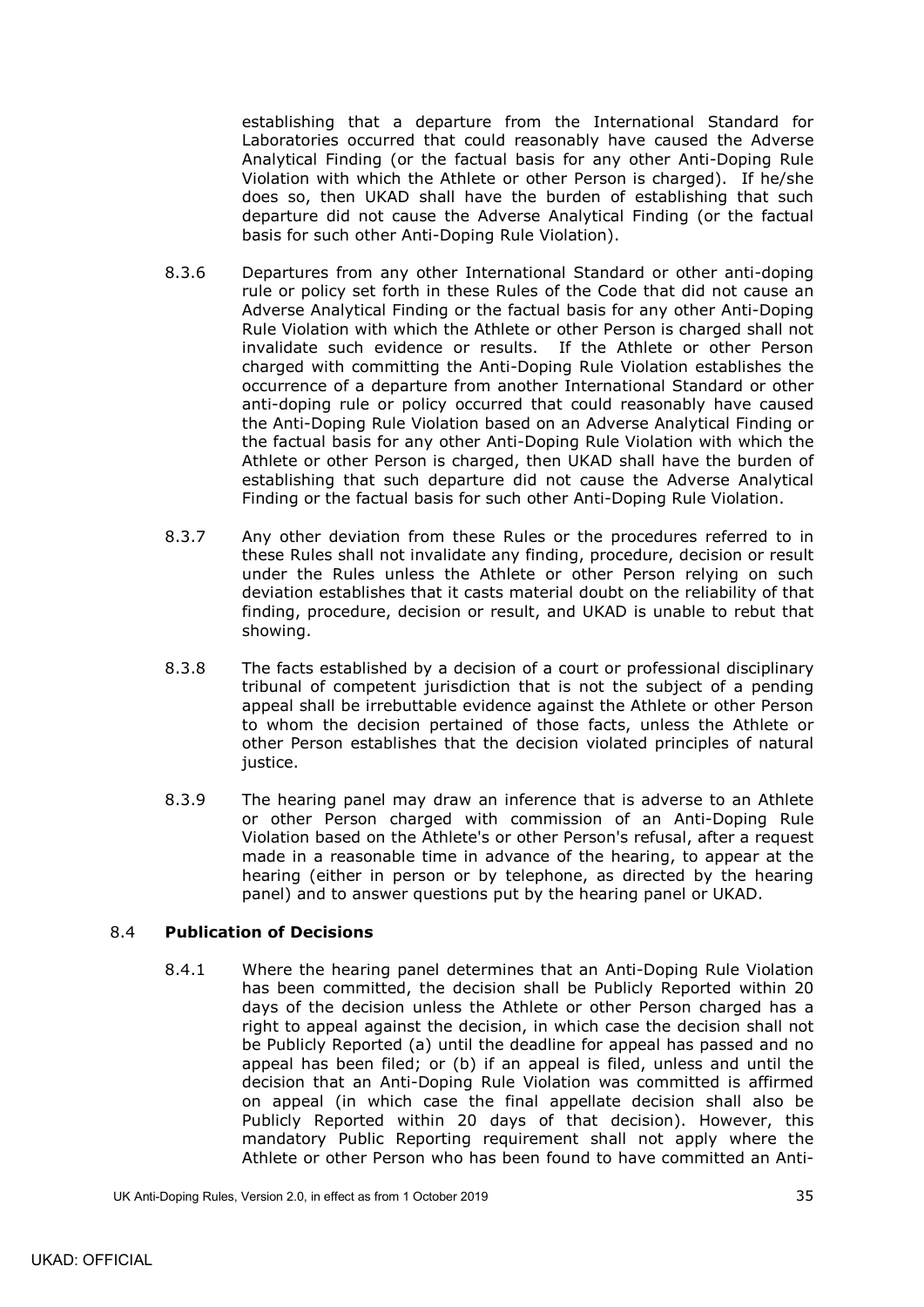Doping Rule Violation is a Minor. Any optional Public Reporting in a case involving a Minor shall be proportionate to the facts and circumstances of the case.

- 8.4.2 Where the hearing panel has determined that an Anti-Doping Rule Violation has not been committed, the decision shall not be Publicly Disclosed unless the Athlete or other Person charged consents to such disclosure. Where the Athlete or other Person charged does not so consent, a summary of the decision may be published, provided that what is disclosed does not enable the public to identify the Athlete or other Person charged.
- 8.4.3 Publication shall be accomplished at a minimum by placing the required information on UKAD's website and leaving the information up for the longer of one month or the duration of any period of Ineligibility.

## <span id="page-39-0"></span>8.5 **Single Hearing before CAS**

Anti-Doping Rule Violations asserted against International-Level Athletes or National-Level Athletes may, with the consent of the Athlete, UKAD, WADA and any other Anti-Doping Organisation that would have had a right to appeal a first instance hearing decision to CAS all consent, charges asserting Anti-Doping Rule Violations may be heard directly by CAS, with no requirement for a prior hearing.

# <span id="page-39-1"></span>**Article 9: Automatic Disqualification of Individual Results**

### <span id="page-39-2"></span>9.1 **Disqualification of Competition Results as a Consequence of an Anti-Doping Rule Violation Committed in Connection with or Arising out of an In-Competition test**

An Anti-Doping Rule Violation in Individual Sports in connection with or arising out of an In-Competition test automatically leads to Disqualification of the result obtained in the Competition in question, with all resulting Consequences, including forfeiture of any medals, titles, points and prizes.

### <span id="page-39-3"></span>9.2 **Impact of Disqualification on an Opponent's Results**

There will be no adjustment of results, medals, titles, points, prizes or other consequences for the opponent of an Athlete (or the opponent of the team of an Athlete) subsequently found to have committed an Anti-Doping Rule Violation, irrespective of any Disqualification of results that may be ordered under these Rules, unless specific provision is made for such adjustment in the rules of the International Federation or in the applicable Event or Competition rules.

# <span id="page-39-4"></span>**Article 10: Ineligibility Sanctions for Individuals**

## <span id="page-39-5"></span>10.1 **Disqualification of Event Results as a Consequence of an Anti-Doping Rule Violation Committed During or in Connection with a Competition in the Event**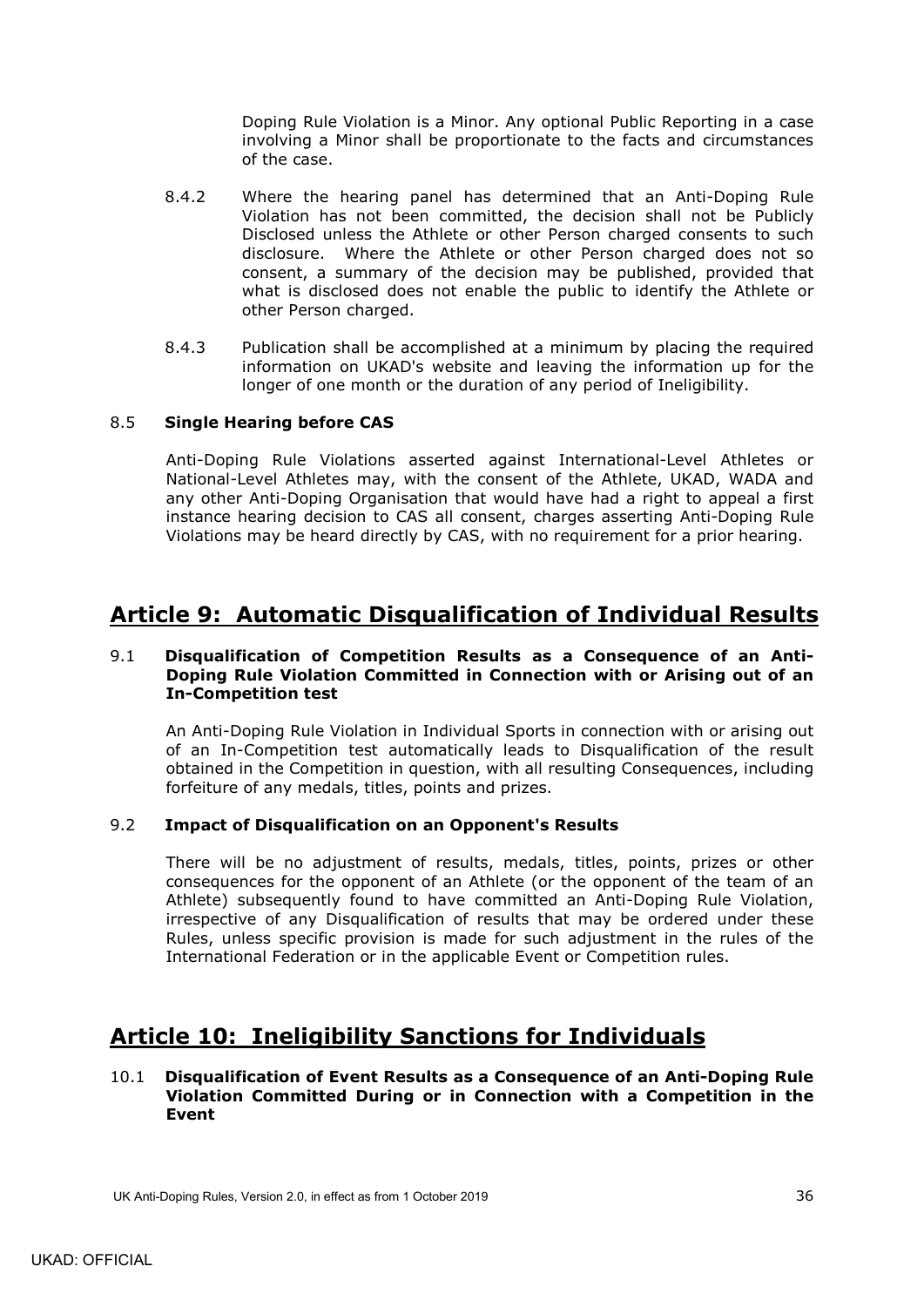- 10.1.1 Except as provided in Article [10.1.2,](#page-40-1) where an Athlete is found to have committed an Anti-Doping Rule Violation during or in connection with one Competition in an Event, then (in addition to the consequences set out at Article [9.1\)](#page-39-2) the Anti-Doping Rule Violation may (upon the decision of the ruling body) lead to the Disqualification of any individual results obtained by the Athlete in other Competitions in that Event, with all resulting Consequences, including forfeiture of all medals, titles, points and prizes. Factors to be included in considering whether to Disqualify other results in an Event might include, for example, the seriousness of the Athlete's Anti-Doping Rule Violation and whether the Athlete tested negative in the other Competitions.
- <span id="page-40-1"></span>10.1.2 If the Athlete establishes that he/she bears No Fault or Negligence for the Anti-Doping Rule Violation in question, the Athlete's individual results in such other Competitions shall not be Disqualified unless UKAD establishes that the Athlete's results in those other Competitions were likely to have been affected by the Athlete's Anti-Doping Rule Violation.

#### <span id="page-40-0"></span>10.2 **Imposition of a Period of Ineligibility for the Presence, Use or Attempted Use, or Possession of a Prohibited Substance and/or a Prohibited Method**

The period of Ineligibility for an Anti-Doping Rule Violation under Article [2.1,](#page-10-1) [2.2](#page-11-0) or [2.6](#page-12-1) that is the Athlete's or other Person's first anti-doping offence shall be as follows, subject to potential reduction or suspension pursuant to Article [10.4,](#page-41-1) [10.5](#page-42-0) or [10.6:](#page-42-1)

- <span id="page-40-2"></span>10.2.1 The period of Ineligibility shall be four years where:
	- (a) The Anti-Doping Rule Violation does not involve a Specified Substance, unless the Athlete or other Person can establish that the Anti-Doping Rule Violation was not intentional.
	- (b) The Anti-Doping Rule Violation involves a Specified Substance and UKAD can establish that the Anti-Doping Rule Violation was intentional.
- 10.2.2 If Article [10.2.1](#page-40-2) does not apply, the period of Ineligibility shall be two years.
- <span id="page-40-3"></span>10.2.3 As used in Articles [10.2](#page-40-0) and [10.3,](#page-41-0) the term "intentional" is meant to identify those Athletes or other Persons who cheat. The term, therefore, requires that the Athlete or other Person engaged in conduct which he or she knew constituted an Anti-Doping Rule Violation or knew that there was a significant risk that the conduct might constitute or result in an Anti-Doping Rule Violation and manifestly disregarded that risk. An Anti-Doping Rule Violation resulting from an Adverse Analytical Finding for a substance which is only prohibited In-Competition shall be rebuttably presumed to be not "intentional" if the substance is a Specified Substance and the Athlete can establish that the Prohibited Substance was Used Out-of-Competition. An Anti-Doping Rule Violation resulting from an Adverse Analytical Finding for a substance which is only prohibited In-Competition shall not be considered "intentional" if the substance is not a Specified Substance and the Athlete can establish that the Prohibited Substance was Used Out-of-Competition in a context unrelated to sport performance.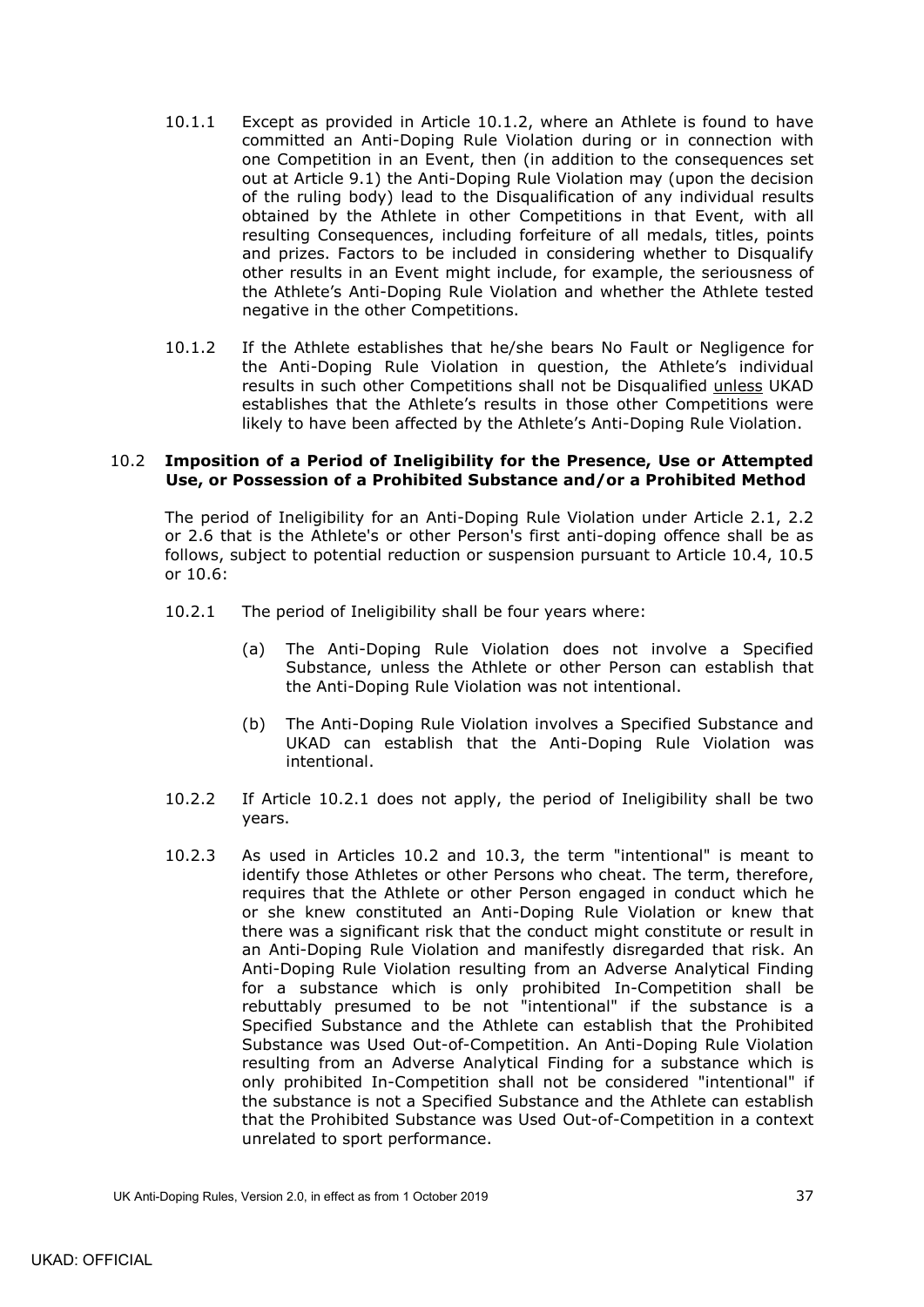## <span id="page-41-0"></span>10.3 **Imposition of a Period of Ineligibility for Other Anti-Doping Rule Violations**

The period of Ineligibility for Anti-Doping Rule Violations other than as provided in Article [10.2](#page-40-0) shall be as follows, unless Articles [10.5](#page-42-0) or [10.6](#page-42-1) are applicable:

- <span id="page-41-2"></span>10.3.1 For an Anti-Doping Rule Violation under Article [2.3](#page-11-1) or Article [2.5](#page-12-0) that is the Athlete's or other Person's first anti-doping offence, the period of Ineligibility shall be four years unless, in a case of failing to submit to Sample collection, the Athlete can establish that the commission of the Anti-Doping Rule Violation was not intentional (as defined in Article [10.2.3\)](#page-40-3), in which case the period of Ineligibility shall be two years.
- 10.3.2 For violations of Article [2.4](#page-11-2) that is the Athlete's first anti-doping offence, the period of Ineligibility shall be two years, subject to reduction down to a minimum of one year, depending on the Athlete's degree of Fault. The flexibility between two years and one year of Ineligibility in this Article is not available to Athletes where a pattern of last-minute whereabouts changes or other conduct raises a serious suspicion that the Athlete was trying to avoid being available for Testing.
- 10.3.3 For an Anti-Doping Rule Violation under Article [2.7](#page-12-2) or [2.8](#page-12-3) that is the Athlete's or other Person's first anti-doping offence, the period of Ineligibility shall be a minimum of four years up to lifetime Ineligibility, depending on the seriousness of the violation, provided that:
	- (a) An Anti-Doping Rule Violation under Article [2.7](#page-12-2) or [2.8](#page-12-3) involving a Minor shall be considered a particularly serious offence and, if committed by Athlete Support Personnel for violations other than those involving Specified Substances, shall result in lifetime Ineligibility for such Athlete Support Personnel.
	- (b) Significant Anti-Doping Rule Violations under Article [2.7](#page-12-2) or [2.8](#page-12-3) that may also violate non-sporting laws and regulations shall be reported to the competent administrative, professional or judicial authorities.
- 10.3.4 For an Anti-Doping Rule Violation under Article [2.9](#page-12-4) that is the Athlete's or other Person's first offence, the period of Ineligibility imposed shall be a minimum of two years, up to four years, depending on the seriousness of the violation.
- 10.3.5 For an Anti-Doping Rule Violation under Article [2.10](#page-12-5) that is the Athlete's or other Person's first offence, the period of Ineligibility shall be two years, subject to reduction down to a minimum of one year, depending on the Athlete's or other Person's degree of Fault and other circumstances of the case.

### <span id="page-41-1"></span>10.4 **Elimination of the Period of Ineligibility where there is No Fault or Negligence**

If an Athlete or other Person establishes in an individual case that he/she bears No Fault or Negligence for the Anti-Doping Rule Violation charged, then the otherwise applicable period of Ineligibility shall be eliminated.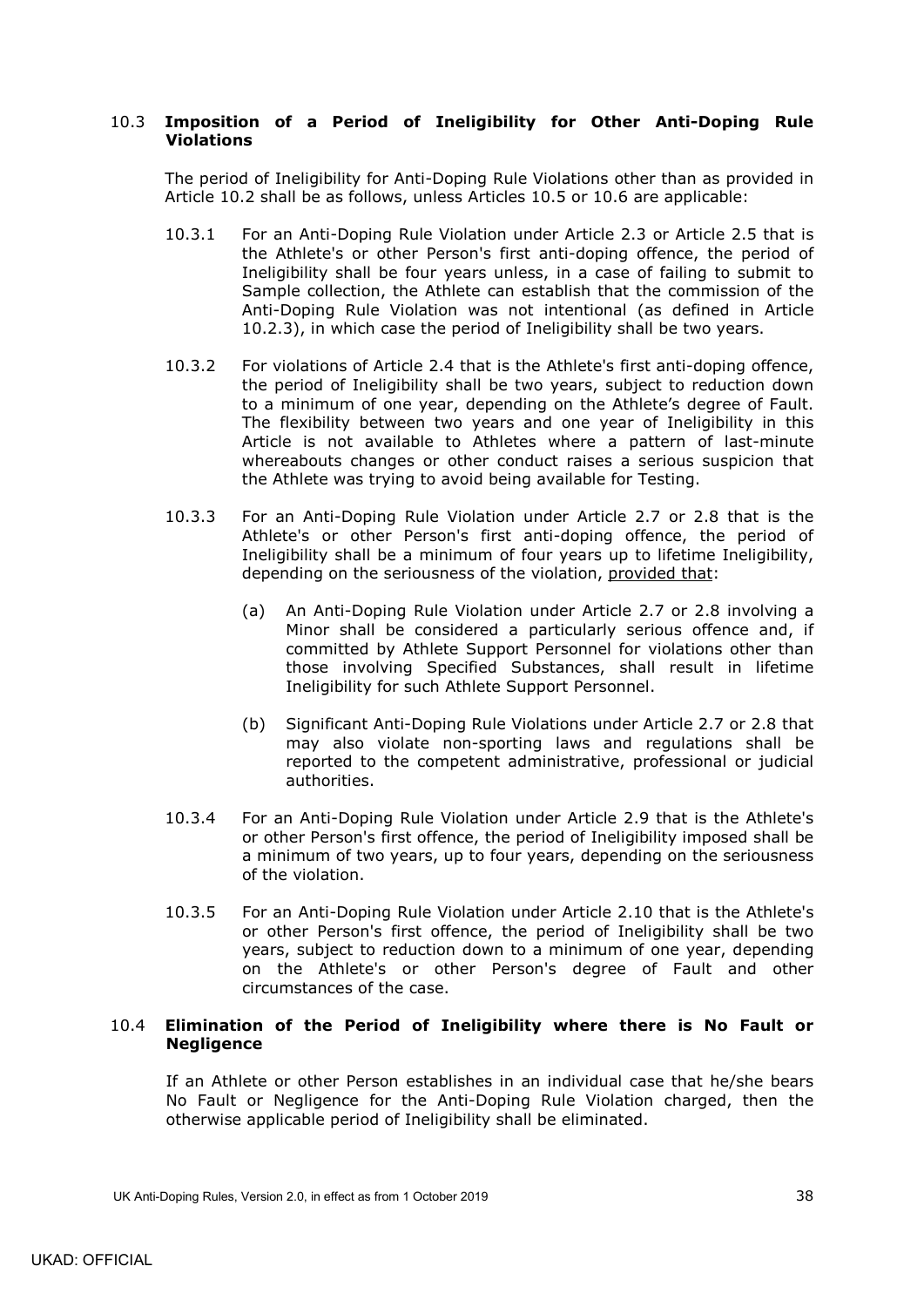## <span id="page-42-2"></span><span id="page-42-0"></span>10.5 **Reduction of the period of Ineligibility based on No Significant Fault or Negligence**

- 10.5.1 Reduction of Sanctions for Specified Substances or Contaminated Products for Anti-Doping Rule Violations under Article [2.1,](#page-10-1) [2.2](#page-11-0) or [2.6:](#page-12-1)
	- (a) Specified Substances

Where the Anti-Doping Rule Violation involves a Specified Substance, and the Athlete or other Person can establish No Significant Fault or Negligence, then the period of Ineligibility shall be, at a minimum, a reprimand and no period of Ineligibility, and at a maximum, two years of Ineligibility, depending on the Athlete's or other Person's degree of Fault.

(b) Contaminated Products

In cases where the Athlete or other Person can establish No Significant Fault or Negligence and that the detected Prohibited Substance came from a Contaminated Product, then the period of Ineligibility shall be, at a minimum, a reprimand and no period of Ineligibility, and at a maximum, two years Ineligibility, depending on the Athlete's or other Person's degree of Fault.

<span id="page-42-5"></span>10.5.2 Application of No Significant Fault or Negligence beyond the Application of Article [10.5.1:](#page-42-2)

> In an individual case where Article [10.5.1](#page-42-2) is not applicable, if an Athlete or other Person establishes that he/she bears No Significant Fault or Negligence, then (subject to further reduction or elimination as provided in Article [10.6\)](#page-42-1) the otherwise applicable period of Ineligibility may be reduced based on the Athlete's or other Person's degree of Fault, but the reduced period of Ineligibility may not be less than one-half of the period of Ineligibility otherwise applicable. If the otherwise applicable period of Ineligibility is a lifetime, the reduced period under this Article may be no less than eight years.

#### <span id="page-42-3"></span><span id="page-42-1"></span>10.6 **Elimination, Reduction, or Suspension of the Period of Ineligibility or other Consequences for Reasons Other than Fault**

- <span id="page-42-4"></span>10.6.1 Substantial Assistance in Discovering or Establishing Anti-Doping Rule Violations:
	- (a) UKAD may, prior to a final appellate decision under Article 13 or the expiration of the time to appeal, suspend a part of the period of Ineligibility imposed in an individual case in which it has results management authority where the Athlete or other Person has provided Substantial Assistance to an Anti-Doping Organisation, criminal authority or professional disciplinary body which results in: (i) the Anti-Doping Organisation discovering or bringing forward an Anti-Doping Rule Violation by another Person, or (ii) which results in a criminal or disciplinary body discovering or bringing forward a criminal offense or the breach of professional rules committed by another Person and the information provided by the Person providing Substantial Assistance is made available to UKAD. After a final appellate decision under Article 13 or the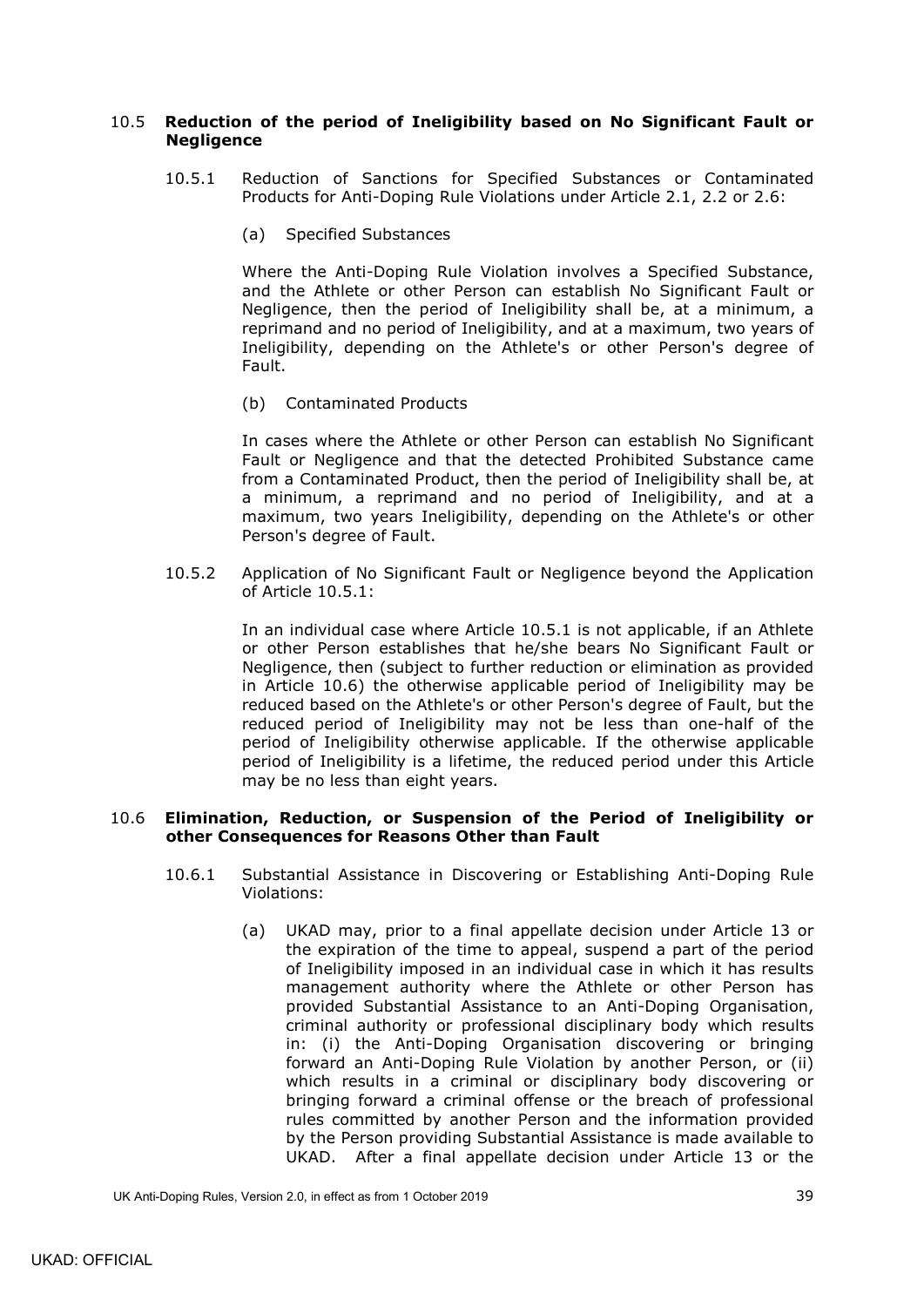expiration of time to appeal, UKAD may only suspend a part of the otherwise applicable period of Ineligibility with the approval of WADA and the applicable International Federation.

- (b) The extent to which the otherwise applicable period of Ineligibility and/or other Consequences may be suspended shall be based on the seriousness of the Anti-Doping Rule Violation committed by the Athlete or other Person and the significance of the Substantial Assistance provided by the Athlete or other Person to the effort to eliminate doping in sport. No more than three quarters of the otherwise applicable period of Ineligibility may be suspended. If the otherwise applicable period of Ineligibility is a lifetime, the non-suspended period under this Article must be no less than eight years. If the Athlete or other Person fails to continue to cooperate and to provide the complete and credible Substantial Assistance upon which a suspension of the period of Ineligibility was based, UKAD shall reinstate the original period of Ineligibility and/or other Consequences. If UKAD decides to reinstate a suspended period of Ineligibility and/or other Consequences or decides not to reinstate a suspended period of Ineligibility and/or other Consequences that decision may be appealed by any Person entitled to appeal under Article 13.
- (c) To further encourage Athletes and other Persons to provide Substantial Assistance to Anti-Doping Organisations, at the request of UKAD (provided it has results management authority) or at the request of the Athlete or other Person who has, or has been asserted to have, committed an Anti-Doping Rule Violation, WADA may agree at any stage of the results management process, including after a final appellate decision under Article 13, to what it considers to be an appropriate suspension of the otherwiseapplicable period of Ineligibility and other Consequences. In exceptional circumstances, WADA may agree to suspensions of the period of Ineligibility and other Consequences for Substantial Assistance greater than those otherwise provided in this Article, or even no period of Ineligibility, and/or no return of prize money or payment of fines or costs. WADA's approval shall be subject to reinstatement of sanction, as otherwise provided in this Article. Notwithstanding Article 13, WADA's decisions in the context of this Article may not be appealed by any other Anti-Doping Organisation.
- (d) If UKAD suspends any part of an otherwise applicable sanction because of Substantial Assistance, then notice providing justification for the decision shall be provided to each Interested Party. In unique circumstances where WADA determines that it would be in the best interest of anti-doping, WADA may authorise UKAD to enter into appropriate confidentiality agreements limiting or delaying the disclosure of the Substantial Assistance agreement or the nature of Substantial Assistance being provided.
- (e) Where UKAD declines to exercise the discretion conferred on it by this Article [10.6.1,](#page-42-3) and the matter comes before a hearing panel under Article 8 or an appeal panel under Article 13, the hearing panel/appeal panel (as applicable) may exercise such discretion if the conditions of Article [10.6.1\(a\)](#page-42-4) are satisfied. Alternatively, the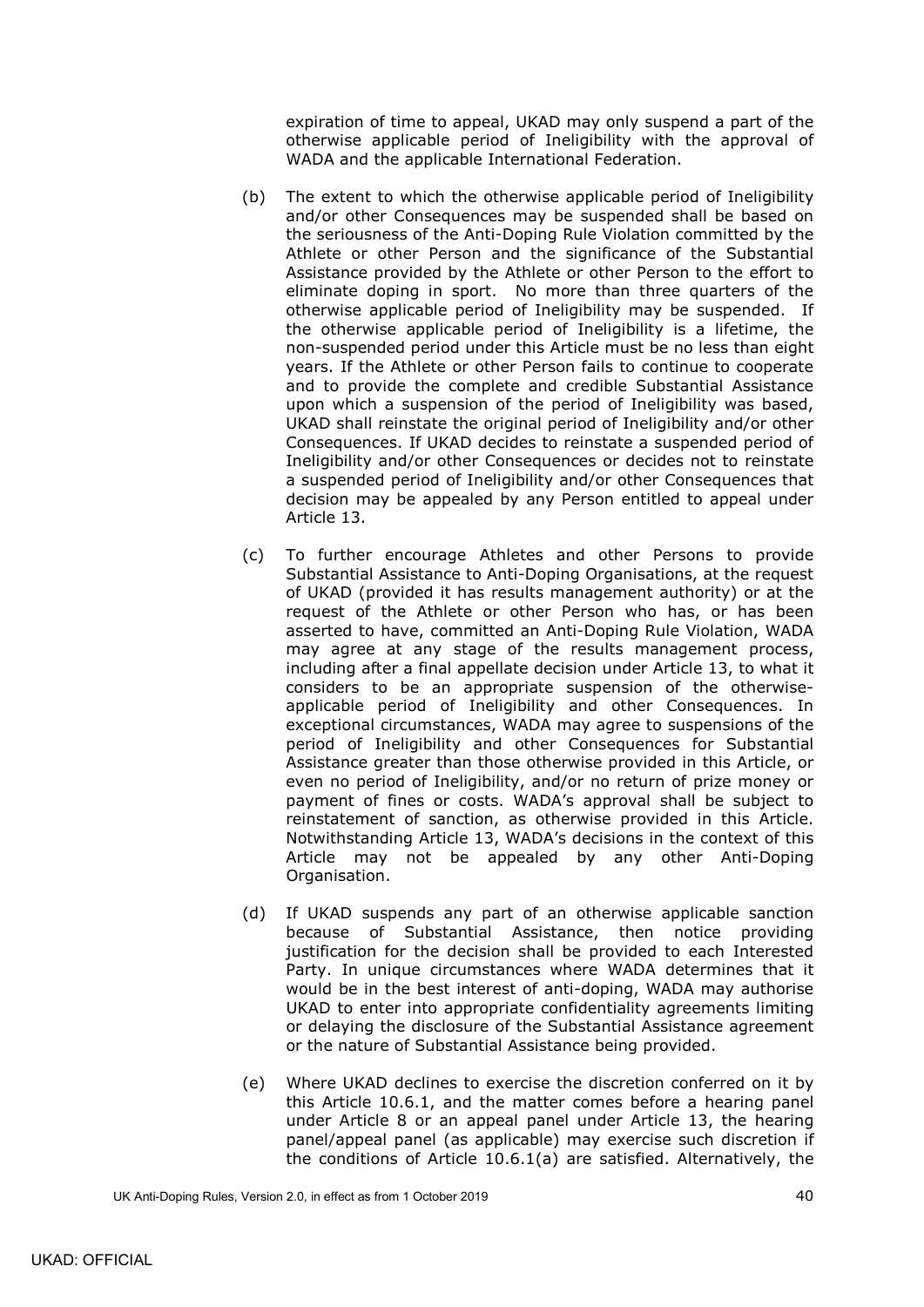hearing panel/appeal panel may consider a submission that UKAD, in exercising its discretion under this Article [10.6.1,](#page-42-3) should have suspended a greater part of the period of Ineligibility.

10.6.2 Admission of an Anti-Doping Rule Violation in the Absence of Other Evidence:

> Where an Athlete or other Person voluntarily admits the commission of an Anti-Doping Rule Violation before having received either (a) notification of a Sample collection that could establish the Anti-Doping Rule Violation (in the case of an Anti-Doping Rule Violation under Article [2.1\)](#page-10-1), or (b) a Notice of Charge (in the case of any other Anti-Doping Rule Violation), and that admission is the only reliable evidence of the violation at the time of the admission, then the otherwise applicable period of Ineligibility may be reduced, but not by more than one half.

<span id="page-44-1"></span>10.6.3 Prompt Admission of an Anti-Doping Rule Violation after being Confronted with a Violation Sanctionable under Article [10.2.1](#page-40-2) or Article [10.3.1:](#page-41-2)

> An Athlete or other Person potentially subject to a four-year sanction under Article [10.2.1](#page-40-2) or [10.3.1](#page-41-2) (for evading or refusing Sample Collection or Tampering with Sample Collection), may receive a reduction in the period of Ineligibility down to a minimum of two years, depending on the seriousness of the violation and the Athlete's or other Person's degree of Fault by promptly admitting the asserted Anti-Doping Rule Violation after being confronted with it, upon the approval and at the discretion of WADA and UKAD.

10.6.4 Application of Multiple Grounds for Reduction of a Sanction:

Where an Athlete or other Person establishes entitlement to a reduction in sanction under more than one provision of Article [10.4,](#page-41-1) [10.5](#page-42-0) or [10.6,](#page-42-1) before applying any reduction or suspension under Article [10.6,](#page-42-1) the otherwise applicable period of Ineligibility shall be determined in accordance with Articles [10.2,](#page-40-0) [10.3,](#page-41-0) [10.4,](#page-41-1) and [10.5.](#page-42-0) If the Athlete or other Person establishes entitlement to a reduction or suspension of the period of Ineligibility under Article [10.6,](#page-42-1) then the period of Ineligibility may be reduced or suspended, but not below one-fourth of the otherwise applicable period of Ineligibility.

## <span id="page-44-0"></span>10.7 **Multiple Violations**

- 10.7.1 For an Athlete's or other Person's second Anti-Doping Rule Violation, the period of Ineligibility shall be the greater of:
	- (a) six months;
	- (b) one-half of the period of Ineligibility imposed for the first Anti-Doping Rule Violation without taking into account any reduction under Article [10.6;](#page-42-1) or
	- (c) twice the period of Ineligibility otherwise applicable to the second Anti-Doping Rule Violation treated as if it were a first violation, without taking into account any reduction under Article [10.6.](#page-42-1)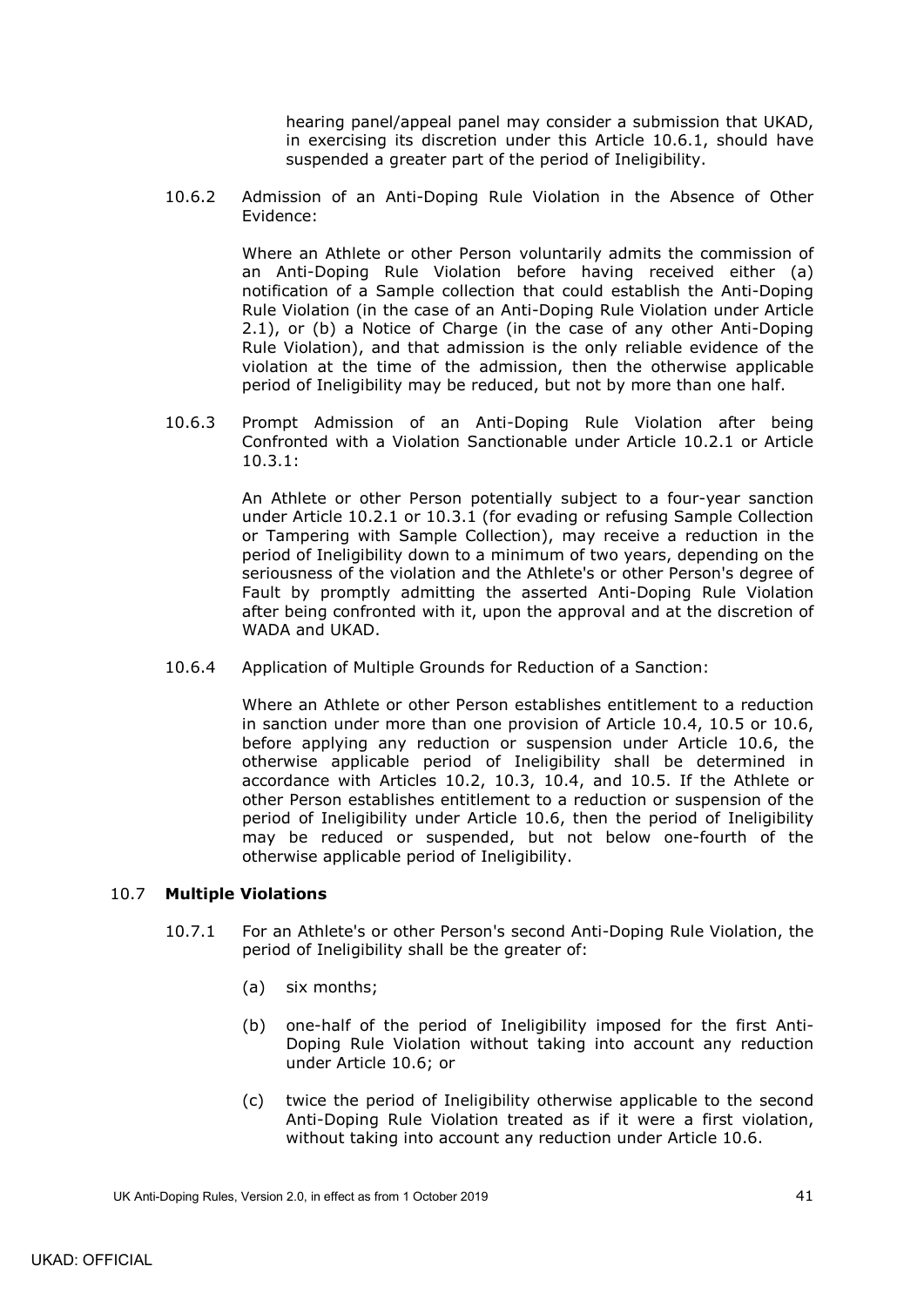The period of Ineligibility established above may then be further reduced by the application of Article [10.6.](#page-42-1)

- 10.7.2 A third Anti-Doping Rule Violation will always result in a lifetime period of Ineligibility, except if the third Anti-Doping Rule Violation fulfils the conditions for elimination or reduction of the period of Ineligibility under Article [10.4](#page-41-1) or [10.5,](#page-42-0) or involves an Anti-Doping Rule Violation under Article [2.4.](#page-11-2) In these particular cases, the period of Ineligibility shall be from eight years to lifetime Ineligibility.
- 10.7.3 An Anti-Doping Rule Violation for which an Athlete or other Person has established No Fault or Negligence shall not be considered a prior violation for purposes of this Article.
- 10.7.4 Additional rules for certain potential multiple offences:
	- (a) For the purposes of imposing sanctions under Article [10.7,](#page-44-0) an Anti-Doping Rule Violation will only be considered a second Anti-Doping Rule Violation if UKAD can establish that the Athlete or other Person committed the second Anti-Doping Rule Violation after he/she received notice, or after UKAD or its designee made a reasonable attempt to give notice, of the first Anti-Doping Rule Violation. Otherwise, the Anti-Doping Rule Violations shall be considered as one single first Anti-Doping Rule Violation, and the sanction imposed shall be based on the Anti-Doping Rule Violation that carries the more severe sanction.
	- (b) If, after the imposition of a sanction for a first Anti-Doping Rule Violation, UKAD discovers a second Anti-Doping Rule Violation by the same Athlete or other Person that occurred prior to notification of the first Anti-Doping Rule Violation, then an additional sanction shall be imposed based on the sanction that could have been imposed if the two Anti-Doping Rule Violations had been adjudicated at the same time. Results in all Competitions dating back to the earlier Anti-Doping Rule Violation will be subject to Disqualification in accordance with Article [10.8.](#page-45-0)
- <span id="page-45-1"></span>10.7.5 Multiple Anti-Doping Rule Violations during a ten-year period:

Any prior Anti-Doping Rule Violation shall only be taken into account for purposes of Article [10.7](#page-44-0) if it took place within ten years of the Anti-Doping Rule Violation now under consideration.

#### <span id="page-45-0"></span>10.8 **Disqualification of Results in Competitions Taking Place After the Commission of the Anti-Doping Rule Violation**

Unless fairness requires otherwise, in addition to the Disqualification of results under Article [9.1](#page-39-2) and Article [10.1,](#page-39-5) any other results obtained by the Athlete, in Competitions taking place after the date the Sample in question was collected or other Anti-Doping Rule Violation occurred through to the commencement of any Provisional Suspension or Ineligibility period, shall be Disqualified, with all of the resulting Consequences, including forfeiture of any medals, titles, points and prizes.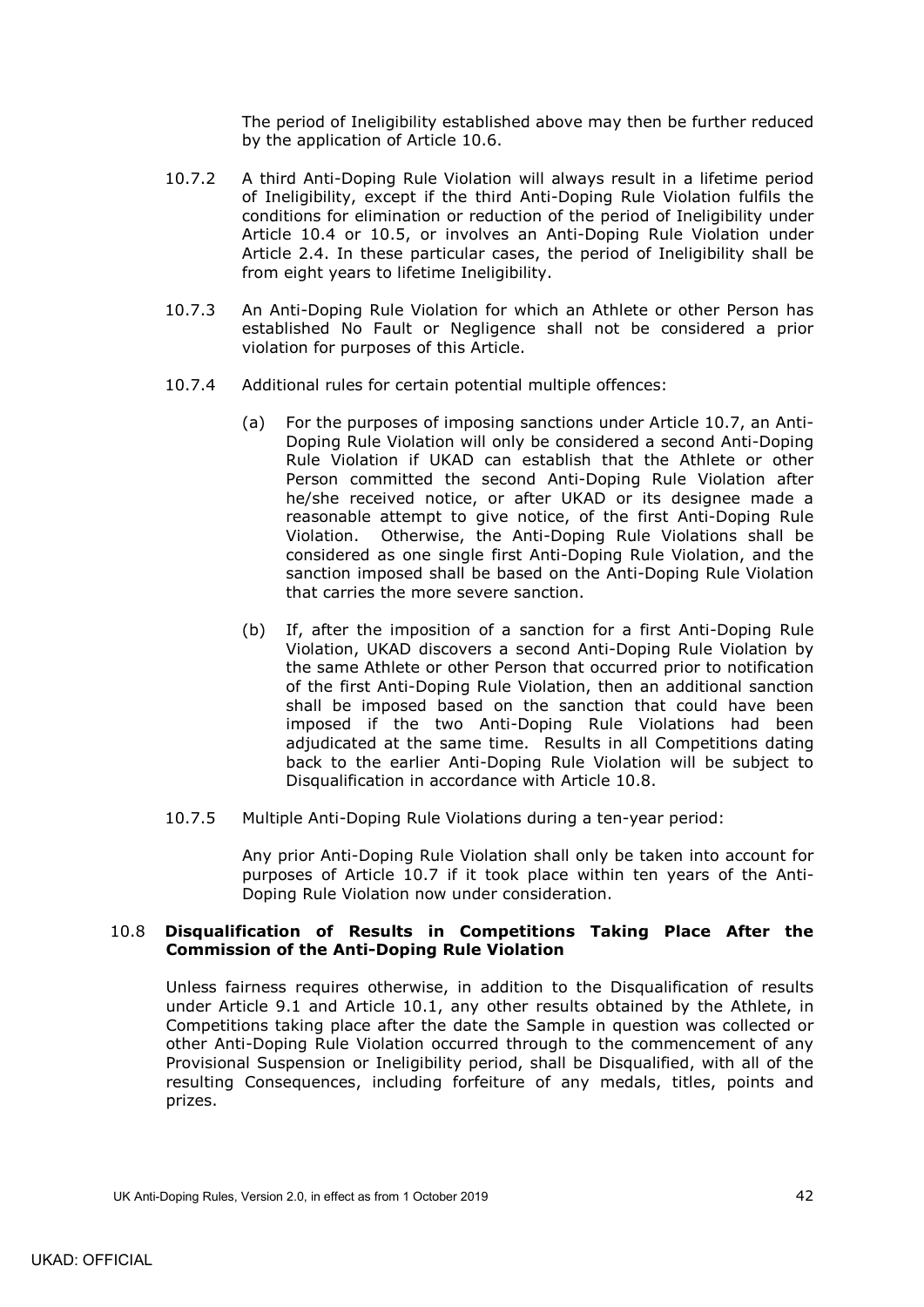## <span id="page-46-0"></span>10.9 **Allocation of CAS Cost Awards and Forfeited Prize Money**

The priority for repayment of CAS cost awards and forfeited prize money shall be: first, payment of costs awarded by CAS; second, reallocation of forfeited prize money to other Athletes only if provided for in the rules of the relevant International Federation and/or the ruling body of the Event in question; and third, reimbursement of UKAD's expenses in relation to its results management in the case and towards UKAD's costs in enforcing these Rules.

### <span id="page-46-1"></span>10.10 **Financial Consequences**

[Intentionally left blank]

## <span id="page-46-2"></span>10.11 **Commencement of Ineligibility Period**

The period of Ineligibility shall start on the date of the final decision providing for Ineligibility, or if the hearing is waived, or there is no hearing, on the date Ineligibility is accepted or otherwise imposed, save as follows:

10.11.1 Delays not attributable to the Athlete or other Person:

Where there have been substantial delays in the hearing process or other aspects of Doping Control that are not attributable to the Athlete or other Person charged, the period of Ineligibility may be deemed to have started at an earlier date, commencing as far back as the date of Sample collection or the date on which another Anti-Doping Rule Violation last occurred. All competitive results achieved during the period of Ineligibility, including retroactive Ineligibility, shall be Disqualified.

10.11.2 Timely Admission:

Where the Athlete or other Person promptly (which means, in any event, before he/she competes again) admits the Anti-Doping Rule Violation after being confronted with it by UKAD, the period of Ineligibility may start as early as the date of Sample collection or the date on which another Anti-Doping Rule Violation last occurred. In each case, however, where this Article is applied, the Athlete or other Person shall serve at least one-half of the period of Ineligibility going forward from the date the Athlete or other Person accepted the imposition of a sanction, the date of a hearing decision imposing a sanction, or the date the sanction is otherwise imposed. This Article shall not apply where the period of Ineligibility has already been reduced under Article [10.6.3.](#page-44-1)

- 10.11.3 Credit for Provisional Suspension or period of Ineligibility Served:
	- (a) Any period of Provisional Suspension (whether imposed or voluntarily accepted) that has been respected by the Athlete or other Person shall be credited against the total period of Ineligibility to be served. If a period of Ineligibility is served pursuant to a decision that is subsequently appealed, then the Athlete or other Person shall receive credit for such period of Ineligibility served against any period of Ineligibility which may ultimately be imposed on appeal. To get credit for any period of voluntary Provisional Suspension, however, the Athlete or other Person must have given written notice at the beginning of such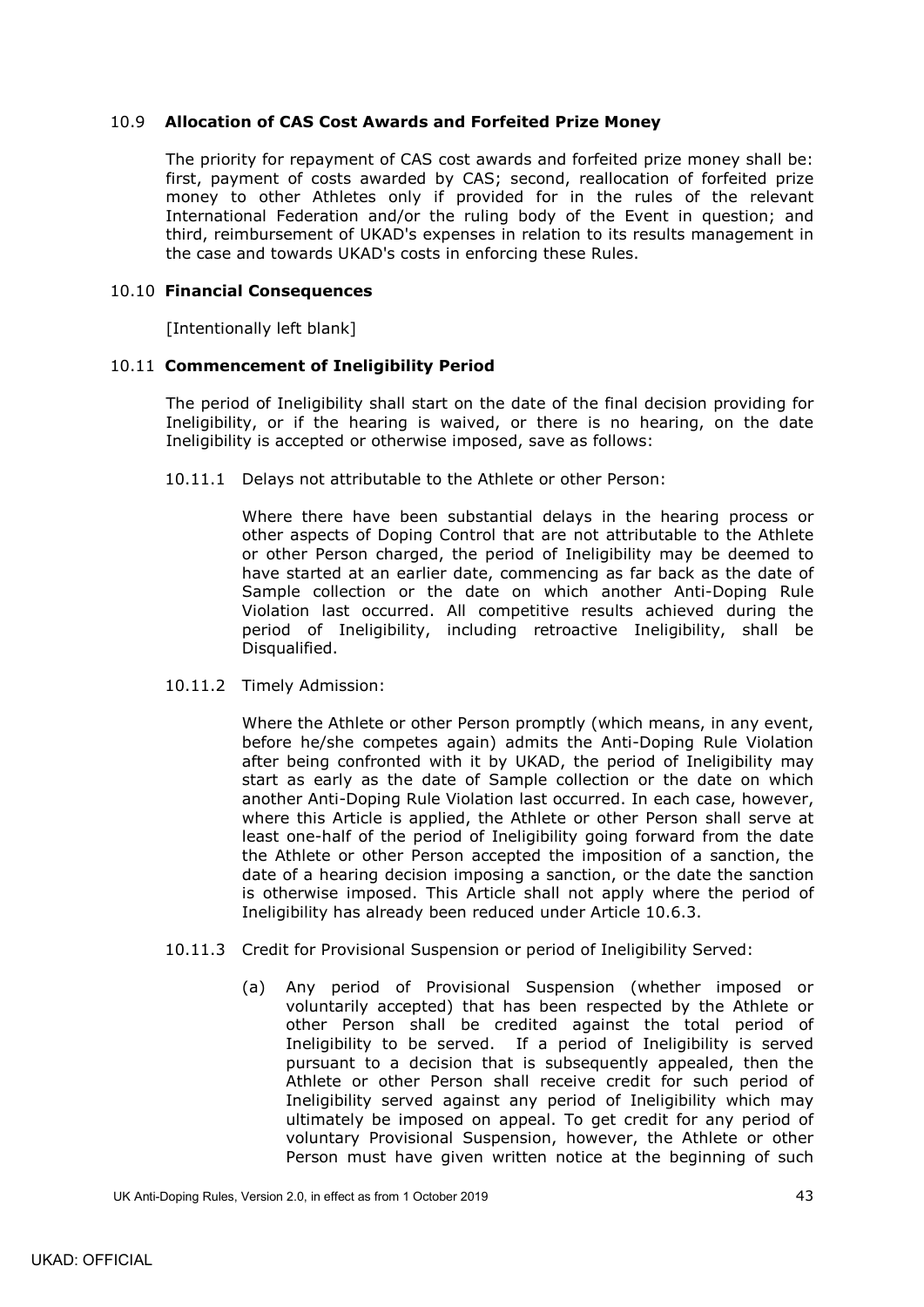period to UKAD (and UKAD shall copy that notice to each Interested Party) and have respected the Provisional Suspension.

- (b) No credit against a period of Ineligibility shall be given for any time period before the effective date of the Provisional Suspension (whether imposed or voluntarily accepted), regardless of whether the Athlete elected not to compete or was suspended by his or her team.
- (c) In Team Sports, where a period of Ineligibility is imposed upon a team, unless fairness requires otherwise, the period of Ineligibility shall start on the date of the final decision providing for Ineligibility or, if the hearing is waived, on the date Ineligibility is accepted or otherwise imposed. Any period of team Provisional Suspension (whether imposed or voluntarily accepted) shall be credited against the total period of Ineligibility served.

## <span id="page-47-1"></span><span id="page-47-0"></span>10.12 **Status During Ineligibility**

- 10.12.1 An Athlete or other Person who has been declared Ineligible may not, during the period of Ineligibility, participate in any capacity (or, in the case of an Athlete Support Person, assist any Athlete participating in any capacity) in a Competition, Event or other activity (other than authorised anti-doping education or rehabilitation programmes) organised, convened, authorised or recognised by (a) the NGB or by any body that is a member of, or affiliated to, or licensed by the NGB; (b) any Signatory; (c) any club or other body that is a member of, or affiliated to, or licensed by, a Signatory or a Signatory's member organisation; (d) any professional league or any international- or national-level Event organisation; or (e) any elite or national-level sporting activity funded by a governmental agency. In addition, save where the Anti-Doping Rule Violation involved a reduced sanction as described in Article [10.4](#page-41-1) or [10.5,](#page-42-0) some or all financial support or benefits (if any) that the NGB might have otherwise provided to the Athlete or other Person shall be withheld. In addition, the NGB shall take all steps within its power to have the period of Ineligibility recognised and enforced by all relevant parties, including other Signatories pursuant to Code Article 15.1.
- 10.12.2 Where an Event that will take place after the period of Ineligibility has an entry deadline that falls during the period of Ineligibility, the Athlete may submit an application for entry in the Event in accordance with that deadline, notwithstanding that at the time of such application he/she is still Ineligible.
- <span id="page-47-2"></span>10.12.3 An Athlete who is Ineligible shall remain subject to Testing and must provide whereabouts information (as applicable) for that purpose during the period of Ineligibility.
- 10.12.4 The only exceptions to Article [10.12.1](#page-47-1) are as follows:
	- (a) An Athlete or other Person who is subject to a period of Ineligibility longer than four years may, after completing four years of the period of Ineligibility, participate as an Athlete in local sport events not sanctioned or otherwise under the jurisdiction of the NGB or by any body that is a member of, or affiliated to, or licensed by the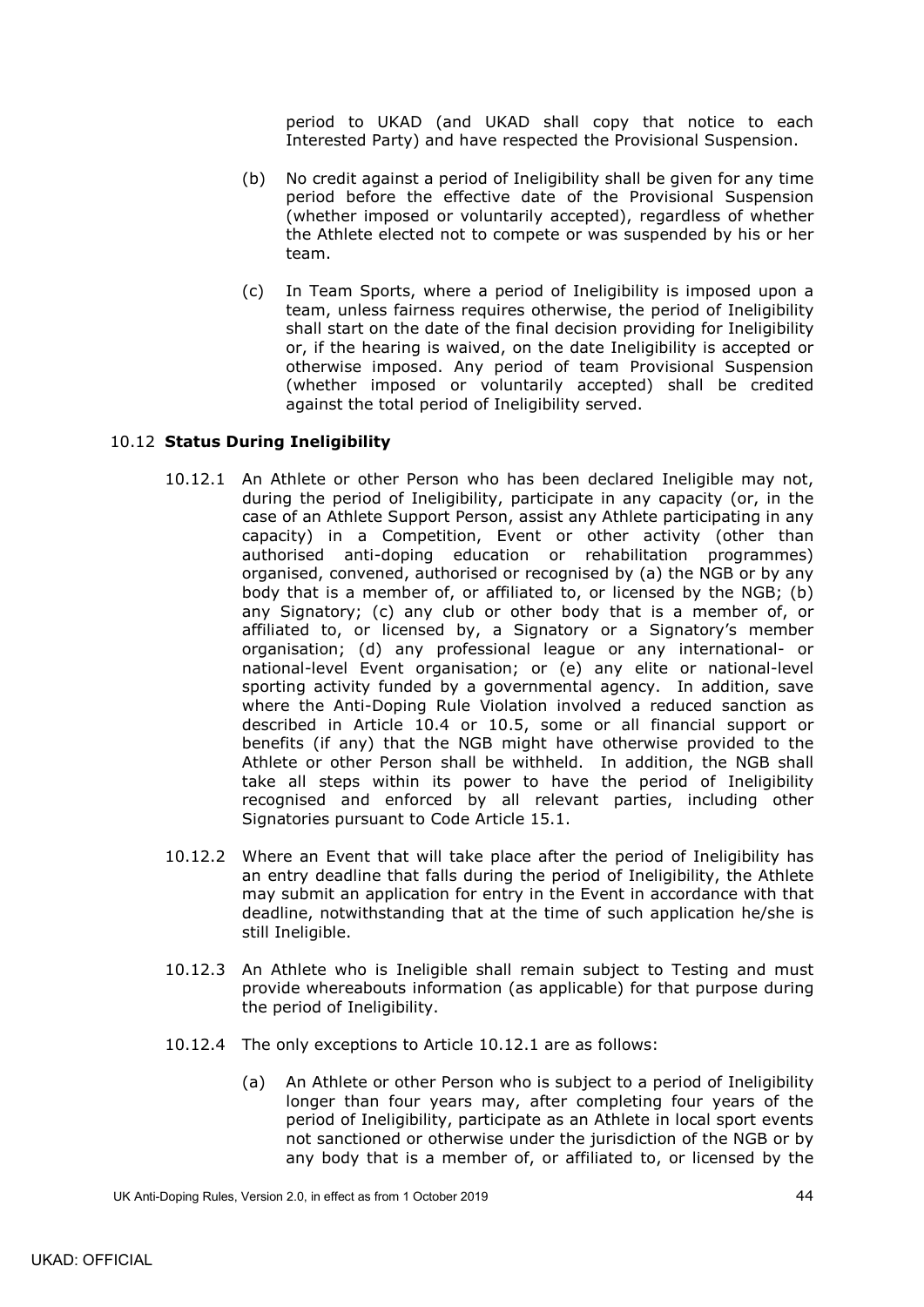NGB or a Signatory or member of a Signatory, but only so long as the local sports events are not at a level that could otherwise qualify such Athlete or other Person directly or indirectly to compete in (or accumulate points towards) a national championship or International Event, and does not involve the Athlete or other Person working in any capacity with Minors; and

- (b) an Athlete may return to train with a team or to use the facilities of a club or other member organisation of the NGB or a Signatory's member organisation during the shorter of: (1) the last two months of the Athlete's period of Ineligibility, or (2) the last onequarter of the period of Ineligibility imposed.
- <span id="page-48-2"></span>10.12.5 If an Athlete or other Person who is Ineligible violates the prohibition against participation during Ineligibility set out in Article [10.12.1,](#page-47-1) any results he/she obtained during such participation shall be Disqualified, with all resulting Consequences, including forfeiture of all medals, titles, points and prizes, and a new period of Ineligibility equal in length to the original period of Ineligibility shall be added to the end of the original period of Ineligibility. The new period of Ineligibility may be adjusted based on the Athlete's or other Person's degree of Fault and other circumstances of the case. The determination of whether an Athlete or other Person has violated the prohibition against participation, and whether an adjustment is appropriate, shall be made by the Anti-Doping Organisation which brought the charge that led to the initial period of Ineligibility. This decision may be appealed under Article 13.
- 10.12.6 Where an Athlete Support Person or other Person assists a Person in violating the prohibition against participation during Ineligibility, UKAD (or the Anti-Doping Organisation with jurisdiction over such Athlete Support Person or other Person) shall impose sanctions for an Anti-Doping Rule Violation under Article [2.9](#page-12-4) for such assistance.

### <span id="page-48-0"></span>10.13 **Automatic Publication of Sanction**

A mandatory part of each sanction shall include automatic publication, as provided in Articles [8.4](#page-38-0) and [13.8.](#page-53-0)

#### <span id="page-48-1"></span>10.14 **Reinstatement**

- 10.14.1 Once an Athlete's or other Person's period of Ineligibility has expired, provided the Athlete or other Person has (a) respected Article [10.12.3,](#page-47-2) (b) respected Article [1.4.3,](#page-8-1) and (c) satisfied in full all forfeiture penalties due under these Rules and any costs order made against him/her by an NADP tribunal and/or CAS, the Athlete or other Person will become automatically re-eligible to compete and no application by the Athlete or other Person for reinstatement will then be necessary (unless the Athlete or other Person is otherwise Ineligible for reasons not related to the Anti-Doping Rule Violation for which the expired period of Ineligibility was imposed).
- 10.14.2 UKAD may in its absolute discretion establish an instalment plan for payment of any prize money forfeited under these Rules. The payment schedule may extend beyond any period of Ineligibility imposed on the Athlete in question. In such a case, the Athlete will be eligible to compete at the end of the period of Ineligibility provided no sums are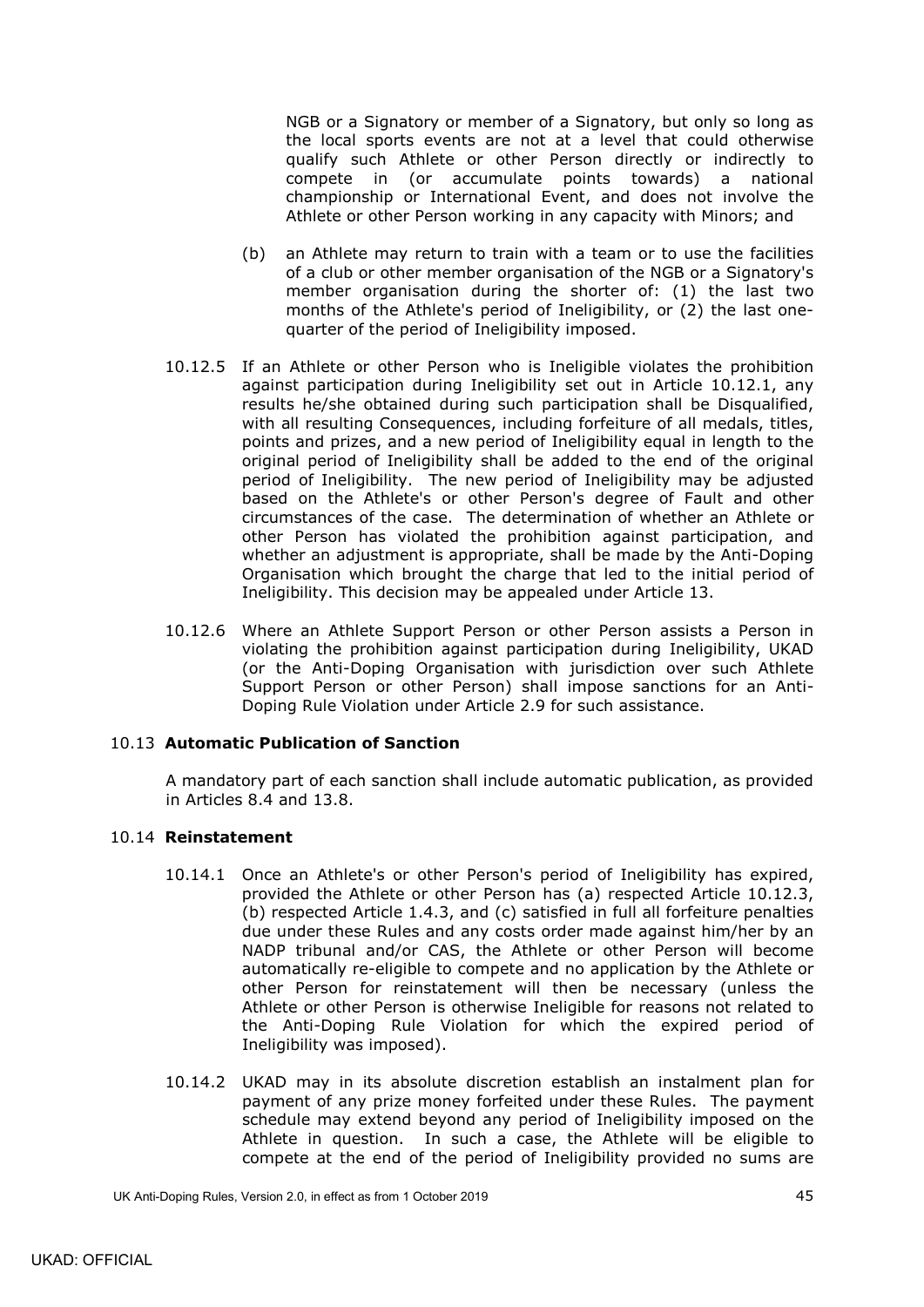overdue under that plan. If sums subsequently become overdue, the Athlete shall be automatically Ineligible again until all remaining sums payable under such plan (or, at UKAD's absolute discretion, only the overdue amounts) are paid in full.

# <span id="page-49-0"></span>**Article 11: Consequences To Teams**

## <span id="page-49-1"></span>11.1 **Testing of Team Sports or a sport in which awards are given to teams**

Where more than one member of a team has been notified of a possible Anti-Doping Rule Violation in connection with an Event, the team may be subjected to Target Testing during the Event Period.

#### <span id="page-49-2"></span>11.2 **Consequences for Team Sports or a sport in which awards are given to teams**

If more than two members of a team are found to have committed an Anti-Doping Rule Violation during an Event Period, this shall be treated as misconduct pursuant to the NGB's disciplinary rules for which an appropriate sanction shall be imposed on the team (e.g., loss of points, Disqualification from a Competition or Event, or other sanction) over and above any Consequences that are imposed on the individual Athletes committing an Anti-Doping Rule Violation. In addition, the ruling body of the Event may provide in the Event rules for further (Eventspecific) sanctions to be imposed on the team in such circumstances.

# <span id="page-49-3"></span>**Article 12: Sanctions against Sporting Bodies**

[Intentionally left blank].

# <span id="page-49-4"></span>**Article 13: Appeals**

## <span id="page-49-5"></span>13.1 **Appeal Rights**

Decisions made under these Rules may be challenged only by appeal exclusively as set out in this Article 13 or as otherwise provided under these Rules. Such decisions shall remain in effect while under appeal unless the appellate body orders otherwise.

## <span id="page-49-6"></span>13.2 **Appeals from TUE Decisions**

- 13.2.1 In the event that the TUE application of an Athlete who is not an International-Level Athlete is denied by the UK TUE Committee, the Athlete may appeal the decision, in whole or in part, exclusively to the UK TUE Appeal Panel, in the manner set out in the UK Anti-Doping Procedures Guide for Sport.
- 13.2.2 Decisions of the UK TUE Appeal Panel shall be final and binding and are not subject to appeal (but for the avoidance of doubt, they may still be reviewed by WADA at any time in accordance with Article [4.5.1\)](#page-19-1).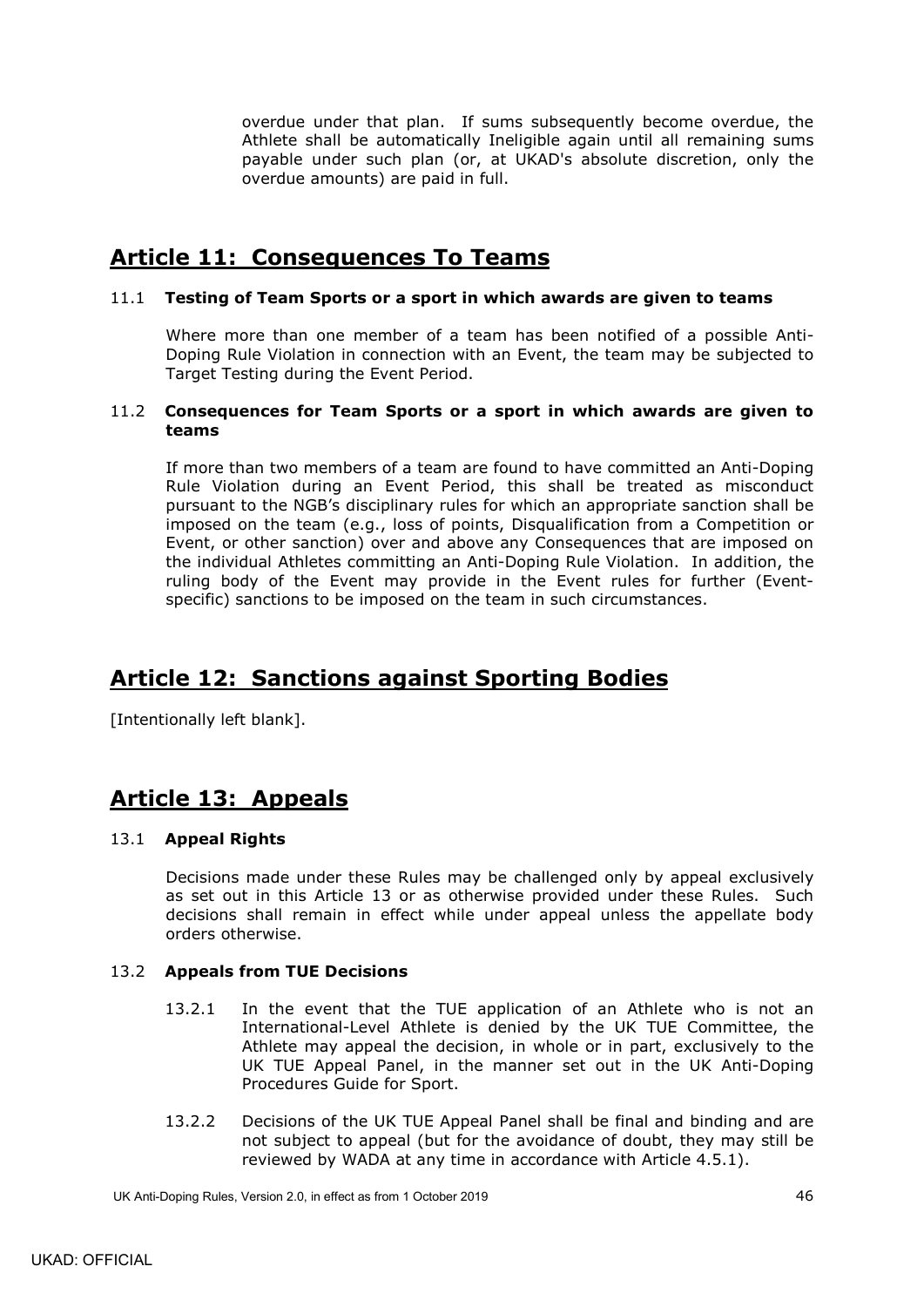- 13.2.3 Any TUE decision by an International Federation that is not reviewed by WADA, or that is reviewed by WADA but is not reversed upon review, may be appealed by the Athlete and/or UKAD exclusively to CAS.
- 13.2.4 A decision by WADA to reverse a TUE decision may be appealed by the Athlete, UKAD and/or the International Federation affected exclusively to CAS.

## <span id="page-50-0"></span>13.3 **Appeals from Provisional Suspensions**

- 13.3.1 If an application under Article [7.9.3](#page-34-4) not to impose (or to lift) a Provisional Suspension is rejected, only the Athlete or other Person upon whom the Provisional Suspension is imposed shall have a right to appeal that decision (save that there shall be no right to appeal a decision not to eliminate a mandatory Provisional Suspension on account of the Athlete's assertion that the violation is likely to have involved a Contaminated Product). The Athlete or other Person shall have the right to an immediate expedited appeal in accordance with Articles [13.4](#page-50-1) and [13.7.](#page-52-0) The Provisional Suspension shall remain in effect pending a decision on the merits of the appeal.
- 13.3.2 If an application under Article [7.9.3](#page-34-4) not to impose (or to lift) a Provisional Suspension is granted, that decision shall be final and binding on the parties (subject only to reconsideration in the light of any new evidence), and neither UKAD nor any other Person shall have a right to appeal against it.

## <span id="page-50-2"></span><span id="page-50-1"></span>13.4 **Appeals from Other Decisions**

- 13.4.1 The following decisions -- a decision that an Anti-Doping Rule Violation was (or was not) committed, a decision imposing (or not imposing) Consequences for an Anti-Doping Rule Violation (other than as provided for in Article [13.3\)](#page-50-0); a decision that a charge cannot go forward for procedural reasons (e.g., because of lapse of time); a decision by WADA or by UKAD (as applicable) not to grant an exception to the six month notice requirement for a retired Athlete to return to Competition under Article [1.4.2;](#page-7-2) a decision by WADA assigning results management under Code Article [7.1;](#page-26-2) a decision not to bring forward an Adverse Analytical Finding or an Atypical Finding as an Anti-Doping Rule Violation, or a decision not to go forward with a charge after an investigation under Article [7.6;](#page-31-0) UKAD's failure to comply with Article [7.9;](#page-34-0) a decision on an application made pursuant to Article  $1.6.1(c)$ ; a decision that UKAD or a hearing panel lacks jurisdiction to deal with an alleged Anti-Doping Rule Violation or its Consequences; a decision made pursuant to Article [10.6.1](#page-42-3) in relation to suspension or reinstatement of a period of Ineligibility; a decision under Article [10.12.5;](#page-48-2) and a decision not to recognise a decision of another Anti-Doping Organisation under Code Article 15.1 -- may be appealed by any of the following parties exclusively as provided in this Article 13:
	- (a) the Athlete or other Person who is the subject of the decision being appealed;
	- (b) the NGB;
	- (c) UKAD;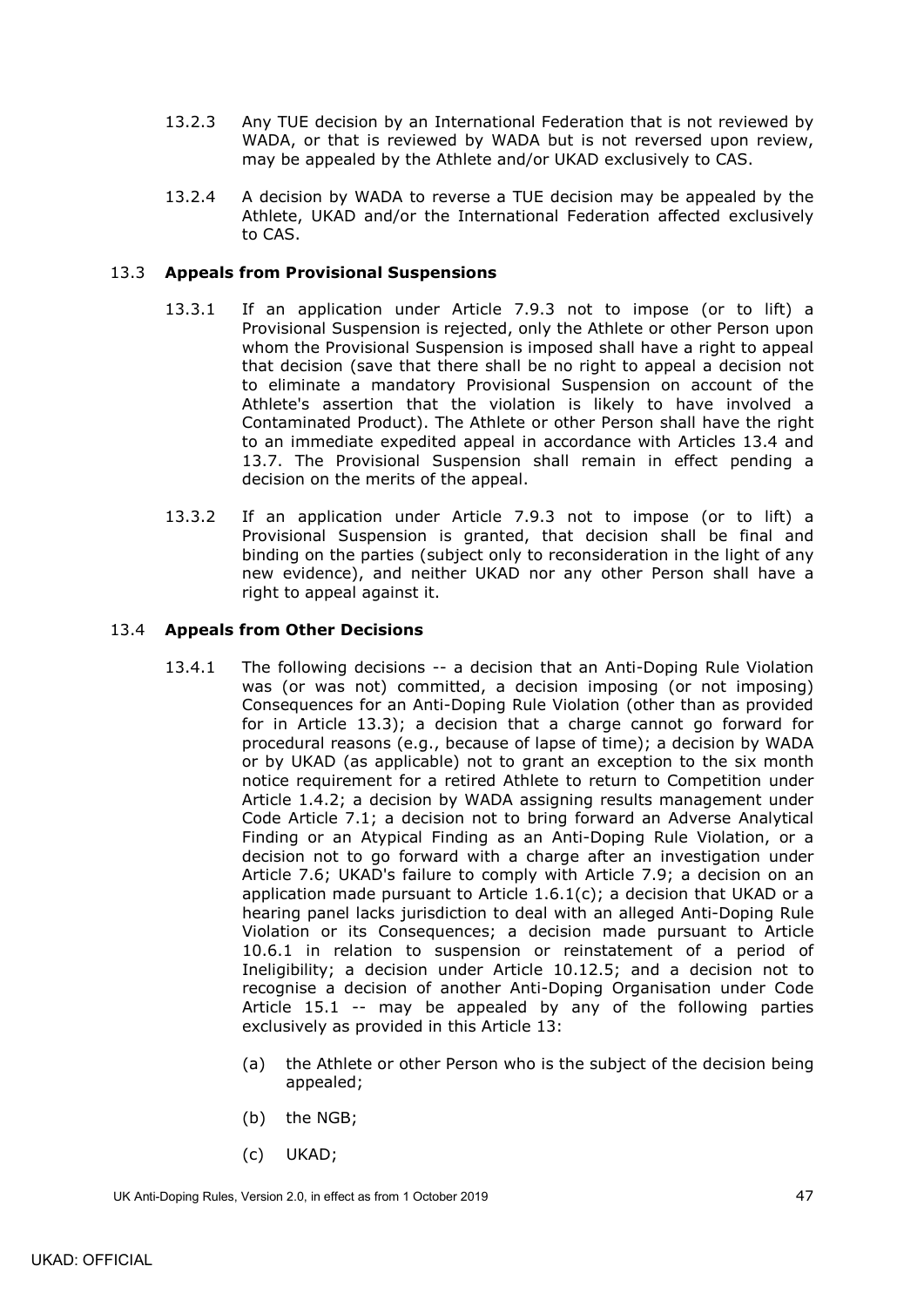- (d) the relevant International Federation;
- (e) the National Anti-Doping Organisation(s) of the Person's country of residence, country of nationality, and country where he/she is licensed to participate in sport (if different from UKAD);
- (f) any other Anti-Doping Organisation under whose rules a sanction could have been imposed for the Anti-Doping Rule Violation in question;
- (g) the International Olympic Committee or International Paralympic Committee, as applicable, where the decision may have an effect in relation to the Olympic Games or Paralympic Games, including decisions affecting eligibility for the Olympic Games or Paralympic Games; and
- (h) WADA.

In the absence of any such appeal, such decisions shall be final and binding on all of the above Persons.

- <span id="page-51-2"></span>13.4.2 Subject to Article [13.5,](#page-51-0) an appeal pursuant to Article [13.4.1](#page-50-2) shall be made as follows:
	- (a) In a case arising from participation in an International Event or involving an International-Level Athlete, the appeal shall be made exclusively to CAS, following the procedures set out in CAS Code of Sports-related Arbitration and in Article [13.7](#page-52-0) of these Rules.
	- (b) In all other cases, the appeal shall be made to an NADP appeal tribunal, following the procedures set out in the NADP Rules and in Article [13.7](#page-52-0) of these Rules, unless the parties to the appeal all consent that the appeal should be heard by CAS.

### <span id="page-51-0"></span>13.5 **Appeals by WADA**

- 13.5.1 Notwithstanding any other provision of these Rules, where WADA has a right of appeal under these Rules against a decision, and no other party has appealed against that decision, WADA may appeal such decision directly to CAS without having first to exhaust any other remedy, including (without limitation) without having to appeal to an NADP appeal tribunal.
- 13.5.2 Where, in a particular case, UKAD fails to render a decision with respect to whether an Anti-Doping Rule Violation was committed within a reasonable deadline set by WADA, WADA shall have a right of appeal to CAS as if UKAD had rendered a decision finding no Anti-Doping Rule Violation. If CAS determines that an Anti-Doping Rule Violation was committed and that WADA acted reasonably in electing to appeal directly to CAS, then WADA's costs and attorney fees in pursuing the appeal shall be reimbursed to WADA by UKAD.

#### <span id="page-51-1"></span>13.6 **Appeals from NADP Appeal Tribunal Decisions**

For cases under Article [13.4.2,](#page-51-2) decisions of an NADP appeal tribunal may be challenged by appeal to CAS only by WADA, the relevant International Federation,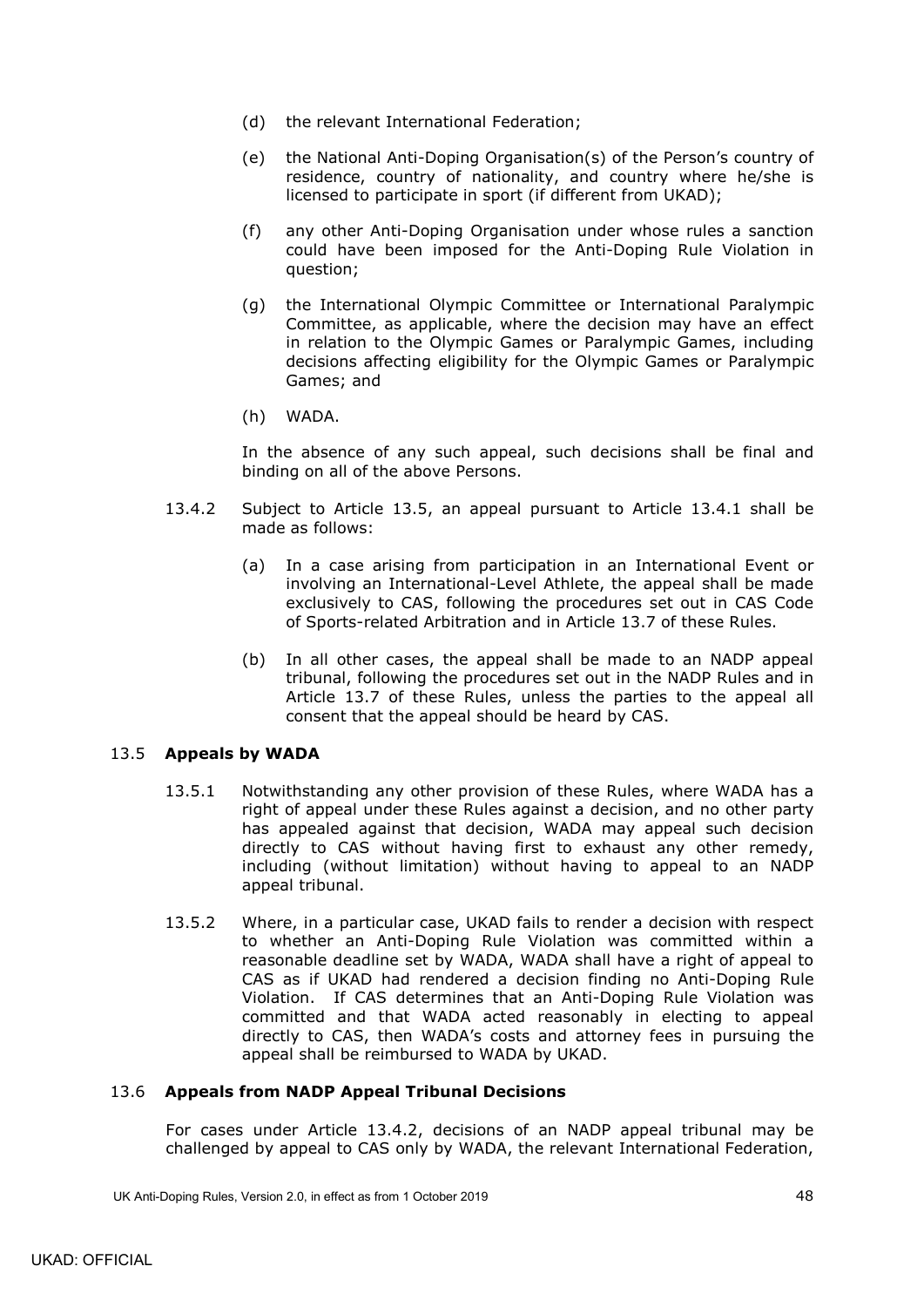and, where the decision may have an effect in relation to the Olympic Games or Paralympic Games, by the International Olympic Committee and International Paralympic Committee (as applicable). Subject thereto, decisions of the NADP shall be the full, final and complete disposition of the appeal and will be binding on all of the Persons identified in Article [13.4.1.](#page-50-2) Any party filing an appeal shall be entitled to assistance from CAS to obtain all relevant information from the Anti-Doping Organisation whose decision is being appealed and the information shall be provided if CAS so directs.

## <span id="page-52-0"></span>13.7 **Appeal Procedure**

- 13.7.1 The time to file an appeal to the NADP or to CAS (as applicable) shall be 21 days from the date of receipt of the decision by the appealing party; save that:
	- (a) Within 10 days of receipt of the decision, a potential appellant that was not a party to the proceedings that gave rise to the decision shall have the right to request from the body that issued the decision a copy of the file on which such body relied. It shall then have 21 days from receipt of the file to file an appeal.
	- (b) The filing deadline for an appeal filed by WADA shall be the later of:
		- (i) 21 days after the last day on which any other party in the case could have appealed; and
		- (ii) 21 days after WADA's receipt of a copy of the file on which the body that issued the decision relied.
- 13.7.2 Each Interested Party, if not joined as a party to the appeal, shall have the right to be kept apprised of the status and outcome (with reasons) of the appeal, as well as the right to attend appeal hearings as an observer.
- 13.7.3 Cross appeals and other subsequent appeals by any respondent named in appeals brought to the NADP or the CAS under these Rules or the Code are specifically permitted. Any party with a right to appeal under this Article 13 must file a cross appeal or subsequent appeal at the latest with its answer to the original appeal.
- 13.7.4 The scope of review on appeal includes all issues relevant to the matter and is expressly not limited to the issues or scope of review before the initial decision maker.
- 13.7.5 In making its decision, CAS need not give deference to the discretion exercised by the body whose decision is being appealed.
- <span id="page-52-1"></span>13.7.6 UKAD (or any other Anti-Doping Organisation that is a party to an appeal) shall promptly provide the appeal decision to the Athlete or other Person and to the Interested Parties. Any Interested Party may, within 15 days of receipt of a decision pursuant this Article [13.7.6,](#page-52-1) request a copy of the full case file pertaining to the decision.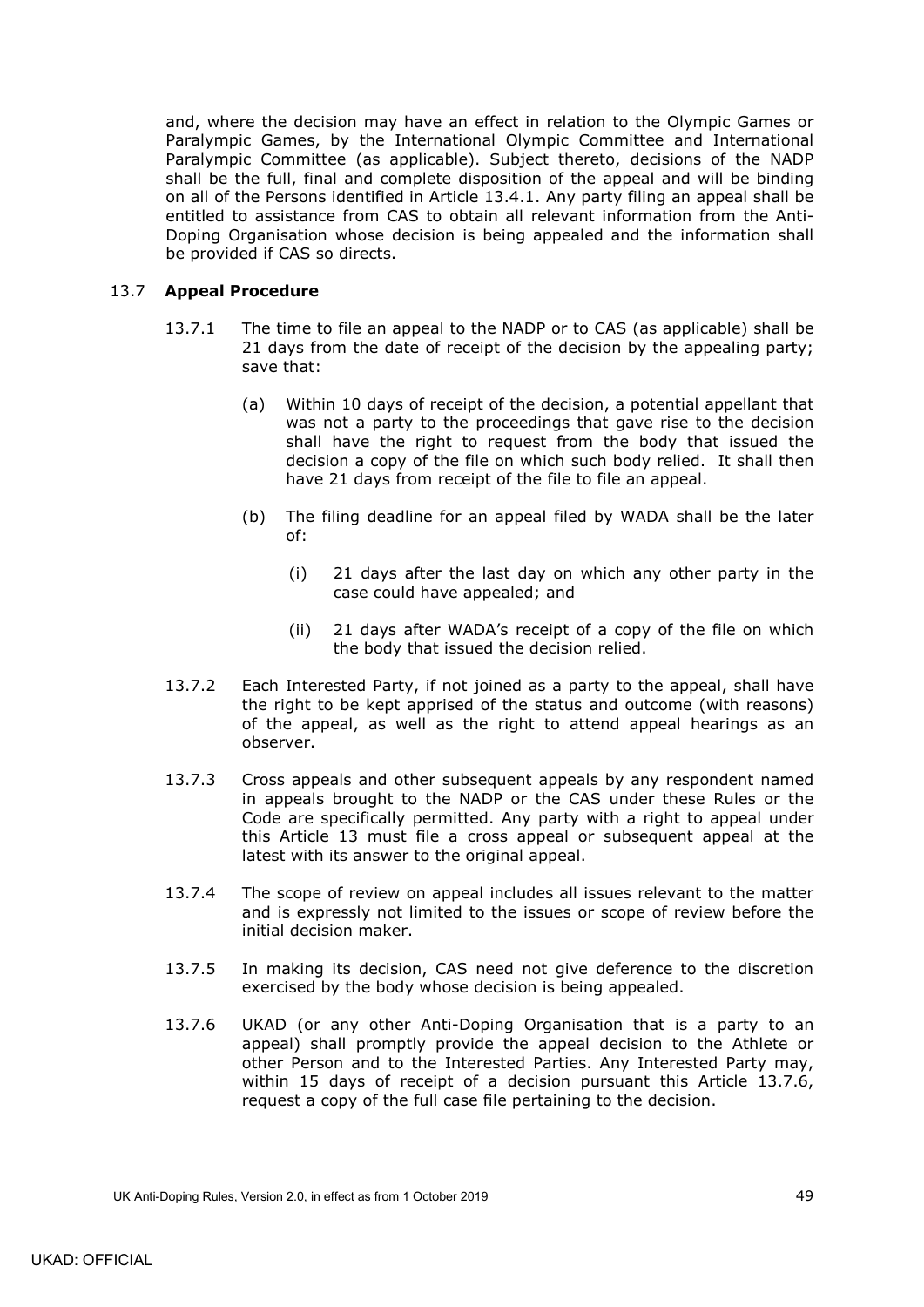## <span id="page-53-0"></span>13.8 **Publication of Decisions**

- 13.8.1 A decision on appeal that an Anti-Doping Rule Violation has been committed shall be Publicly Reported within 20 days of the decision, unless a further appeal right exists, in which case the decision shall not be Publicly Reported (a) until the deadline for appeal has passed and no appeal against that decision has been filed; or (b) if an appeal against that decision is filed, unless and until the decision that an Anti-Doping Rule Violation has been committed has been affirmed on appeal (in which case the final appellate decision shall also be Publicly Reported within 20 days of that decision). However, this mandatory Public Reporting requirement shall not apply where the Athlete or other Person who has been found to have committed an Anti-Doping Rule Violation is a Minor. Any optional Public Reporting in a case involving a Minor shall be proportionate to the facts and circumstances of the case.
- 13.8.2 A decision on appeal that an Anti-Doping Rule Violation has not been committed shall not be Publicly Disclosed unless the Athlete or other Person who is the subject of the decision consents to such disclosure. Where he/she does not so consent, a summary of the decision may be Publicly Disclosed, provided that what is disclosed does not enable the public to identify the Athlete or other Person.

# <span id="page-53-1"></span>**Article 14: Confidentiality and Reporting**

## <span id="page-53-2"></span>14.1 **Reporting of Pending Cases**

- 14.1.1 Any notice given to Interested Parties and/or other third parties of pending cases pursuant to these Rules shall be provided to them on the confidential basis set out in Code Article 14.1.5.
- 14.1.2 Subject to Article [7.9.7,](#page-36-3) the identity of an Athlete or other Person charged with an Anti-Doping Rule Violation shall not be Publicly Disclosed except in accordance with Article [8.4](#page-38-0) and Article [13.8.](#page-53-0) Where such Public Disclosure is permitted under those Articles, the Athlete's or other Person's identity shall be Publicly Disclosed, including on UKAD's website.
- 14.1.3 UKAD will not comment publicly on the specific facts of a pending case (as opposed to general description of process and science) except in response to public comments attributed to the Athlete or other Person charged or his/her representatives.
- 14.1.4 UKAD may consult with the NGB at any time in relation to pending investigations and/or cases on the confidential basis set out in Code Article 14.1.5.

## <span id="page-53-3"></span>14.2 **Reporting of Testing**

To ensure efficient use of anti-doping resources, completed tests conducted pursuant to these Rules shall be reported by UKAD to the WADA clearinghouse, using ADAMS or another system approved by WADA as soon as possible after such tests have been conducted. This information will be made accessible, where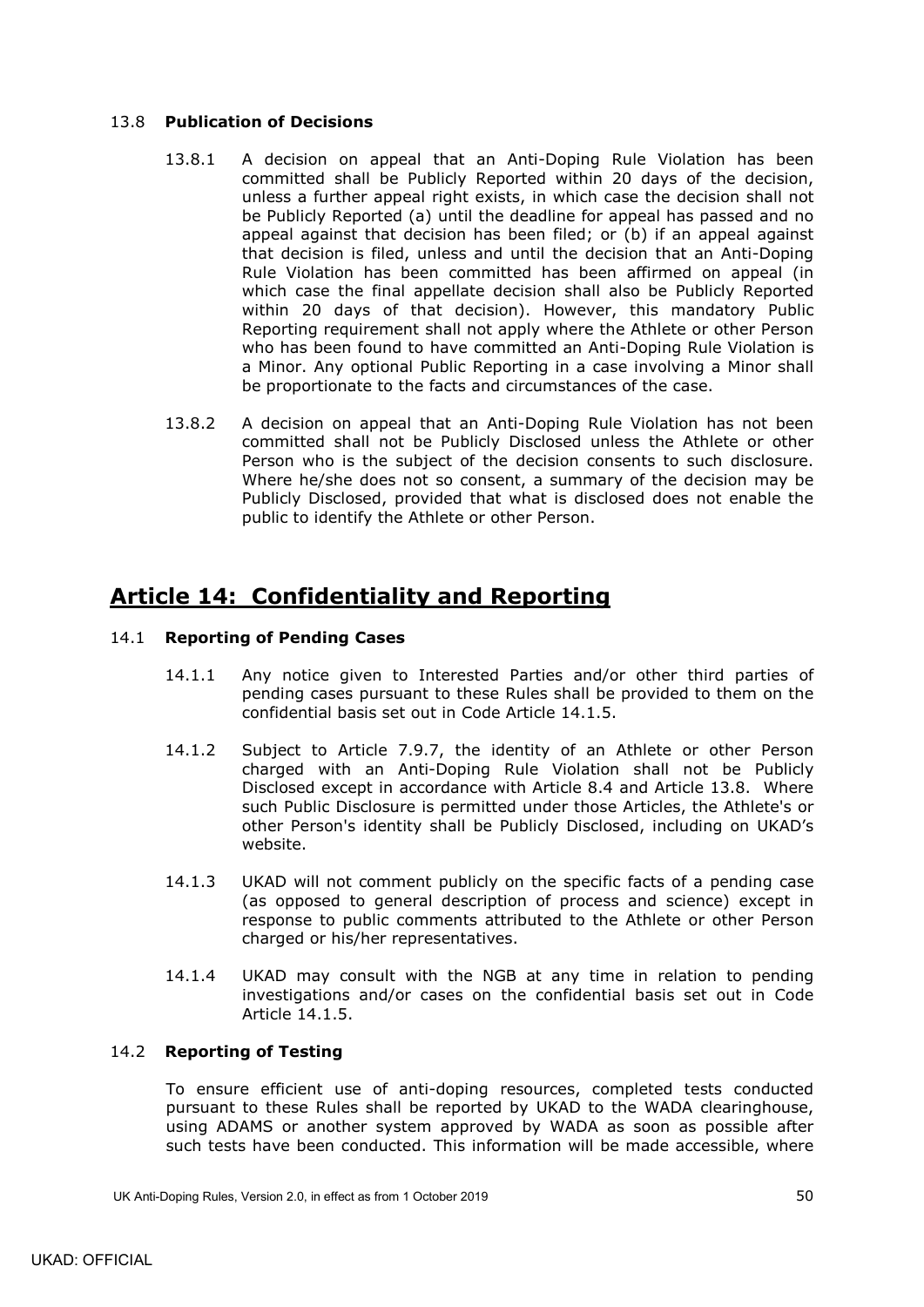appropriate and in accordance with the applicable rules, to the Athlete, the Athlete's International Federation, and any other Anti-Doping Organisation with Testing authority over the Athlete.

### <span id="page-54-0"></span>14.3 **Reporting under the Code**

The number of Adverse Analytical Findings and Anti-Doping Rule Violations arising under these Rules shall be Publicly Reported by UKAD, as a minimum on a quarterly basis.

# <span id="page-54-1"></span>**Article 15: Application and Recognition of Decisions**

## <span id="page-54-2"></span>15.1 **Recognition of Signatories' Decisions**

The Testing, hearing results or other final adjudications of any Signatory that are consistent with the Code and are within that Signatory's authority shall be applicable worldwide and shall be recognised and respected by UKAD and the NGB, its member and affiliate organisations, its licensees and all those subject to these Rules automatically upon receipt of the same, without the need for further formality.

## <span id="page-54-3"></span>15.2 **Recognition of Non-Signatories' Decisions**

UKAD and the NGB shall recognise the measures taken by other bodies which have not accepted the Code if the rules of those bodies are otherwise consistent with the Code.

# <span id="page-54-4"></span>**Article 16: Challenges to a Decision or these Rules**

### <span id="page-54-5"></span>16.1 **Governing Law and Jurisdiction**

- 16.1.1 Subject to Article [1.5.4,](#page-8-2) these Rules and all matters and proceedings arising in connection with the Rules shall be governed by the laws of England & Wales.
- <span id="page-54-6"></span>16.1.2 These Rules shall constitute an agreement to arbitrate, and proceedings before an NADP first instance tribunal pursuant to Article 8, or before an NADP appeal tribunal pursuant to Article 13, shall constitute arbitration proceedings with a seat in England or Wales to which the Arbitration Act 1996 shall apply.
- <span id="page-54-7"></span>16.1.3 To the greatest extent allowable under applicable law:
	- (a) any challenge to these Rules or to a decision made pursuant to these Rules shall be made exclusively in accordance with the provisions of Article 13, and shall not be made by recourse to any court or other forum; and
	- (b) all Athletes and other Persons shall be deemed to have waived irrevocably any right to appeal against, to seek review of, or otherwise to challenge any decision made by a first instance NADP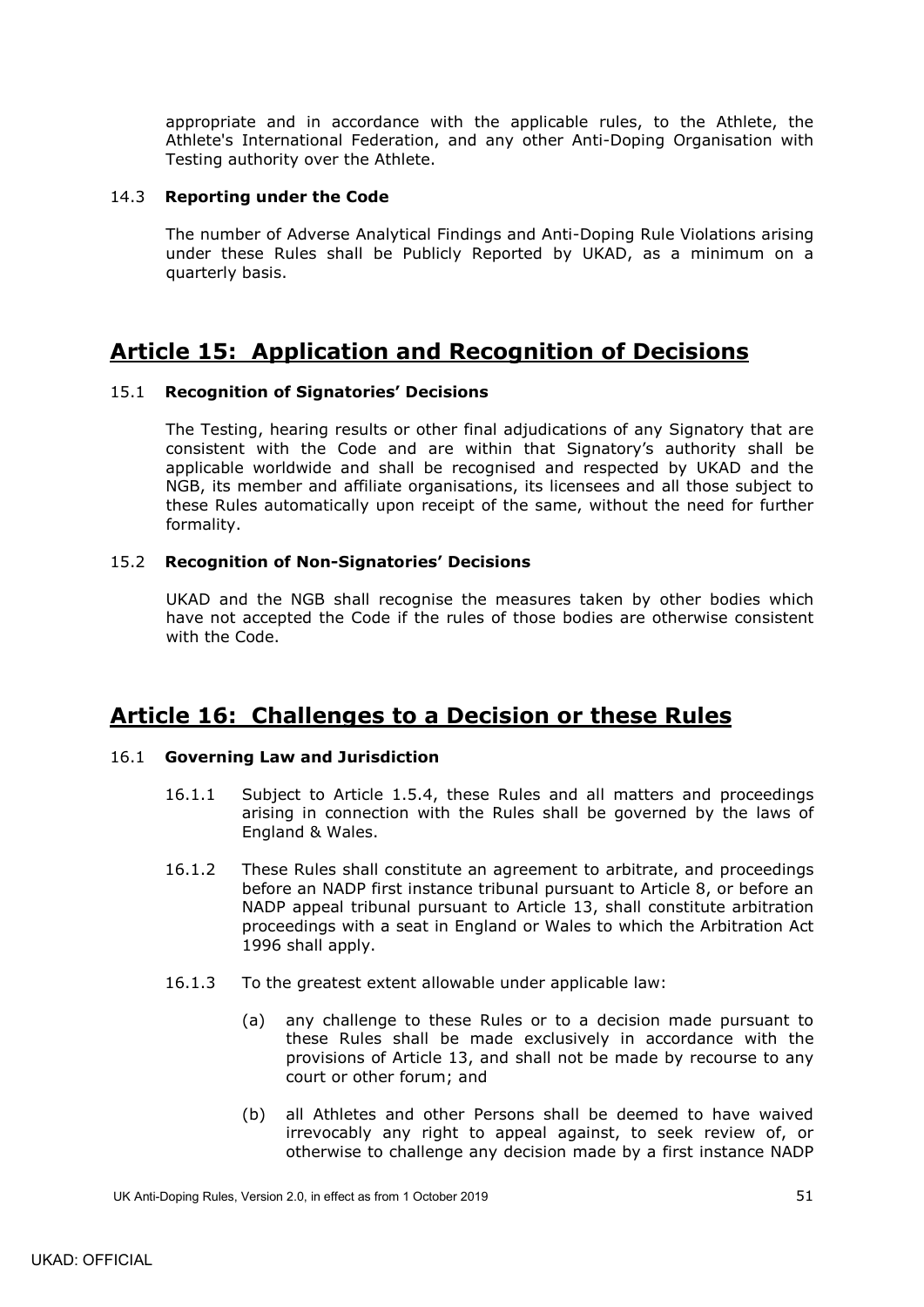tribunal, an NADP appeal tribunal, or a CAS Panel under these Rules.

16.1.4 Subject strictly to Article [16.1.2](#page-54-6) and [16.1.3,](#page-54-7) the courts of England & Wales shall have exclusive jurisdiction in relation to these Rules and any decision made hereunder.

## <span id="page-55-0"></span>16.2 **Limitation of Liability**

None of the NGB, UKAD, or any of their respective members, directors, officers, employees, agents, representatives and other Persons involved in the administration of the Rules shall be liable to any Person in any way, in relation to acts done or omitted to be done in good faith in connection with the enforcement of these Rules.

### <span id="page-55-1"></span>16.3 **Severability**

If any part of these Rules is held invalid, unenforceable or illegal for any reason, these Rules shall remain otherwise in full force apart from such part, which shall be deemed deleted insofar as it is invalid, unenforceable or illegal.

# <span id="page-55-2"></span>**Article 17: Miscellaneous**

### <span id="page-55-3"></span>17.1 **Data**

The NGB and UKAD shall comply with the Code and International Standards (including specifically the Protection of Privacy and Personal Information) and with applicable data protection and privacy laws in respect of the handling of personal information provided to them under these Rules.

## <span id="page-55-4"></span>17.2 **Notices**

- 17.2.1 All written notices or other written communications given or made under or referred to in these Rules shall be governed by the provisions of this Article.
- 17.2.2 Each Athlete in the National Registered Testing Pool or Domestic Testing Pool shall provide the NGB and UKAD with a proper postal address to which notice may be delivered. In the event of a change of address, it is the responsibility of the Athlete to provide the NGB and UKAD with such amended details.
- 17.2.3 Notice to an Athlete in the National Registered Testing Pool or Domestic Testing Pool shall be delivered by first class post to the address provided by that Athlete pursuant to Article 17.2.2. Such notice shall be deemed to have been received upon the expiry of three working days after the date of posting.
- 17.2.4 Notice to any other Person shall be accomplished by sending the notice by first class post to the address provided by that Person to the NGB, or to the last known address of such Person, as applicable. Such notice shall be deemed to have been received upon the expiry of three working days after the date of posting.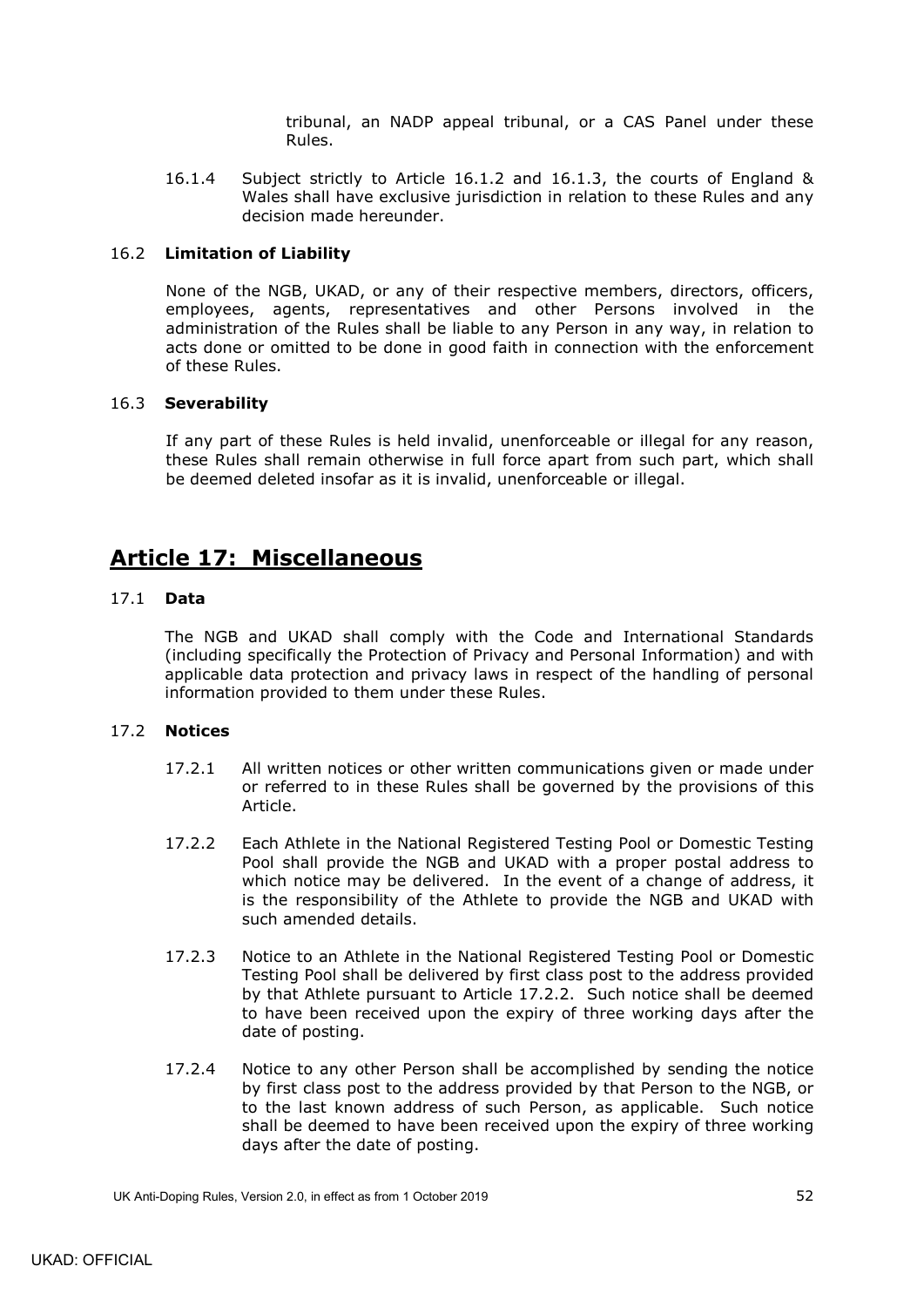- 17.2.5 The NGB or UKAD may, at its discretion, as an alternative to, or in conjunction with notice by first class post, use any other method of secure and confidential communication available, including but not limited to registered post, facsimile, email and/or telephone. In the case of such means of communication, there shall be no deemed receipt; if disputed by the Person, actual receipt must be proved.
- 17.2.6 Written notice or other written communications to the NGB or UKAD given or made under or referred to in these Rules shall be accomplished by hand delivery or by first class post to the NGB or UKAD at its registered office or the fax number listed on its official website and shall be deemed to have been given or served on the NGB or UKAD on the day of delivery (if delivered by hand or faxed before 5pm on a business day; otherwise, on the next business day) or upon the expiry of three working days after the date of posting (if delivered by first class post), as applicable.
- 17.2.7 Written notices or other written communications given or made under, or referred to in these Rules, other than as set out in the preceding subarticles, shall be accomplished by sending the notice by first class post to the address of the addressee. Such notice shall be deemed to have been received upon the expiry of three working days after the date of posting.

## <span id="page-56-0"></span>17.3 **Matters Not Otherwise Provided For**

17.3.1 Where a matter arises that is not otherwise provided for in these Rules, the Person or body called upon to resolve the matter shall have discretion to do so in such manner as he/she/it sees fit, provided that such resolution does not materially undermine the reliability of proceedings under these Rules or otherwise cause material injustice to the Athlete or other Person to whom the Rules are being applied.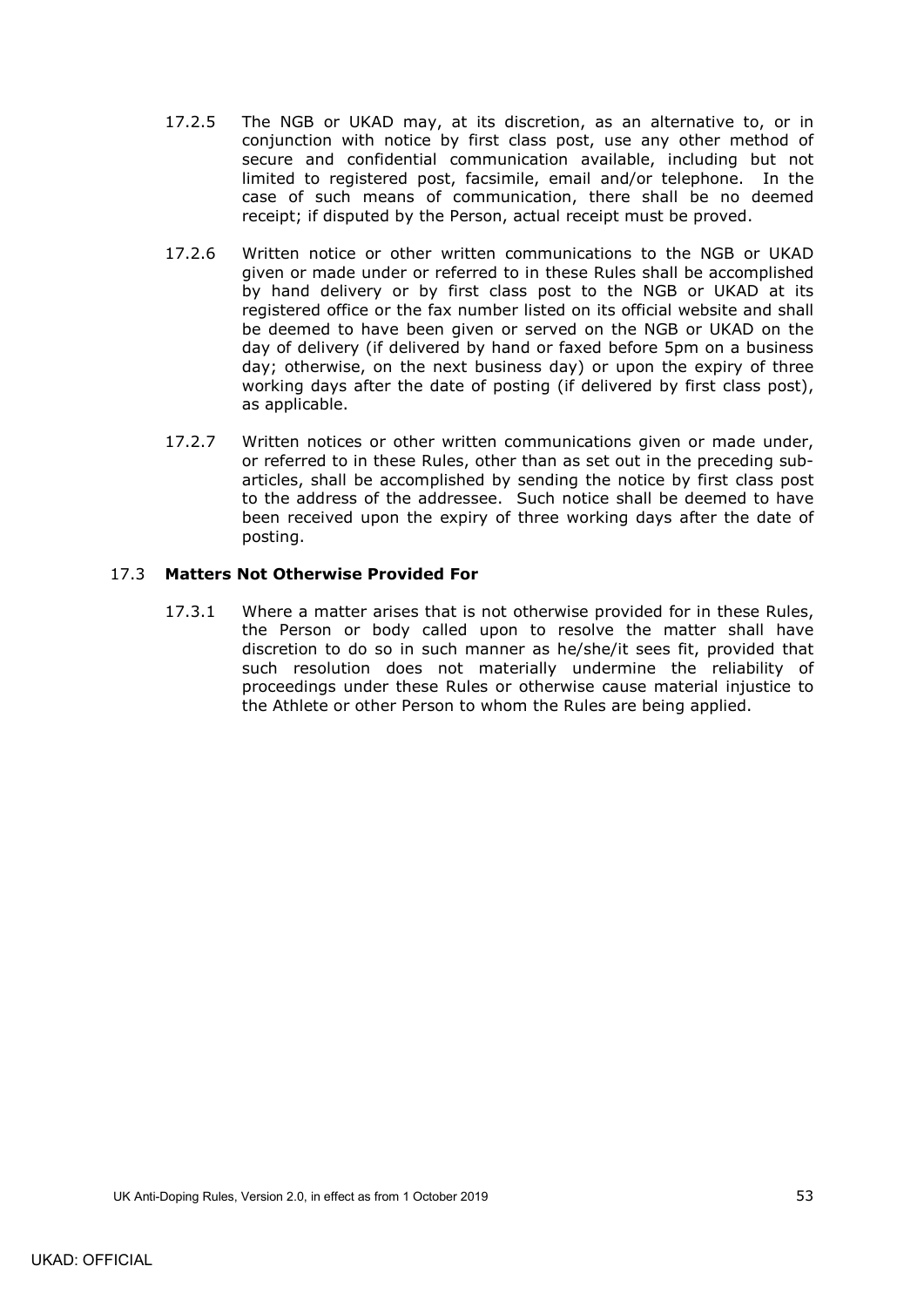# **Appendix: Definitions**

## <span id="page-57-0"></span>**ABP**

See definition of Athlete Biological Passport.

## **ABP Documentation Package:**

The material produced by the Laboratory and APMU to support an Adverse Passport Finding such as, but not limited to, analytical data, Expert Panel comments, evidence of confounding factors as well as other relevant supporting information.

### **ABP Guidelines:**

WADA's Athlete Biological Passport Operating Guidelines and Compilation of Required Elements, as amended by WADA from time to time. In the event that these Rules are not consistent with the ABP Guidelines as amended from time to time, the ABP Guidelines shall take precedence over these Rules.

#### **ABP Programme:**

The programme and methods of gathering and collating biological Markers on a longitudinal basis to facilitate indirect detection of the Use of Prohibited Substances and Prohibited Methods.

#### **ABP Testing:**

The collection, transportation and analysis of Samples to measure individual blood variables for longitudinal profiling as part of the ABP Programme.

### **ADAMS:**

The Anti-Doping Administration and Management System maintained by WADA.

### **Administration:**

Providing, supplying, supervising, facilitating, or otherwise participating in the Use or Attempted Use by another Person of a Prohibited Substance or Prohibited Method. However, this definition shall not include the actions of bona fide medical personnel involving a Prohibited Substance or Prohibited Method used for genuine and legal therapeutic purposes or other acceptable justification and shall not include actions involving Prohibited Substances which are not prohibited in Out-of-Competition Testing unless the circumstances as a whole demonstrate that such Prohibited Substances are not intended for genuine and legal therapeutic purposes or are intended to enhance sport performance.

### **Adverse Analytical Finding:**

A report from a WADA-accredited laboratory or other WADA-approved laboratory that, consistent with the International Standard for Testing and related technical documents, identifies in a Sample the presence of a Prohibited Substance or its Metabolites or Markers (including elevated quantities of endogenous substances) or evidence of the Use of a Prohibited Method.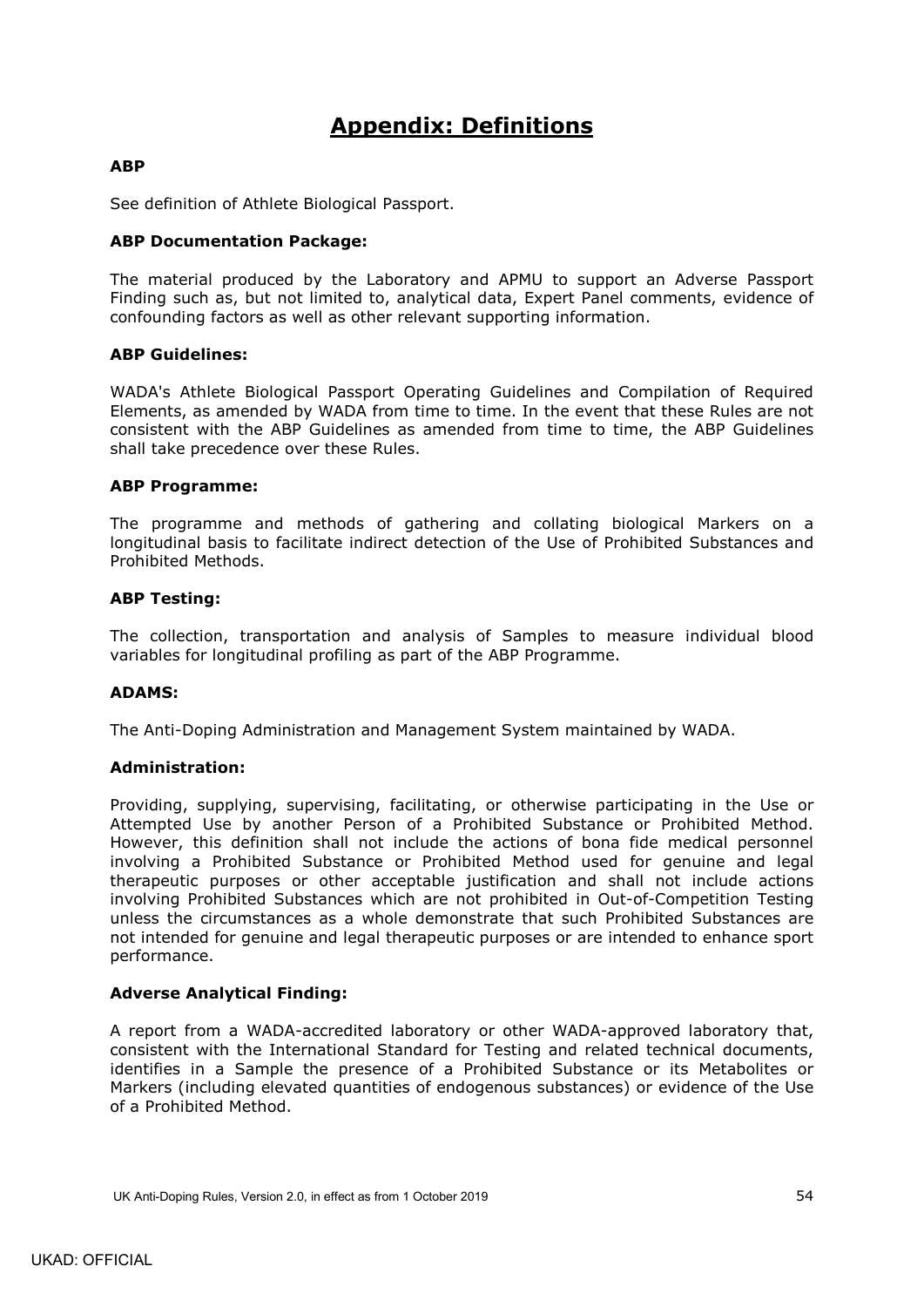## **Adverse Passport Finding:**

See Article [5.5.6.](#page-22-3)

### **Anti-Doping Organisation:**

A Signatory that is responsible for adopting rules for initiating, implementing or enforcing any part of the Doping Control process. This includes, for example, the International Olympic Committee, the International Paralympic Committee, other Major Event Organisations that conduct Testing at their Events, WADA, the International Federation, and National Anti-Doping Organisations such as UKAD.

### **Anti-Doping Rule Violation:**

One of the prohibited acts or omissions set out at Article 2.

### **APMU**

See definition of Athlete Passport Management Unit.

#### **Athlete:**

Any Person who competes at any level in the sport under the jurisdiction of the NGB; save that for purposes of Article 2.8 and Article [2.9,](#page-12-4) an Athlete is any Person who participates at any level in any sport under the authority of any Signatory, government or other sports organisation accepting the Code.

### **Athlete Biological Passport** (or **ABP**)**:**

The program and methods of gathering and collating data as described in the International Standard for Testing and Investigations and International Standard for Laboratories.

### **Athlete Passport Management Unit** (or **APMU**)**:**

See Article [5.5.2.](#page-22-4)

#### **Athlete Support Person:**

Any coach, trainer, manager, agent, team staff, official, nutritionist, medical, paramedical personnel, parent or any other Person working with, treating or assisting an Athlete participating in or preparing for sports competition.

#### **Attempt:**

Purposely engaging in conduct that constitutes a substantial step in a course of conduct planned to culminate in the commission of an Anti-Doping Rule Violation. Provided, however, there shall be no Anti-Doping Rule Violation based solely on an Attempt to commit a violation if the Athlete or other Person renounces the Attempt prior to it being discovered by a third party not involved in the Attempt.

### **Atypical Finding:**

A report from a WADA-accredited laboratory or other WADA-approved laboratory that requires further investigation prior to the determination of an Adverse Analytical Finding,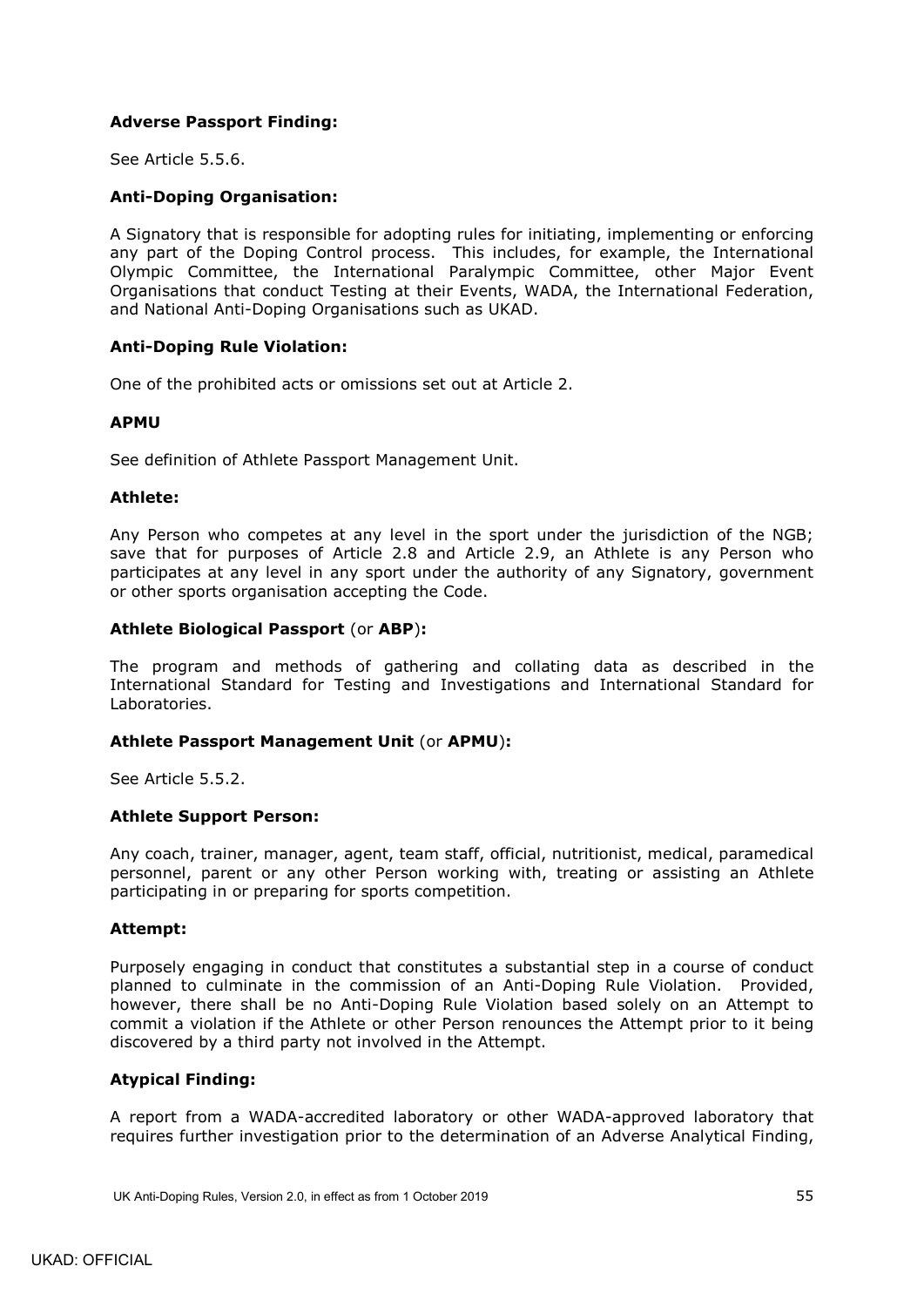as provided in the Prohibited List or the International Standard for Laboratories or related technical documents, or as otherwise specified by WADA.

## **Atypical Passport Finding:**

A report described as an Atypical Passport Finding as described in the applicable International Standards.

## **CAS:**

The Court of Arbitration for Sport in Lausanne, Switzerland.

### **Code:**

The World Anti-Doping Code. See Article [1.1.1.](#page-4-3)

### **Competition:**

A single race, match, game or other sport contest.

### **Consequences of Anti-Doping Rule Violations** (or **Consequences**)**:**

An Athlete or other Person's violation of an anti-doping rule may result in one or more of the following:

- (a) **Disqualification** means the Athlete's results in a particular Competition or Event are invalidated, with all resulting Consequences including forfeiture of any medals, titles, points and prizes;
- (b) **Ineligibility** means the Athlete or other Person is barred on account of an Anti-Doping Rule Violation for a specified period of time from participating in any Competition or other activity or funding, in accordance with Article [10.12.1;](#page-47-1) and
- (c) **Provisional Suspension** means the Athlete or other Person is barred temporarily from participating in any Competition, Event or other activity organised, convened, authorised or recognised by the NGB or by any body that is a member of, or affiliated to, or licensed by the NGB pending determination of a charge that he/she has committed an Anti-Doping Rule Violation, as provided in Article [7.9.](#page-34-0)
- (d) **Public Disclosure** or **Public Reporting** (or to **Publicly Disclose** or **Publicly Report**) means the dissemination or distribution of information to the general public or Persons beyond those Persons entitled to earlier notification in accordance with these Rules.

Teams in Team Sports or a sport in which awards are given to teams may also be subject to Consequences as provided in Article 11.

### **Contaminated Product:**

A product that contains a Prohibited Substance that is not disclosed on the product label or in information available in a reasonable internet search.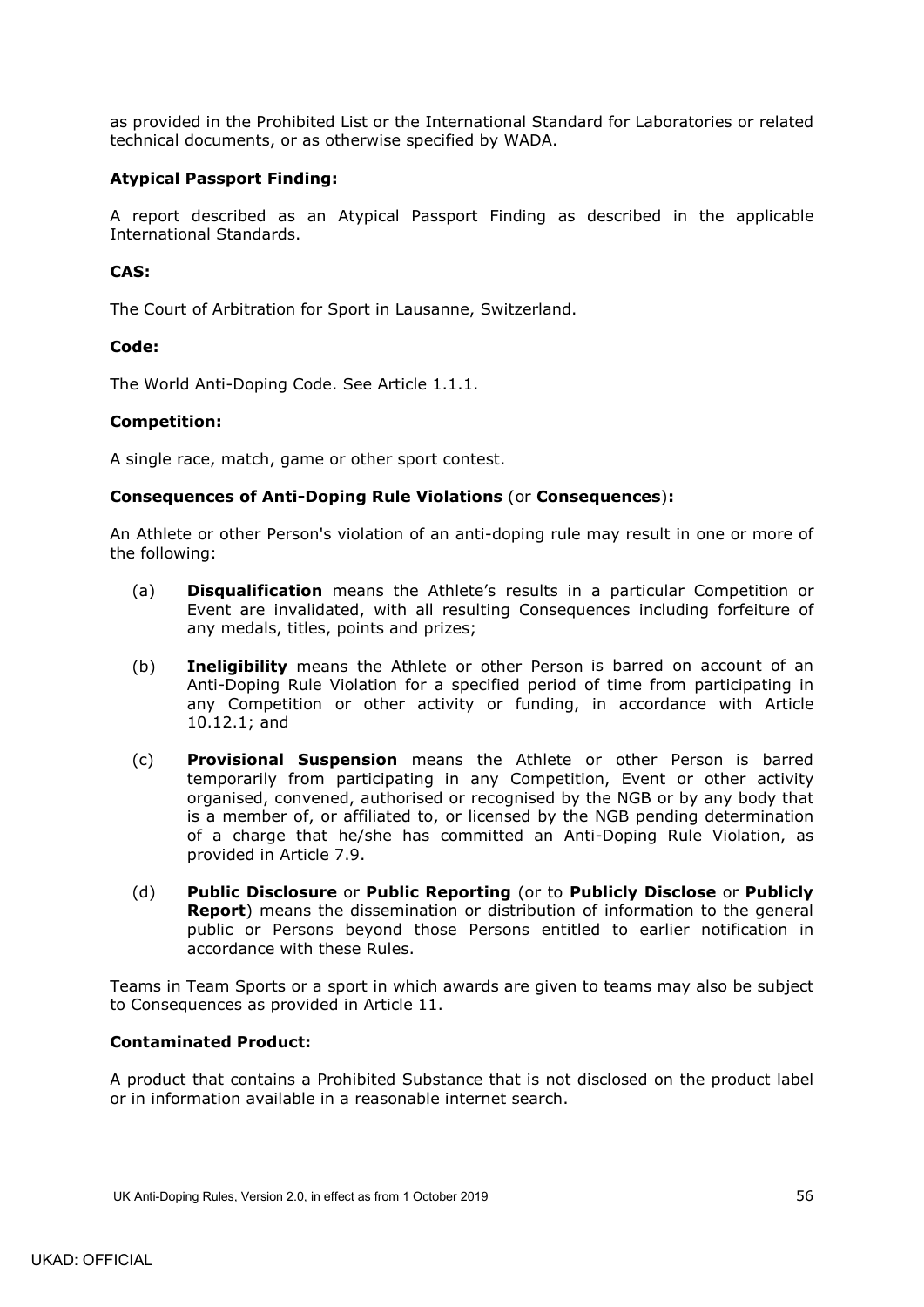## **Disqualification:**

See definition of Consequences of Anti-Doping Rule Violations.

#### **Domestic Testing Pool:**

A pool established by UKAD of Athletes who are not in the National Registered Testing Pool but are required to provide specified information to UKAD about their whereabouts so that they can be located for purposes of Testing, and may be transferred to the National Registered Testing Pool if they fail to comply with those requirements.

### **Doping Control:**

All steps and processes from test distribution planning through to ultimate disposition of any appeal, including all steps and processes in between, such as provision of whereabouts information, Sample collection and handling, laboratory analysis, TUEs, results management, hearings and appeals.

#### **Effective Date:**

1 January 2015.

#### **Event:**

A series of individual Competitions conducted together under one ruling body (e.g., the Olympic Games).

#### **Event Period:**

The time between the beginning and the end of an Event, as established by the ruling body of the Event.

### **Expert Panel:**

See Article [5.5.2.](#page-22-5)

### **Fault:**

Fault is any breach of duty or any lack of care appropriate to a particular situation. Factors to be taken into consideration in assessing an Athlete or other Person's degree of Fault include, for example, the Athlete's or other Person's experience, whether the Athlete or other Person is a Minor, special considerations such as impairment, the degree of risk that should have been perceived by the Athlete and the level of care and investigation exercised by the Athlete in relation to what should have been the perceived level of risk. In assessing the Athlete's or other Person's degree of Fault, the circumstances considered must be specific and relevant to explain the Athlete's or other Person's departure from the expected standard of behaviour. Thus, for example, the fact that an Athlete would lose the opportunity to earn large sums of money during a period of Ineligibility, or the fact that the Athlete only has a short time left in his or her career, or the timing of the sporting calendar, would not be relevant factors to be considered in reducing the period of Ineligibility under Article [10.5.1](#page-42-2) or [10.5.2.](#page-42-5)

### **Filing Failure:**

See Article [2.4.](#page-11-2)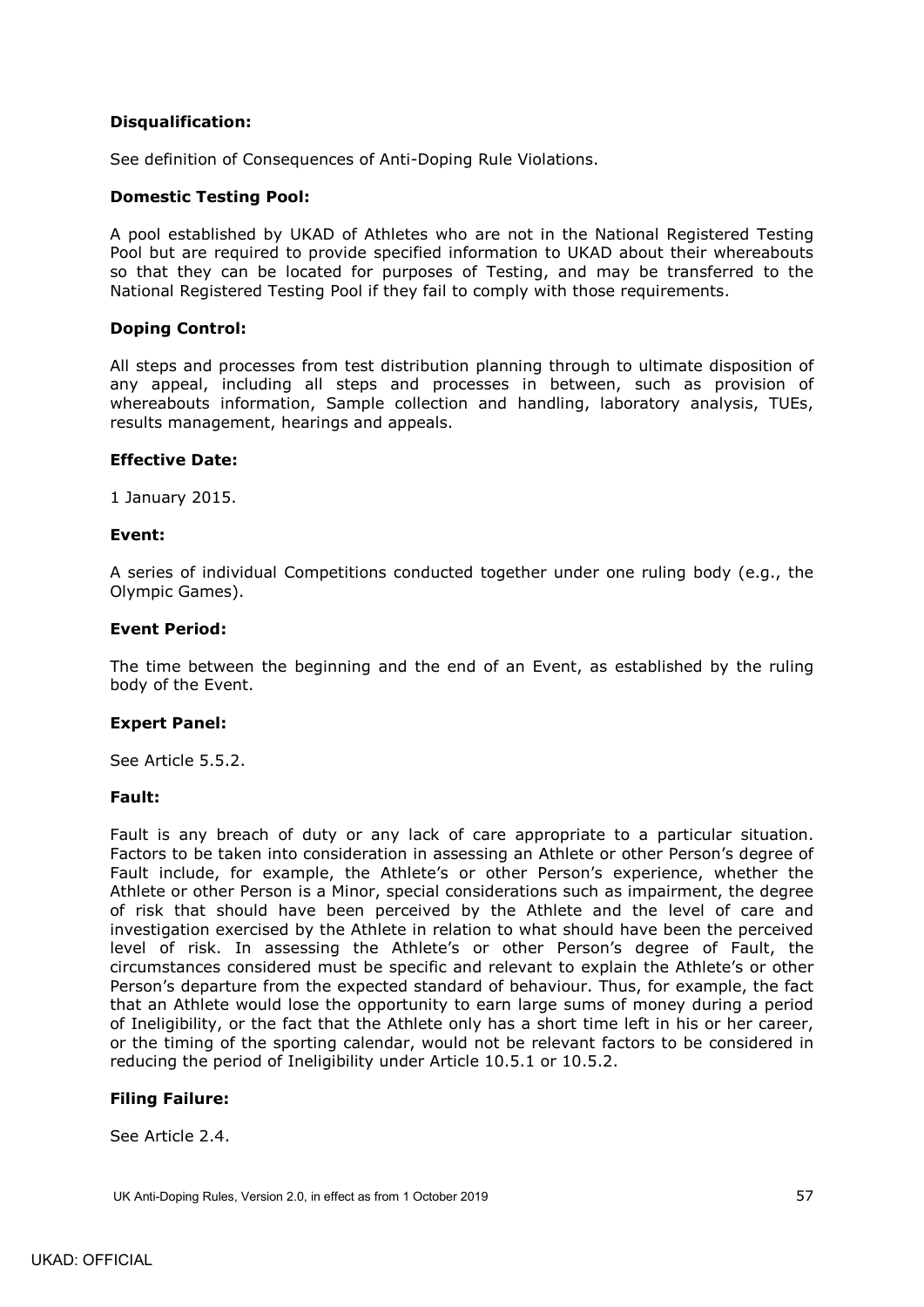## **In-Competition:**

Unless provided otherwise in the rules of the International Federation for the sport in question or the ruling body of the Event in question, the period commencing 12 hours before a Competition in which the Athlete is scheduled to participate through to the end of such Competition and the Sample collection process related to such Competition.

### **Independent Observers:**

A team of observers, under the supervision of WADA, who observe and provide guidance on the Doping Control process at certain Events and report on their observations.

### **Independent Reviewer(s):**

One or more suitably qualified experts, who are independent of UKAD, and who are appointed by UKAD to carry out the functions ascribed to Independent Reviewer(s) in these Rules.

### **Individual Sport:**

Any sport that is not a Team Sport.

### **Ineligibility:**

See definition of Consequences of Anti-Doping Rule Violations.

#### **Interested Party**:

The International Federation, WADA, the NGB and any other Anti-Doping Organisation that has a right to appeal the decision in question under Article [13.4.](#page-50-1)

#### **International Event:**

An Event or Competition where the International Olympic Committee, the International Paralympic Committee, an International Federation, a Major Event Organisation, or another international sport organisation is the ruling body for the Event or appoints the technical officials for the Event.

### **International Federation:**

An international non-governmental organisation administering one or more sports at world level.

#### **International-Level Athlete:**

Athletes who compete in sport at the international level, as defined by each International Federation, consistent with the International Standard for Testing and Investigations.

### **International Registered Testing Pool:**

A pool of Athletes designated by an International Federation in accordance with ISTI Article I.2.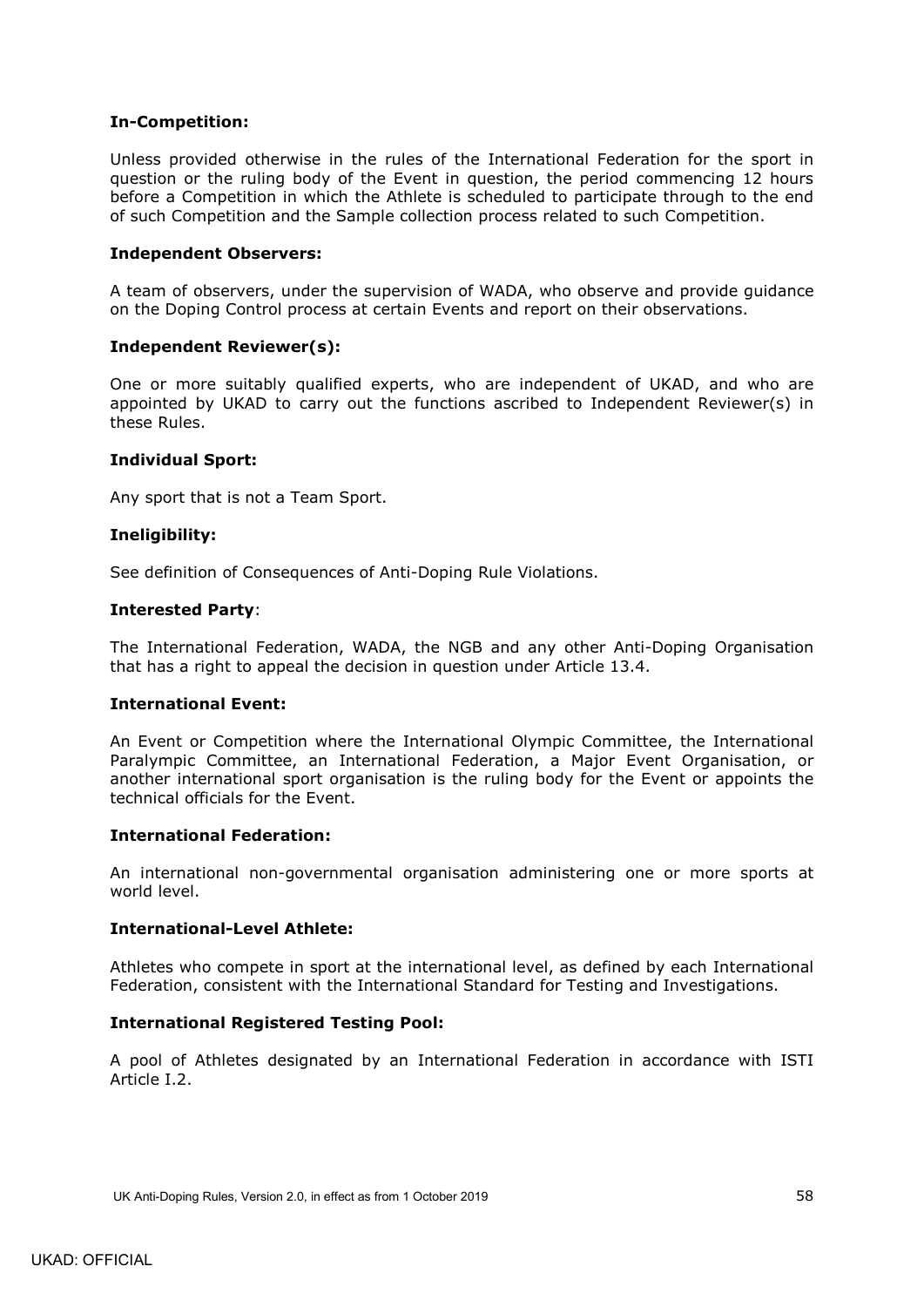## **International Standard:**

A standard adopted by WADA in support of the Code (including any technical documents issued pursuant to such standard). Compliance with an International Standard (as opposed to another alternative standard, practice or procedure) shall be sufficient to conclude that the procedures addressed by the International Standard were performed properly. WADA's Executive Committee may approve revisions to an International Standard at any time, and such revisions shall become effective in relation to the Rules on the date specified by WADA, without the need for any further action by WADA, the NGB or UKAD. The version of each International Standard that is in effect at the relevant time will be the latest version published on WADA's website (www.wada-ama.org).

## **International Standard for Laboratories**:

The International Standard of the same name adopted by WADA in support of the Code, which is available on WADA's website (www.wada-ama.org).

### **International Standard for the Protection of Privacy and Personal Information:**

The International Standard of the same name adopted by WADA in support of the Code, which is available on WADA's website (www.wada-ama.org).

## **International Standard for Testing and Investigations** (or **ISTI**)**:**

The International Standard of the same name adopted by WADA in support of the Code, which is available on WADA's website (www.wada-ama.org).

### **International Standard for Therapeutic Use Exemptions**:

The International Standard of the same name adopted by WADA in support of the Code, which is available on WADA's website (www.wada-ama.org).

### **ISTI:**

See definition of International Standard for Testing and Investigations.

### **Major Event Organisation:**

The continental associations of National Olympic Committees and other international multi-sport organisations that function as the ruling body for any continental, regional or other International Event.

### **Marker:**

A compound, group of compounds or biological variable(s) that indicate(s) the Use of a Prohibited Substance or Prohibited Method.

### **Metabolite:**

Any substance produced by a biotransformation process.

### **Minor:**

A natural Person under the age of 18.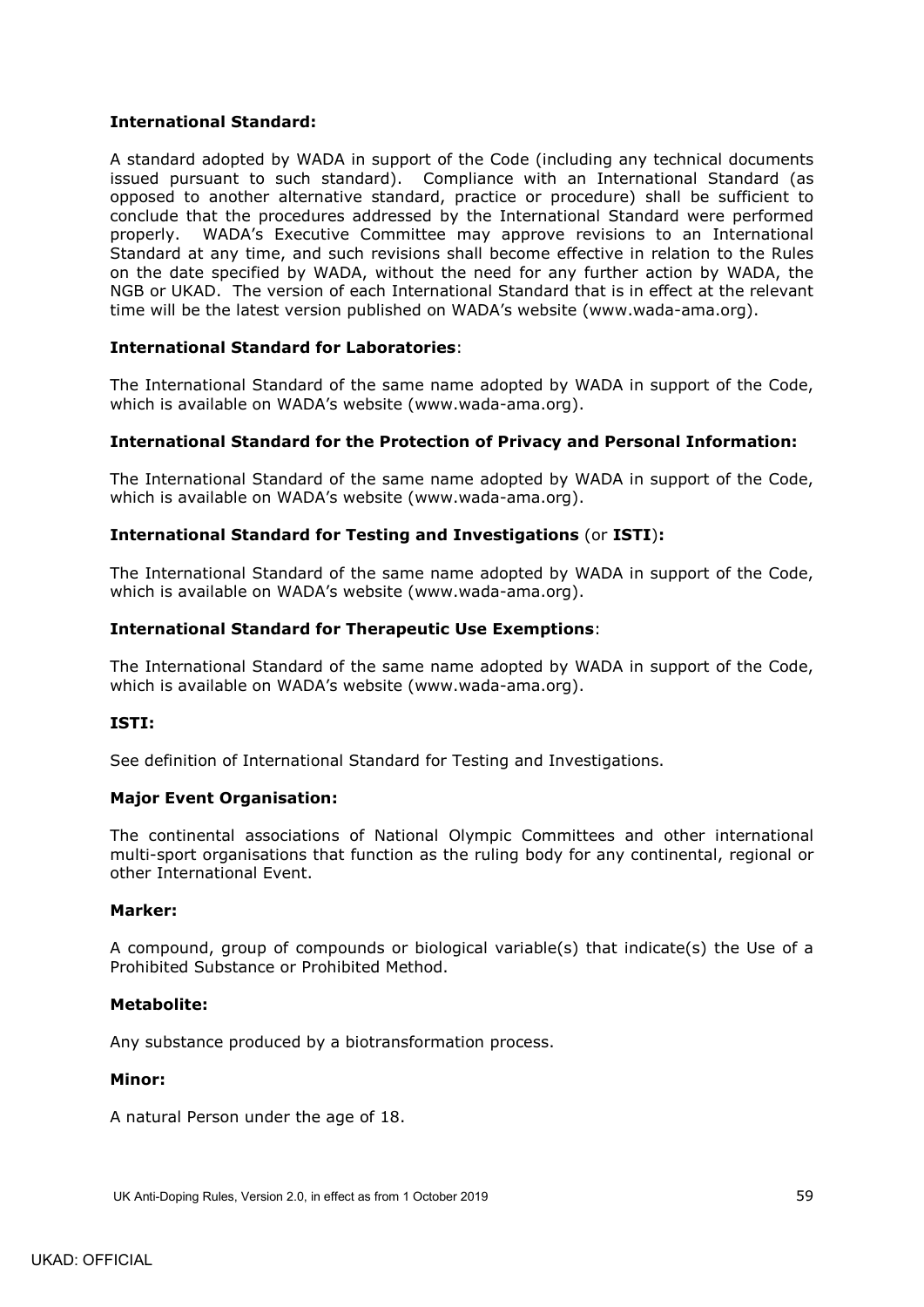## **Missed Test:**

See Article [2.4.](#page-11-2)

## **NADP:**

See definition of National Anti-Doping Panel.

## **NADP Rules:**

The rules issued by the National Anti-Doping Panel, as amended from time to time, setting out the procedures to be followed by NADP arbitral tribunals and NADP appeal tribunals in matters referred to them under these Rules. The NADP Rules are available at [https://www.sportresolutions.co.uk/uploads/related-documents/D\\_1\\_-](https://www.sportresolutions.co.uk/uploads/related-documents/D_1_-_2019_NADP_Rules.pdf) [\\_2019\\_NADP\\_Rules.pdf](https://www.sportresolutions.co.uk/uploads/related-documents/D_1_-_2019_NADP_Rules.pdf)

## **National Anti-Doping Organisation:**

The entity designated by each country as possessing the primary authority and responsibility to adopt and implement anti-doping rules, direct the collection of Samples, the management of test results, and the conduct of hearings at the national level. If this designation has not been made by the competent public authority(ies), the entity shall be the country's National Olympic Committee or its designee. The National Anti-Doping Organisation for the UK is UKAD.

## **National Anti-Doping Panel:**

The panel of arbitrators administered by Sport Resolutions (UK) or its successor to whom matters may be referred under Articles 8 and/or 13.

### **National Anti-Doping Policy:**

The document of that name issued by or on behalf of the UK Government, compliance with which is a condition of eligibility for public funding in the UK.

### **National Event:**

An Event or Competition held in the UK that does not qualify as an International Event.

### **National-Level Athlete:**

Any Person who competes at any level in the sport under the jurisdiction of the NGB and who is not an International-Level Athlete shall be deemed a "**National-Level Athlete**" for purposes of the Code and the International Standards.

### **National Olympic Committee:**

The organisation recognised by the International Olympic Committee. The term National Olympic Committee shall also include the National Sport Confederation in those countries where the National Sport Confederation assumes typical National Olympic Committee responsibilities in the anti-doping area.

### **National Registered Testing Pool:**

See Article [5.4.1.](#page-21-2)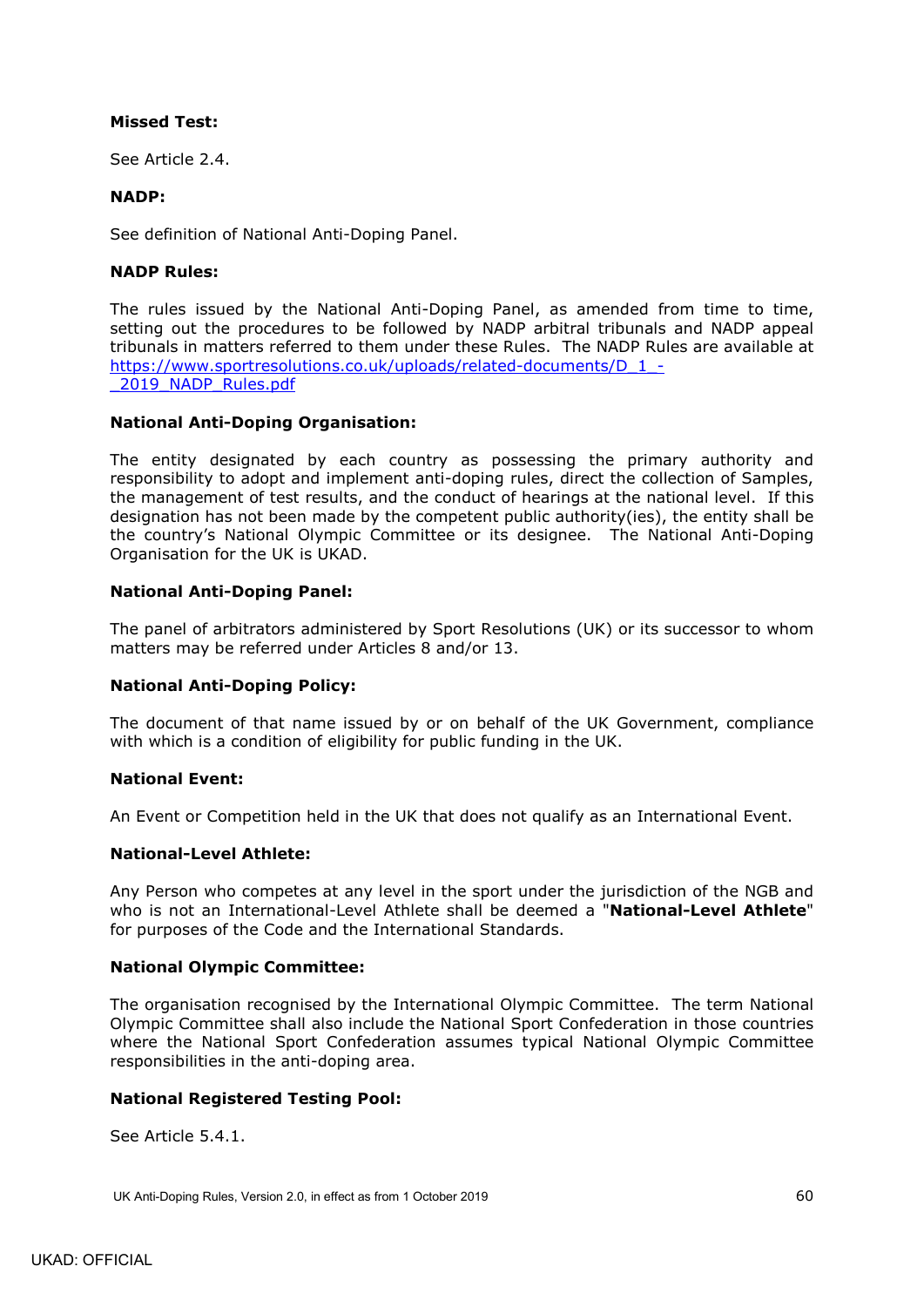## **National TUE Pool:**

See Article [4.2.4\(b\).](#page-16-2)

## **NGB:**

See Article [1.1.1.](#page-4-3)

## **No Fault or Negligence:**

The Athlete or other Person establishing that he or she did not know or suspect, and could not reasonably have known or suspected, even with the exercise of utmost caution, that he or she had Used or been administered the Prohibited Substance or Prohibited Method or otherwise violated an anti-doping rule. Except in the case of a Minor, for any violation of Article [2.1,](#page-10-1) the Athlete must also establish how the Prohibited Substance entered his/her system.

## **No Significant Fault or Negligence**:

The Athlete or other Person establishing that his or her Fault or negligence, when viewed in the totality of the circumstances and taking into account the criteria for No Fault or Negligence, was not significant in relation to the Anti-Doping Rule Violation. Except in the case of a Minor, for any violation of Article [2.1,](#page-10-1) the Athlete must also establish how the Prohibited Substance entered his/her system.

### **Out-of-Competition:**

Any period which is not In-Competition.

### **Person:**

A natural person or an organisation or other entity.

### **Possession:**

The actual, physical Possession, or the constructive Possession (which shall be found only if the Person has exclusive control or intends to exercise control over the Prohibited Substance or Prohibited Method or the premises in which a Prohibited Substance or Prohibited Method exists); provided, however, that if the Person does not have exclusive control over the Prohibited Substance or Prohibited Method or the premises in which a Prohibited Substance or Prohibited Method exists, constructive Possession shall only be found if the Person knew about the presence of the Prohibited Substance or Prohibited Method and intended to exercise control over it. Provided, however, there shall be no Anti-Doping Rule Violation based solely on Possession if, prior to receiving notification of any kind that the Person has committed an Anti-Doping Rule Violation, the Person has taken concrete action demonstrating that the Person never intended to have Possession and has renounced Possession by explicitly declaring it to an Anti-Doping Organisation. Notwithstanding anything to the contrary in this definition, the purchase (including by any electronic or other means) of a Prohibited Substance or Prohibited Method constitutes Possession by the Person who makes the purchase.

### **Prohibited List:**

The Prohibited List International Standard issued by WADA, identifying the Prohibited Substances and Prohibited Methods, as amended from time to time, which is available on WADA's website (www.wada-ama.org).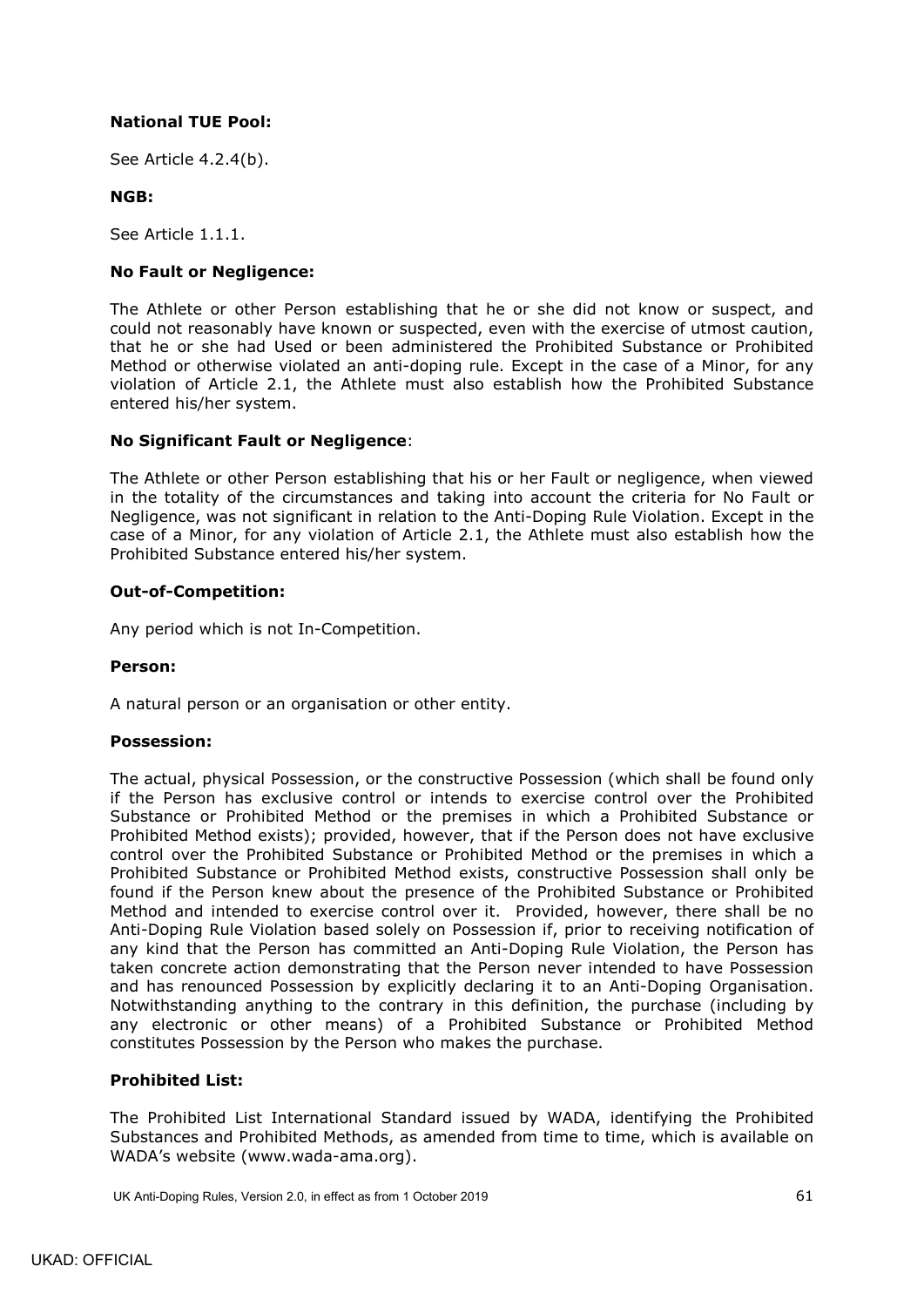## **Prohibited Method:**

Any method so described on the Prohibited List.

### **Prohibited Substance:**

Any substance, or class of substances, so described on the Prohibited List.

#### **Provisional Suspension:**

See definition of Consequences of Anti-Doping Rule Violations.

### **Public Disclosure or Public Reporting** (or to **Publicly Disclose** or **Publicly Report**)**:**

See definition of Consequences of Anti-Doping Rule Violations.

#### **Registered Testing Pool:**

The pool of highest-priority Athletes established separately at the international level by International Federations and at the national level by UKAD, who are subject to focused In-Competition and Out-of-Competition Testing as part of that International Federation's or UKAD's test distribution plan and therefore are required to provide whereabouts information as provided in Code Article 5.6 and the ISTI.

#### **Rules:**

See Article [1.1.1.](#page-4-3)

#### **Sample:**

Any biological material collected for the purposes of Doping Control. Biological material collected for other purposes (e.g. DNA collected as part of an investigation for identification purposes) shall not be considered a 'Sample' (and so shall not be subject to Article 6 for purposes of these Rules).

### **Signatories:**

Those entities signing the Code and agreeing to comply with the Code, as provided in Code Article 23.

#### **Specified Substance:**

See Article [3.3.1.](#page-14-5)

### **Strict Liability:**

The rule which provides that under Article [2.1](#page-10-1) and Article [2.2,](#page-11-0) it is not necessary that intent, Fault, negligence, or knowing Use on the Athlete's part be demonstrated by UKAD in order to establish an Anti-Doping Rule Violation.

### **Substantial Assistance:**

For purposes of Article [10.6.1,](#page-42-3) a Person providing Substantial Assistance must: (1) fully disclose in a signed written statement all information that he/she possesses in relation to Anti-Doping Rule Violations; and (2) fully cooperate with the investigation and adjudication of any case related to that information, including (for example) by testifying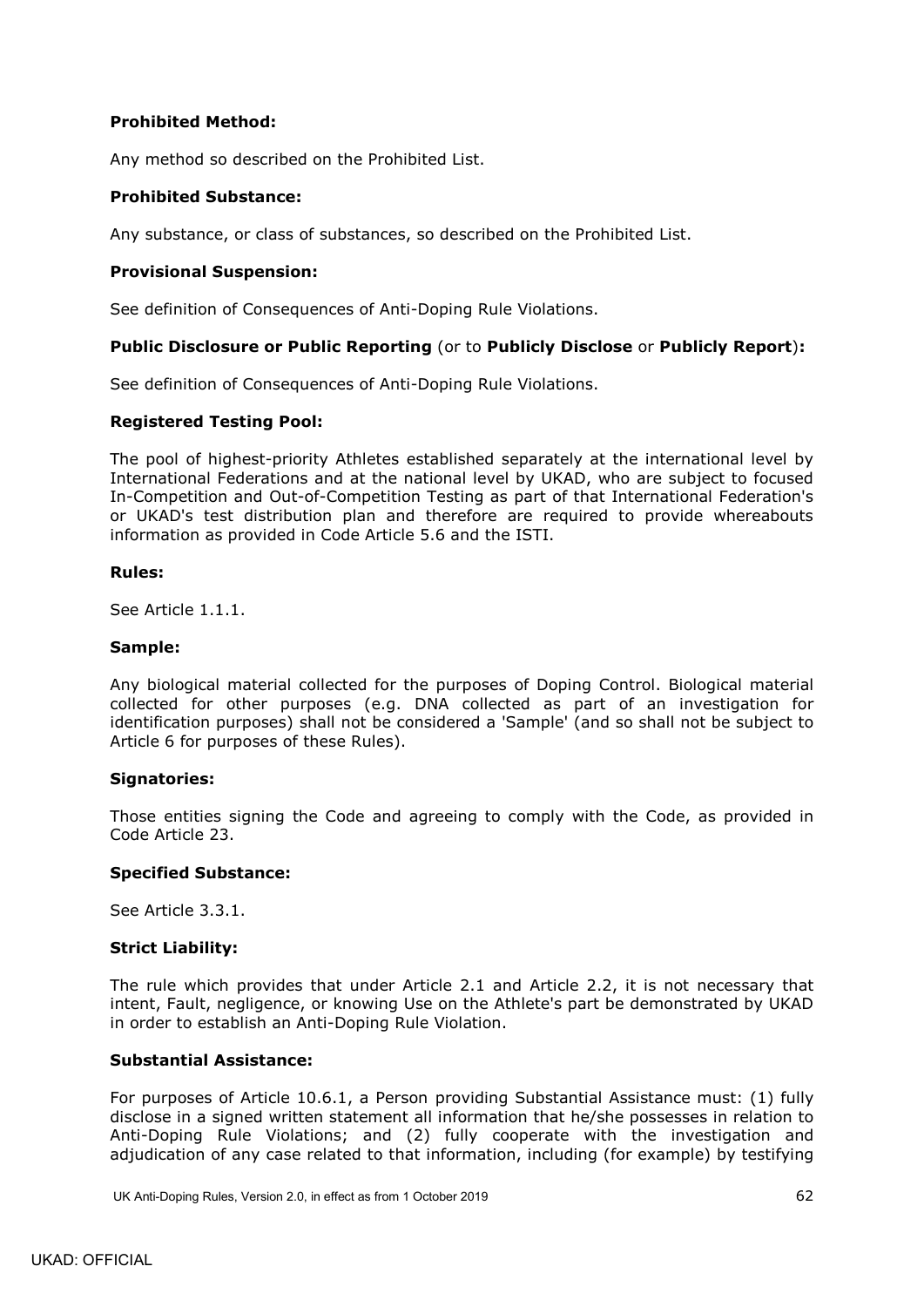at a hearing if requested to do so by UKAD or the hearing panel. Further, the information provided must be credible and must comprise an important part of any case that is initiated or, if no case is initiated, must have provided a sufficient basis upon which such a case could have been brought.

## **Tampering:**

Altering for an improper purpose or in an improper way; bringing improper influence to bear; interfering improperly; obstructing, misleading or engaging in any fraudulent conduct to alter results or prevent normal procedures from occurring.

## **Target Testing:**

Selection of specific Athletes for Testing based on criteria set forth in the International Standard for Testing and Investigations.

## **Team Sport:**

A sport in which the substitution of players is permitted during a Competition.

## **Testing:**

The parts of the Doping Control process involving test distribution planning, Sample collection, Sample handling, and Sample transport to the laboratory.

## **Trafficking:**

Selling, giving, transporting, sending, delivering or distributing (or Possessing for any such purpose) a Prohibited Substance or Prohibited Method (either physically or by any electronic or other means) by an Athlete, Athlete Support Person or any other Person subject to the jurisdiction of an Anti-Doping Organisation to any third party; provided, however, that this definition shall not include (a) the actions of bona fide medical personnel involving a Prohibited Substance used for genuine and legal therapeutic purposes or other acceptable justification; or (b) actions involving Prohibited Substances which are not prohibited in Out-of-Competition Testing unless the circumstances as a whole demonstrate that such Prohibited Substances were not intended for genuine and legal therapeutic purposes or are intended to enhance sport performance.

### **TUE:**

Therapeutic Use Exemption. See Article [4.1.2.](#page-15-3)

### **UKAD:**

United Kingdom Anti-Doping Limited.

### **UK Anti-Doping Procedures Guide:**

The document of that name issued by UKAD, as amended by UKAD from time to time, which is available on UKAD's website (www.ukad.org.uk).

### **UK TUE Committee:**

The committee established by UKAD to review TUE applications in accordance with the UK Anti-Doping Procedures Guide.